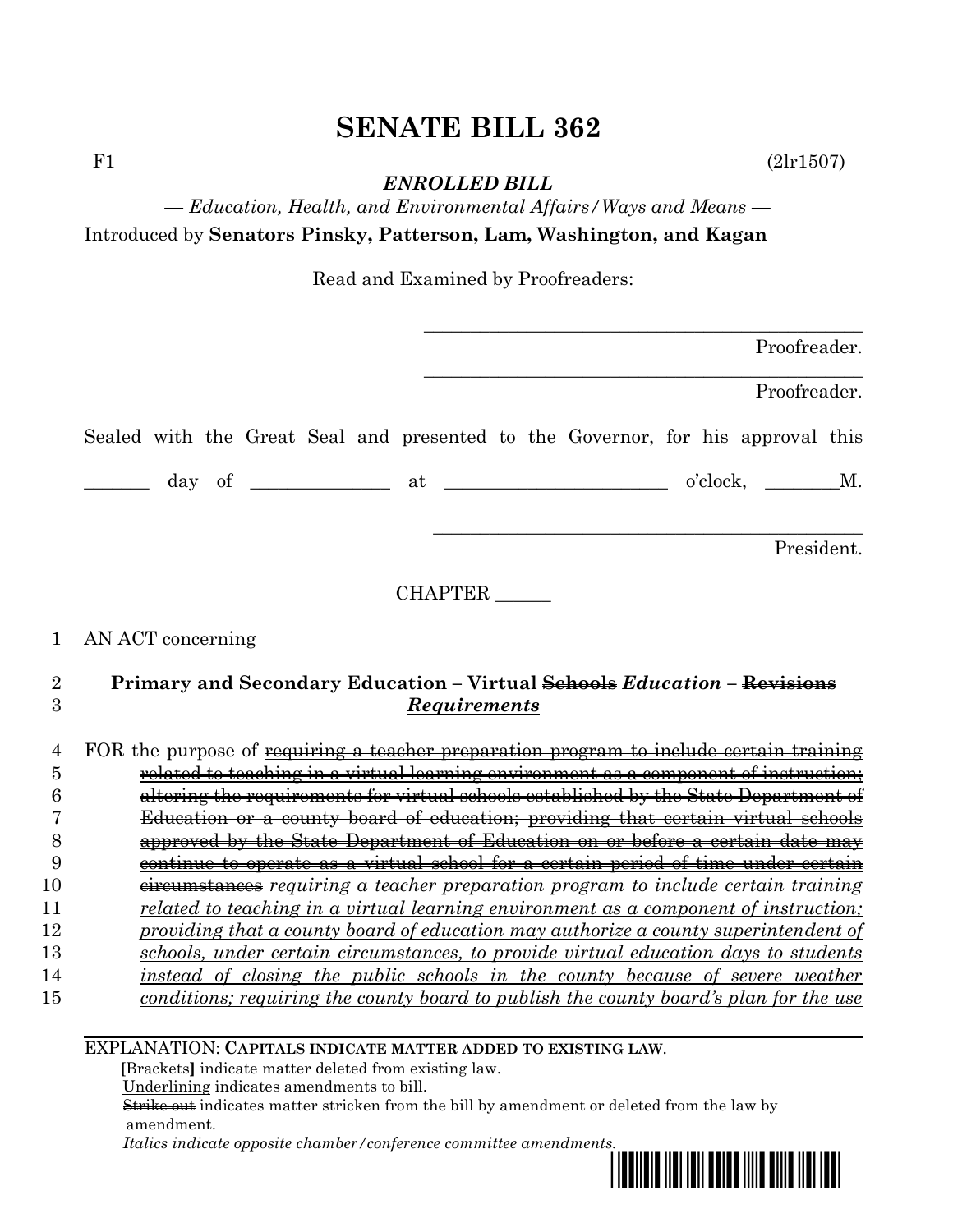| 1              | of virtual education days on the school system's website and requiring the plan to              |
|----------------|-------------------------------------------------------------------------------------------------|
| $\overline{2}$ | <i>include certain items; requiring a county superintendent to take certain actions and</i>     |
| 3              | make certain accommodations if the county superintendent decides to provide a                   |
| 4              | virtual education day for public school students in the county; requiring the State             |
| 5              | Department of Education, on or before a certain date, to establish a statewide                  |
| 6              | universal learning management system for public schools and hire a dedicated                    |
| 7              | <u>employee to implement and manage the system; authorizing a county board to adopt</u>         |
| 8              | the universal learning management system under certain circumstances; requiring                 |
| 9              | the Department, beginning in a certain school year, to make certain curriculum                  |
| 10             | standards available through the universal management system; altering the                       |
| 11             | <u>requirements</u> for virtual schools established by a county board; requiring county         |
| 12             | <u>boards to adopt virtual education plans for the operation of public schools during a</u>     |
| 13             | prolonged state of emergency; providing for the contents of a virtual education plan;           |
| 14             | requiring public schools to establish certain learning supports and a behavioral                |
| 15             | health plan under certain circumstances; requiring the Department to establish                  |
| 16             | <i>certain training standards for teachers on the provision of virtual education under</i>      |
| 17             | <u>certain circumstances; requiring the Department to expand computer and Internet</u>          |
| 18             | security infrastructure for virtual education; requiring a community school to address          |
| 19             | and mitigate the effects of learning loss and chronic absenteeism caused by school              |
| 20             | closures; requiring the State Superintendent of Schools to report to the State Board of         |
| 21             | <u>Education and the General Assembly on or before a certain date certain findings and</u>      |
| 22             | <u>recommendations regarding the balance between certain types of learning in virtual</u>       |
| 23             | schools; providing that certain virtual schools approved by the Department on or                |
| 24             | before a certain date may continue to operate as a virtual school for a certain period          |
| 25             | of time under certain circumstances; requiring the Department, in consultation with             |
| 26             | <i>certain stakeholders, to study best practices for the provision of virtual education and</i> |
| $27\,$         | submit a certain report on or before a certain date; prohibiting the approval of a new          |
| 28             | <i>elementary grade band virtual school on or before a certain date;</i> and generally          |
| 29             | relating to virtual schools education in the State.                                             |
|                |                                                                                                 |

- BY repealing and reenacting, with amendments,
- Article Education
- Section 6–121(a) and*, 7–202.1,* 7–1401 through 7–1408*, and 9.9–103*
- Annotated Code of Maryland
- (2018 Replacement Volume and 2021 Supplement)
- BY adding to
- Article Education
- Section *7–103.2 and* 7–1401.1*; and 7–14A–01 through 7–14A–09 to be under the new subtitle "Subtitle 14A. Operation of Public Schools During a Prolonged State*
- *of Emergency – Virtual Education Plans"*
- Annotated Code of Maryland
- (2018 Replacement Volume and 2021 Supplement)
- SECTION 1. BE IT ENACTED BY THE GENERAL ASSEMBLY OF MARYLAND, That the Laws of Maryland read as follows: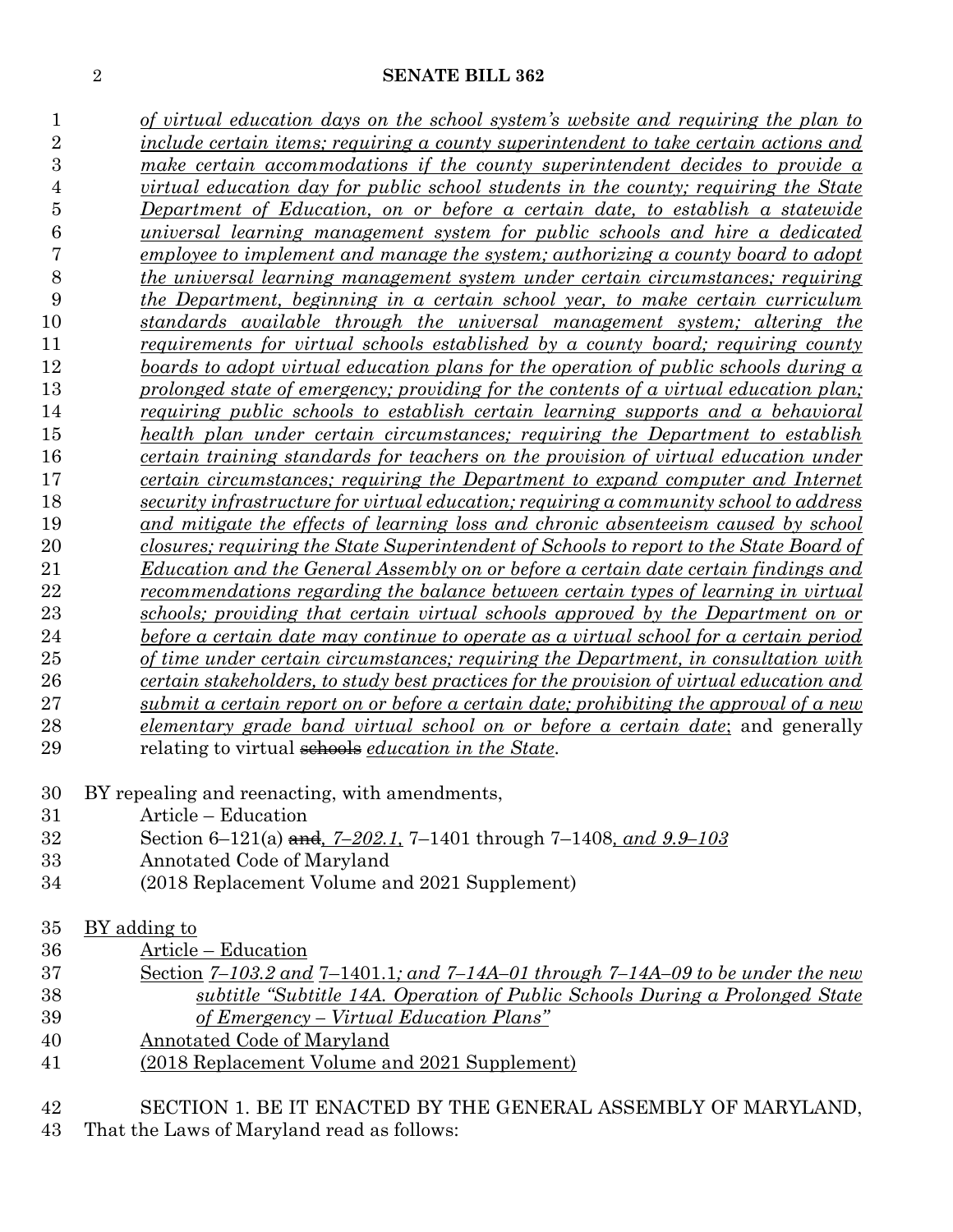| $\mathbf{1}$        |                               | <b>Article - Education</b>                                                                                                                                           |
|---------------------|-------------------------------|----------------------------------------------------------------------------------------------------------------------------------------------------------------------|
| $\overline{2}$      | $6 - 121.$                    |                                                                                                                                                                      |
| 3                   | (a)                           | A teacher preparation program shall:                                                                                                                                 |
| 4                   | (1)                           | Include the following components of instruction:                                                                                                                     |
| $\overline{5}$<br>6 |                               | Basic research skills and methods and training on the routine<br>(i)<br>evaluation and use of research and data to improve student performance;                      |
| 7<br>$8\,$<br>9     | different learning abilities; | Differentiation of instruction and demonstration of cultural<br>(ii)<br>competence for students of diverse racial, ethnic, linguistic, and economic backgrounds with |
| 10                  |                               | Implementation of restorative approaches for student behaviors;<br>(iii)                                                                                             |
| 11<br>12            |                               | Identifying and assessing, in the context of the classroom, typical<br>(iv)<br>student learning deficits and techniques to remedy learning deficits;                 |
| 13<br>14            |                               | Recognizing and effectively using high quality instructional<br>(v)<br>materials, including digital resources and computer technology;                               |
| 15                  |                               | Core academic subjects that teachers will be teaching;<br>(vi)                                                                                                       |
| 16<br>17<br>18      | [and]                         | Methods and techniques for identifying and addressing the social<br>(vii)<br>and emotional needs of students, including trauma-informed approaches to pedagogy;      |
| 19                  |                               | Skills and techniques for effective classroom management; AND<br>(viii)                                                                                              |
| 20<br>21            |                               | TRAINING IN THE SKILLS AND TECHNIQUES FOR TEACHING<br>(IX)<br>EFFECTIVELY IN A VIRTUAL LEARNING ENVIRONMENT;                                                         |
| 22<br>23            | (2)                           | Require program participants to demonstrate competency in each of the<br>components required under paragraph (1) of this subsection;                                 |
| 24<br>$25\,$        | (3)                           | Provide training in the knowledge and skills required to understand<br>and teach the Maryland curriculum frameworks; and                                             |
| 26<br>$27\,$        | (4)                           | On or after July 1, 2025, require passing a nationally recognized,<br>portfolio-based assessment of teaching ability as a requirement for graduation.                |
| 28                  | <u>7–103.2.</u>               |                                                                                                                                                                      |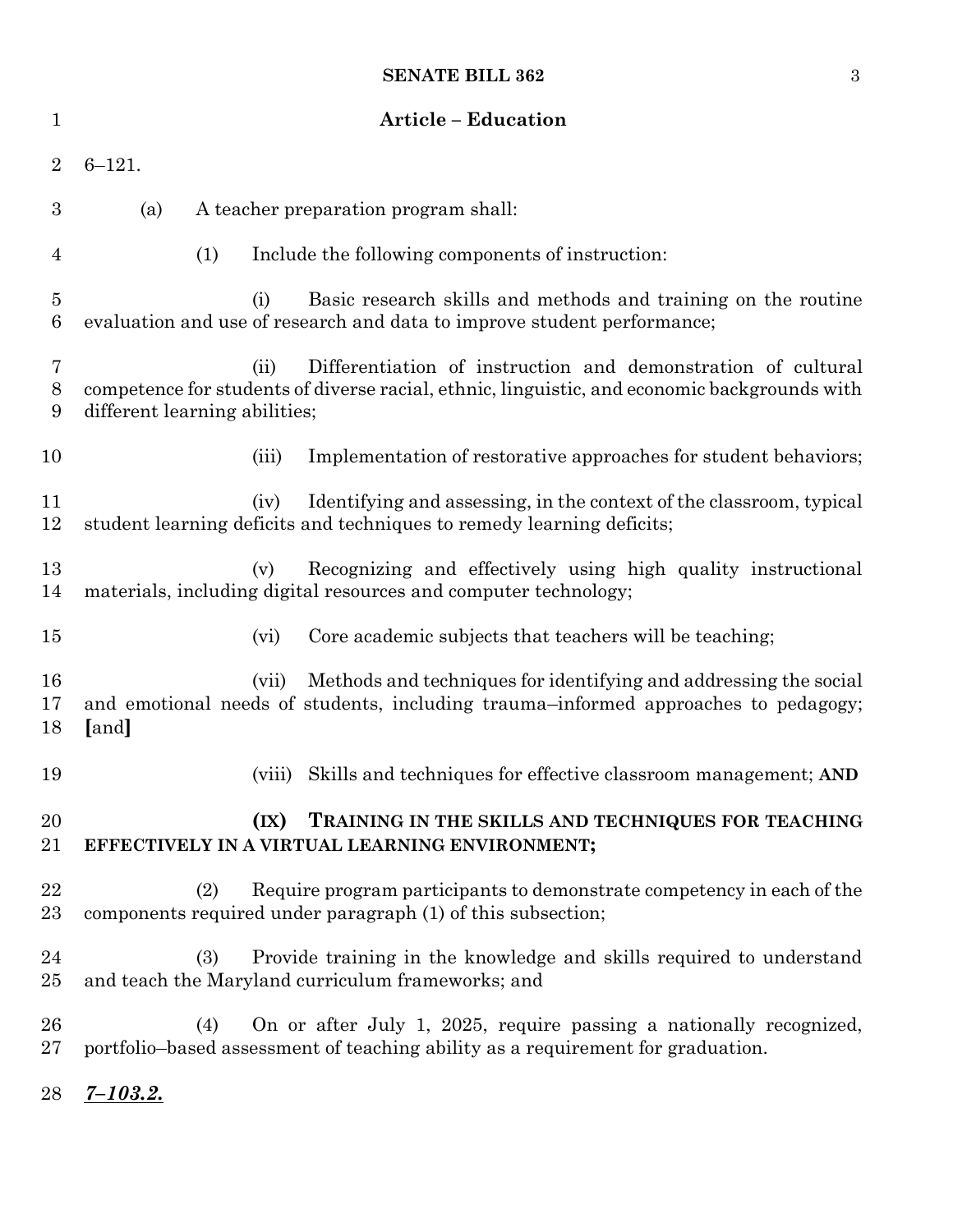| 1              | SUBJECT TO SUBSECTION (B) OF THIS SECTION, A COUNTY BOARD MAY<br>(A)                                                               |
|----------------|------------------------------------------------------------------------------------------------------------------------------------|
| $\overline{2}$ | AUTHORIZE THE COUNTY SUPERINTENDENT, IN CASES OF SEVERE WEATHER                                                                    |
| 3              | CONDITIONS, TO PROVIDE VIRTUAL EDUCATION DAYS TO STUDENTS INSTEAD OF                                                               |
| $\overline{4}$ | CLOSING THE PUBLIC SCHOOLS IN THE COUNTY DURING A SEVERE WEATHER EVENT.                                                            |
|                |                                                                                                                                    |
| 5              | (B)<br><b>BEFORE</b><br>COUNTY BOARD MAY AUTHORIZE<br><b>THE</b><br><b>COUNTY</b><br>$\bm{A}$                                      |
| 6              | SUPERINTENDENT TO PROVIDE VIRTUAL EDUCATION DAYS TO STUDENTS IN                                                                    |
| 7              | ACCORDANCE WITH SUBSECTION (A) OF THIS SECTION, THE COUNTY BOARD SHALL:                                                            |
| 8              | (1)<br><b>DISCUSS THIS TOPIC AT AN OPEN MEETING; AND</b>                                                                           |
| 9              | (2)<br><b>VOTE</b>                                                                                                                 |
| 10             | AFFIRMATIVELY TO AUTHORIZE<br><b>THE</b><br><b>COUNTY</b><br>SUPERINTENDENT TO PROVIDE VIRTUAL EDUCATION DAYS TO STUDENTS DURING A |
| 11             |                                                                                                                                    |
|                | <b>SEVERE WEATHER EVENT.</b>                                                                                                       |
| 12             | A COUNTY BOARD SHALL PUBLISH THE COUNTY BOARD'S PLAN<br>(C)<br>(1)                                                                 |
| 13             | FOR THE USE OF VIRTUAL EDUCATION DAYS ON THE SCHOOL SYSTEM'S WEBSITE.                                                              |
|                |                                                                                                                                    |
| 14             | THE COUNTY BOARD'S PLAN PUBLISHED IN ACCORDANCE WITH<br>(2)                                                                        |
| 15             | PARAGRAPH (1) OF THIS SUBSECTION SHALL INCLUDE:                                                                                    |
|                |                                                                                                                                    |
| 16             | A PLAN TO ENSURE THAT ATTENDANCE WILL BE TAKEN FOR<br>(I)                                                                          |
| 17             | ALL STUDENTS AND TEACHERS DURING EACH VIRTUAL EDUCATION DAY;                                                                       |
|                |                                                                                                                                    |
| 18             | A PLAN TO PROVIDE OPPORTUNITIES FOR STUDENTS TO<br>(II)                                                                            |
| 19             | MAKE UP WORK MISSED DURING VIRTUAL EDUCATION DAYS WHEN THEY RETURN TO                                                              |
| 20             | <b>IN-PERSON SCHOOL;</b>                                                                                                           |
|                |                                                                                                                                    |
| 21             | A PLAN TO ENSURE THAT ALL STAFF AND STUDENTS,<br>(III)                                                                             |
| $22\,$         | INCLUDING STUDENTS WITH DISABILITIES, HOMELESS STUDENTS, AND ENGLISH                                                               |
| $23\,$         | LANGUAGE LEARNERS, HAVE THE NECESSARY DEVICES AT HOME FOR VIRTUAL                                                                  |
| 24             | EDUCATION DAYS, INCLUDING ACCESS TO WI-FI; AND                                                                                     |
|                |                                                                                                                                    |
| 25             | (IV) SPECIFIC STRATEGIES FOR<br>THE CONTINUED<br>IMPLEMENTATION OF INDIVIDUALIZED EDUCATION PROGRAMS DURING THE                    |
| 26             |                                                                                                                                    |
| $27\,$         | VIRTUAL EDUCATION DAY, INCLUDING SPECIALLY DESIGNED INSTRUCTION,                                                                   |
| $28\,$         | RELATED SERVICES, SUPPLEMENTARY AIDS AND SERVICES, AND ACCOMMODATIONS.                                                             |
| 29             | (D) A COUNTY SUPERINTENDENT MAY DECIDE TO PROVIDE A DAY OF                                                                         |
| 30             | VIRTUAL EDUCATION FOR PUBLIC SCHOOL STUDENTS IN THE COUNTY ONLY IF:                                                                |
|                |                                                                                                                                    |
| $31\,$         | (1)<br>THE LOCAL SCHOOL SYSTEM HAS USED ALL THE DAYS                                                                               |
| $32\,$         | INCORPORATED INTO ITS CALENDAR FOR SCHOOL CLOSURES FOR SEVERE WEATHER                                                              |
| $33\,$         | <b>CONDITIONS;</b>                                                                                                                 |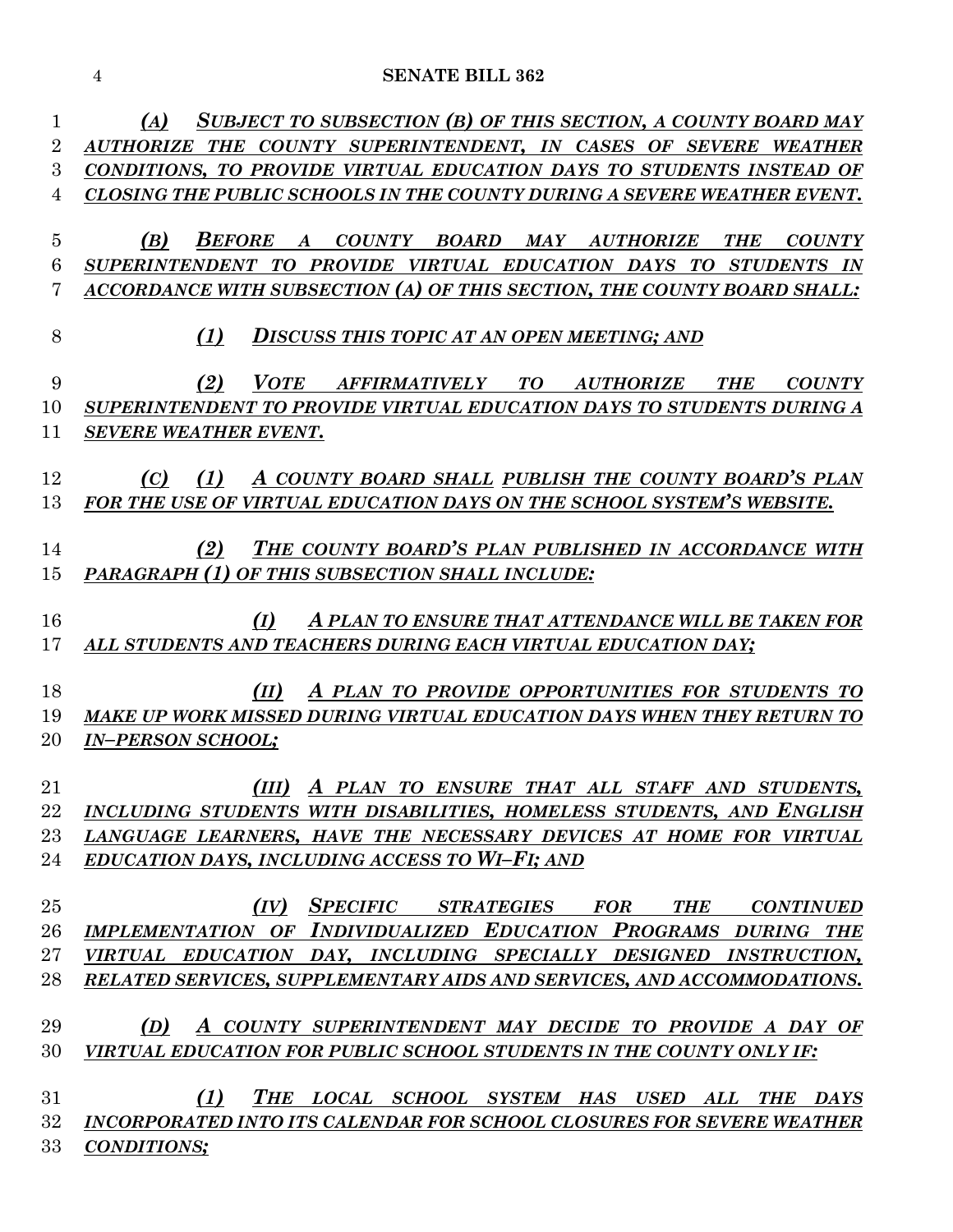*(2) THE COUNTY BOARD HAS AUTHORIZED THE COUNTY SUPERINTENDENT TO PROVIDE VIRTUAL EDUCATION DAYS TO STUDENTS IN ACCORDANCE WITH SUBSECTION (B) OF THIS SECTION; AND (3) THE COUNTY SUPERINTENDENT DETERMINES THAT SEVERE WEATHER CONDITIONS ARE LIKELY TO PREVENT NORMAL ATTENDANCE AT THE PUBLIC SCHOOL. (E) (1) IF A COUNTY SUPERINTENDENT DECIDES TO PROVIDE A VIRTUAL EDUCATION DAY FOR PUBLIC SCHOOL STUDENTS IN THE COUNTY, THE COUNTY SUPERINTENDENT SHALL NOTIFY THE SCHOOL PRINCIPALS AS SOON AS POSSIBLE AFTER THE DECISION IS MADE. (2) A SCHOOL PRINCIPAL WHO RECEIVES NOTICE OF A VIRTUAL EDUCATION DAY IMMEDIATELY SHALL NOTIFY THE STUDENTS, PARENTS, AND SCHOOL STAFF OF THE IMPLEMENTATION OF THE VIRTUAL EDUCATION DAY. (F) (1) A VIRTUAL EDUCATION DAY SHALL CONSIST OF NOT LESS THAN 4 HOURS OF SYNCHRONOUS INSTRUCTION, AND ASYNCHRONOUS INSTRUCTION DESIGNED TO MAXIMIZE THE ADVANTAGES OF ONLINE ACCESS. (2) A COUNTY SUPERINTENDENT SHALL ADEQUATELY DESIGN THE VIRTUAL EDUCATION DAY MODEL BEFORE IMPLEMENTATION OF THE FIRST VIRTUAL EDUCATION DAY. 7–202.1. (a) The Department shall, in consultation with experienced and highly effective teachers, including teachers on the career ladder under Title 6, Subtitle 10 of this article, develop curriculum standards and curriculum resources for each subject at each grade level, that build on one another in logical sequence, in core subjects that may be used by local school systems and public school teachers*. *(b) (1) The purpose of the curriculum standards and curriculum resources developed under this section is to provide county boards with technical assistance to inform high–quality instruction that will ultimately result in students meeting the college and career readiness standards in the manner described under § 7–205.1 of this subtitle. (2) The curriculum resources developed under this section shall include, for each core subject at each grade level: (i) Course syllabi; (ii) Sample lessons for teachers to use as models;*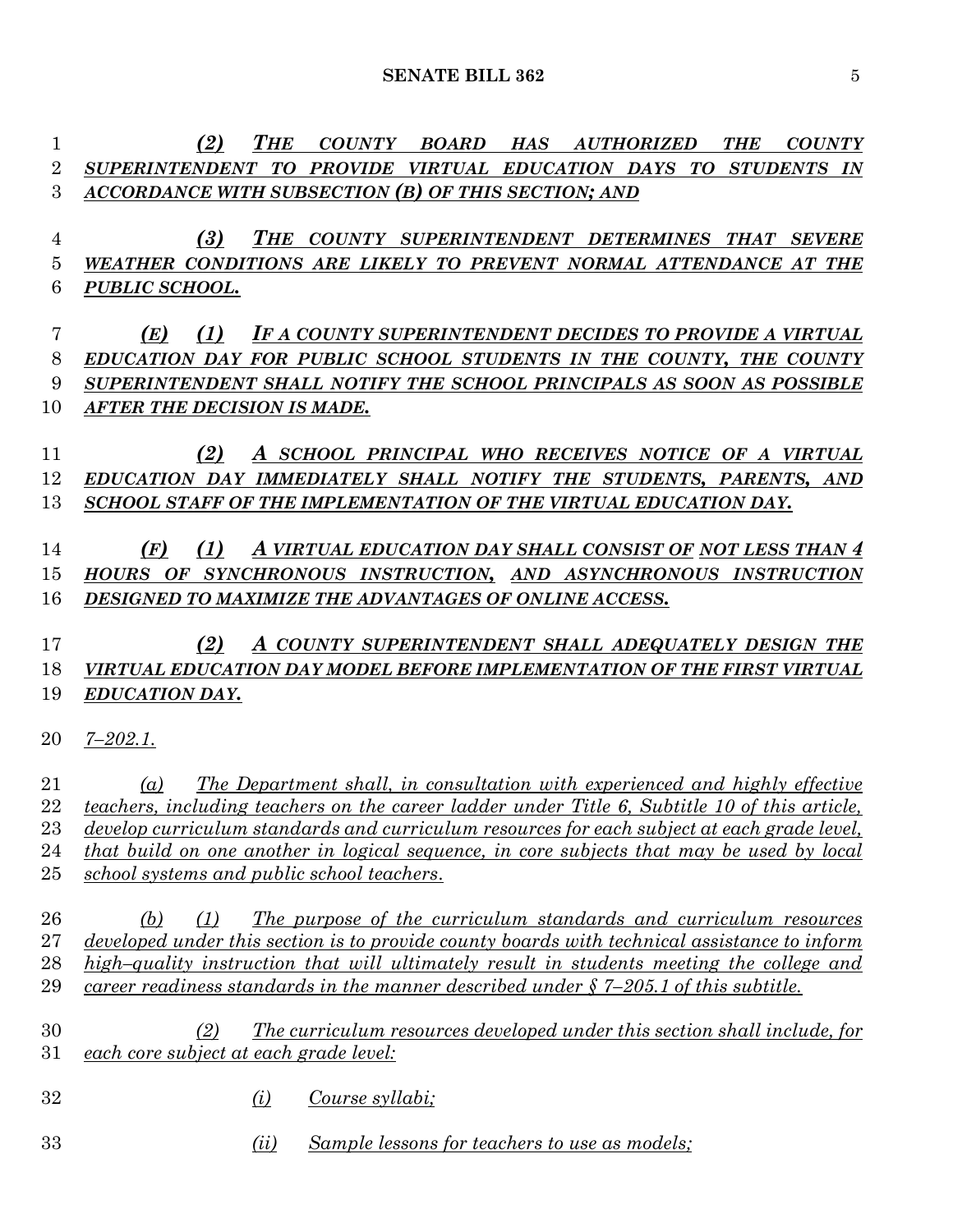| <b>SENATE BILL 362</b> |
|------------------------|

| 1                    | Examples of student work that meet standards for proficiency;<br>(iii)                                                                                                                                                                                                                 |
|----------------------|----------------------------------------------------------------------------------------------------------------------------------------------------------------------------------------------------------------------------------------------------------------------------------------|
| $\overline{2}$<br>3  | <u>Explanations of why student work examples meet proficiency</u><br>(iv)<br>standards so that teachers know what student knowledge is required; and                                                                                                                                   |
| $\overline{4}$       | Curriculum units aligned with the course syllabi.<br>(v)                                                                                                                                                                                                                               |
| $\overline{5}$<br>6  | (3)<br>In developing the curriculum resources under this subsection, the<br>Department:                                                                                                                                                                                                |
| 7<br>8               | <u>May use as a model a course or unit developed by a teacher in or</u><br>(i)<br>out of the State; but                                                                                                                                                                                |
| 9<br>10<br>11        | Shall review each model course and unit for quality, using<br>(ii)<br>accepted benchmarks such as approval by EdReports or Tier 1 and Tier 2 evidence-based<br>standards established by the federal Every Student Succeeds Act.                                                        |
| 12                   | (4)<br>The Department shall compile curriculum units in such a manner that:                                                                                                                                                                                                            |
| 13                   | (i)<br>Complete courses are formed; and                                                                                                                                                                                                                                                |
| 14<br>15<br>16       | When taken by a student in sequence, the student can achieve the<br>(ii)<br>college and career readiness standard adopted under $\zeta$ 7-205.1 of this subtitle by the end of<br>grade 10.                                                                                            |
| 17<br>18             | <u>The Department shall submit curriculum resources and curriculum standards</u><br>(c)<br>developed under this section to the State Board for adoption.                                                                                                                               |
| 19<br>20             | ON OR BEFORE SEPTEMBER 1, 2022, THE DEPARTMENT<br>(1)<br>(I)<br>(d)<br><b>SHALL:</b>                                                                                                                                                                                                   |
| 21<br>22<br>23       | ESTABLISH A STATEWIDE UNIVERSAL LEARNING<br>1.<br>MANAGEMENT SYSTEM FOR EVENTUAL USE IN ALL PUBLIC SCHOOLS IN THE STATE;<br><b>AND</b>                                                                                                                                                 |
| 24<br>25             | 2.<br>HIRE A DEDICATED EMPLOYEE TO IMPLEMENT AND<br>MANAGE THE UNIVERSAL LEARNING MANAGEMENT SYSTEM.                                                                                                                                                                                   |
| 26<br>27<br>28<br>29 | IF A COUNTY BOARD HAS NOT, ON OR BEFORE AUGUST 31,<br>(II)<br>2022, CONTRACTED TO LICENSE A LEARNING MANAGEMENT SYSTEM OTHER THAN<br><b>THE</b><br>UNIVERSAL LEARNING MANAGEMENT SYSTEM ESTABLISHED<br>BY THE<br>DEPARTMENT UNDER SUBPARAGRAPH (I) OF THIS PARAGRAPH, THE COUNTY BOARD |
| 30<br>31             | MAY ADOPT THE UNIVERSAL LEARNING MANAGEMENT SYSTEM ESTABLISHED BY THE<br>DEPARTMENT.                                                                                                                                                                                                   |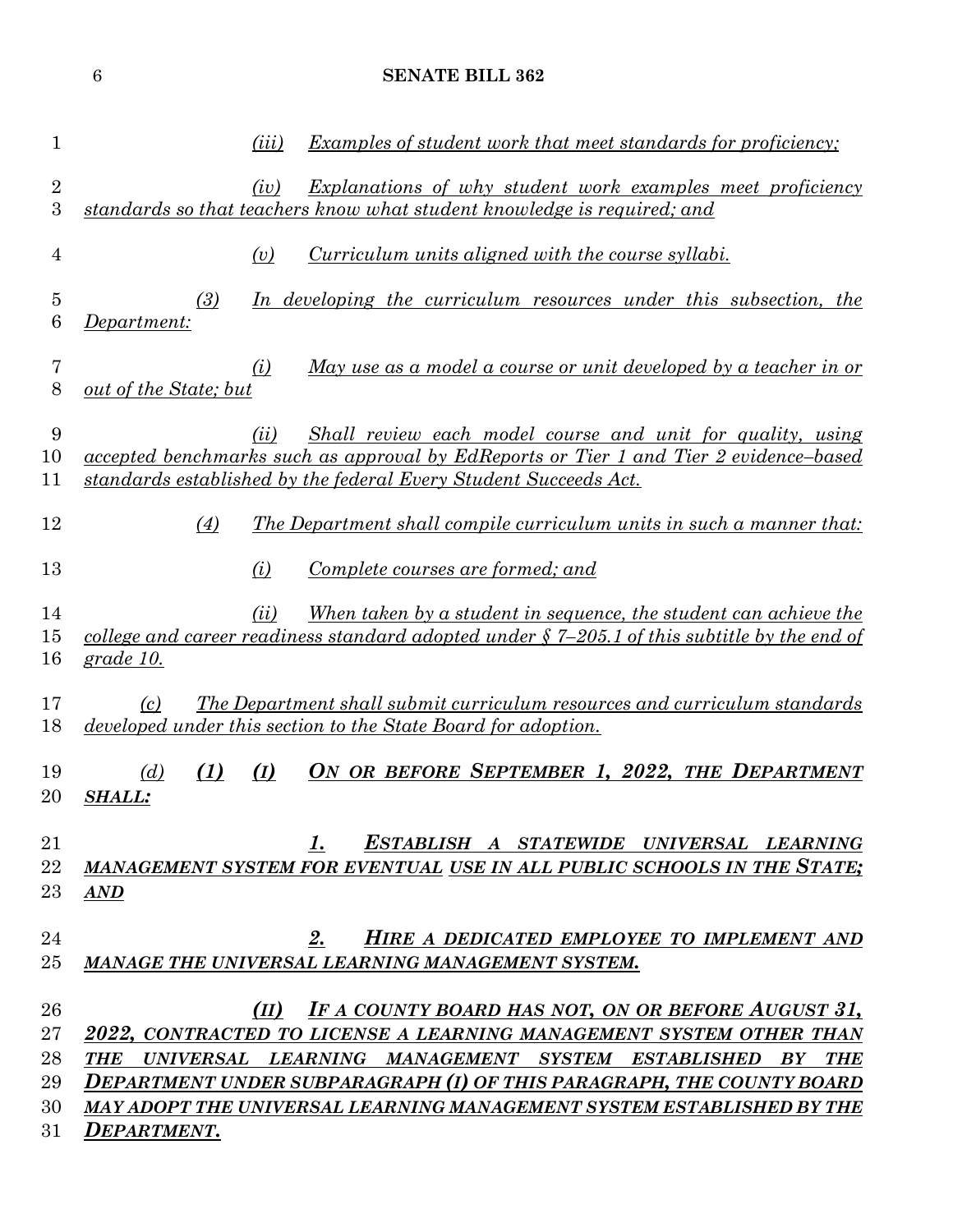| 1              | (III) THE DEPARTMENT SHALL PROVIDE TECHNICAL SUPPORT,                                              |
|----------------|----------------------------------------------------------------------------------------------------|
| 2              | AID WITH PROFESSIONAL DEVELOPMENT, AND FINANCIAL SUPPORT TO A COUNTY                               |
| 3              | UNIVERSAL LEARNING MANAGEMENT<br>THAT ADOPTS<br><b>THE</b><br><b>BOARD</b><br>SYSTEM               |
| 4              | ESTABLISHED UNDER SUBPARAGRAPH (I) OF THIS PARAGRAPH.                                              |
| $\overline{5}$ | THE DEPARTMENT MAY NOT<br>(IV)<br><b>PROVIDE</b><br><b>LEARNING</b>                                |
| 6              | MANAGEMENT BASED SUPPORT TO A COUNTY BOARD THAT DOES NOT ADOPT THE                                 |
| 7              | UNIVERSAL LEARNING MANAGEMENT SYSTEM ESTABLISHED UNDER SUBPARAGRAPH                                |
| 8              | (I) OF THIS PARAGRAPH.                                                                             |
| 9              | <b>BEGINNING IN THE 2024-2025 SCHOOL YEAR, THE DEPARTMENT</b><br>(2)                               |
| 10             | SHALL MAKE THE CURRICULUM STANDARDS DEVELOPED UNDER THIS SECTION                                   |
| 11             | AVAILABLE THROUGH THE UNIVERSAL LEARNING MANAGEMENT SYSTEM.                                        |
| 12             | The State Board shall establish a system of assessments to ensure that students<br>(E)             |
| 13             | are acquiring the knowledge contained in the curriculum standards in English,                      |
| 14             | Mathematics, Science, and History or Social Studies.                                               |
| 15             | Using the assessments established under subsection $[(d)]$ (E) of<br>[(e)](F)<br>(1)               |
| 16             | this section, the Department shall identify low-performing schools.                                |
| 17             | <u>An Expert Review Team established under <math>\S</math> 5–411 of this article, under</u><br>(2) |
| 18             | the supervision of the Department, shall visit schools identified under paragraph (1) of this      |
| 19             | subsection according to the criteria established under $\S$ 5-411 of this article.                 |
| 20             | If the Department, based on a recommendation of an Expert Review<br>(3)                            |
| 21             | <u>Team, determines that a school's low performance on assessments is, largely, due to</u>         |
| 22             | curricular problems, the school shall adopt the curriculum resources developed under this          |
| 23             | section.                                                                                           |
| 24             | <u>Except as provided in paragraph (3) of this subsection, this section does</u><br>(4)            |
| 25             | not require a public school or county board to adopt the Department's curriculum standards         |
| 26             | and curriculum resources and may not be construed to restrict a county board's authority to        |
| 27             | adopt curricula under $\S$ 4-111 of this article.                                                  |
| 28             | Subtitle 14. Virtual Schools.                                                                      |
| 29             | $7 - 1401.$                                                                                        |
| 30             | In this subtitle the following words have the meanings indicated.<br>(a)                           |
| 31             | "Quality online education standards" means the National Standards for<br>(b)                       |
| 32             | Quality Online Programs: Second Edition (2019).                                                    |
|                |                                                                                                    |
| 33             | <u>"Sponsor" means <i>(the Department or)</i></u> a county <i>[school]</i> board, having a<br>(c)  |
| 34             | <i>fiduciary responsibility for the operation of the virtual school.</i>                           |
|                |                                                                                                    |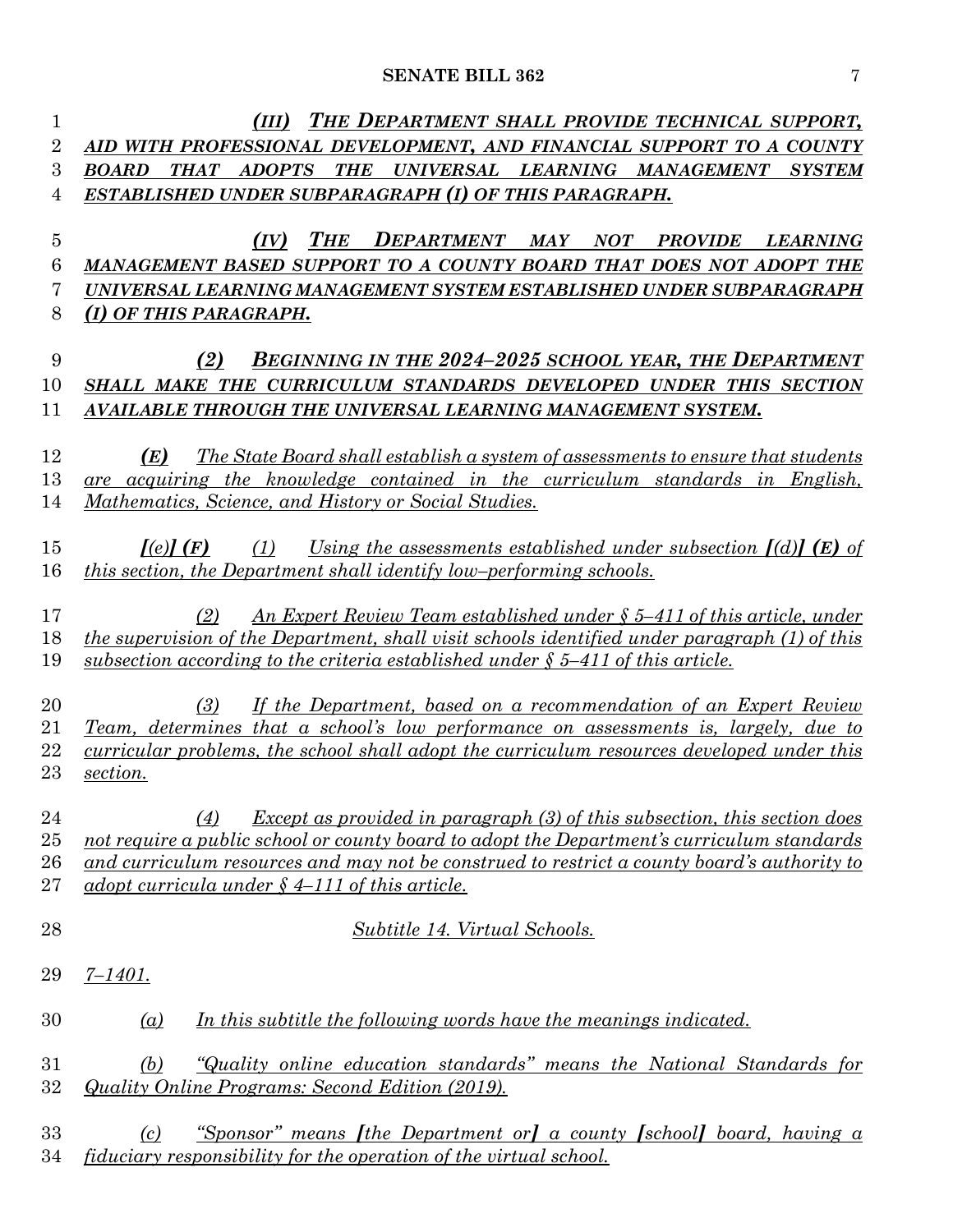| $\mathbf{1}$             | <u>"Virtual school" means a public school [established]:</u><br>(d)                                                                                                                                                                                               |
|--------------------------|-------------------------------------------------------------------------------------------------------------------------------------------------------------------------------------------------------------------------------------------------------------------|
| $\overline{2}$<br>3<br>4 | (1)<br><b>ESTABLISHED</b> by <i>[the Department or by] a county board OR</i><br><b>MULTIPLE COUNTY BOARDS UNDER A WRITTEN AGREEMENT</b> under § 4-109 of this<br>article <i>fin</i> which the school <b>]</b> ;                                                   |
| $\overline{5}$<br>6<br>7 | <b>THAT</b> uses <i>[technology]</i> ONE OR MORE TECHNOLOGIES to deliver [a]<br>(2)<br>significant portion of <i>instruction</i> to its students <i>[via the Internet in a virtual or remote</i><br>setting] ENTIRELY OR PRIMARILY ONLINE; AND                    |
| 8<br>9                   | (3)<br>IN WHICH THE STUDENTS AND INSTRUCTORS PARTICIPATE<br>REMOTELY FROM SEPARATE LOCATIONS.                                                                                                                                                                     |
| 10                       | $7 - 1401.1.$                                                                                                                                                                                                                                                     |
| 11                       | THIS SUBTITLE DOES NOT APPLY TO:                                                                                                                                                                                                                                  |
| 12<br>13                 | (1)<br>VIRTUAL LEARNING OPPORTUNITY<br>$\boldsymbol{A}$<br><i><b>OFFERED</b></i><br>BY<br><b>THE</b><br><b>DEPARTMENT OR A COUNTY BOARD UNDER § 7-1002 OF THIS TITLE;</b>                                                                                         |
| 14                       | (2)<br>AN UPPER-LEVEL HIGH SCHOOL PROGRAM THAT:                                                                                                                                                                                                                   |
| 15                       | (I)<br>HAS ONLINE COMPONENTS; AND                                                                                                                                                                                                                                 |
| 16<br>17                 | <b>DESIGNS A STUDENT'S ACADEMIC PROGRAM TO MAXIMIZE</b><br>(II)<br>THE FLEXIBILITY OF THE STUDENT'S SCHEDULE TO ACCOMMODATE THE STUDENT'S                                                                                                                         |
| 18                       | <b>WORK SCHEDULE; OR</b>                                                                                                                                                                                                                                          |
| 19<br>20<br>21           | (3)<br>A PUBLIC SCHOOL OPERATING UNDER A VIRTUAL EDUCATION<br>PLAN DURING A PROLONGED STATE OF EMERGENCY UNDER SUBTITLE 14A OF THIS<br>TITLE.                                                                                                                     |
| 22                       | $7 - 1402.$                                                                                                                                                                                                                                                       |
| 23<br>24<br>25<br>26     | [Subject] EXCEPT AS PROVIDED IN PARAGRAPH (2) OF THIS<br>(1)<br>(a)<br><b>SUBSECTION AND SUBJECT</b> to the approval of the Department, a county board may<br>establish [a] ONE virtual school FOR THE ELEMENTARY, MIDDLE, AND HIGH SCHOOL<br><b>GRADE BANDS.</b> |
| $27\,$                   | THE DEPARTMENT MAY PROVIDE PRELIMINARY AUTHORIZATION<br>(2)                                                                                                                                                                                                       |
| 28                       | TO A COUNTY BOARD TO ESTABLISH ONE ADDITIONAL VIRTUAL SCHOOL ON A                                                                                                                                                                                                 |

*SHOWING OF JUST CAUSE, AS DETERMINED BY THE DEPARTMENT.*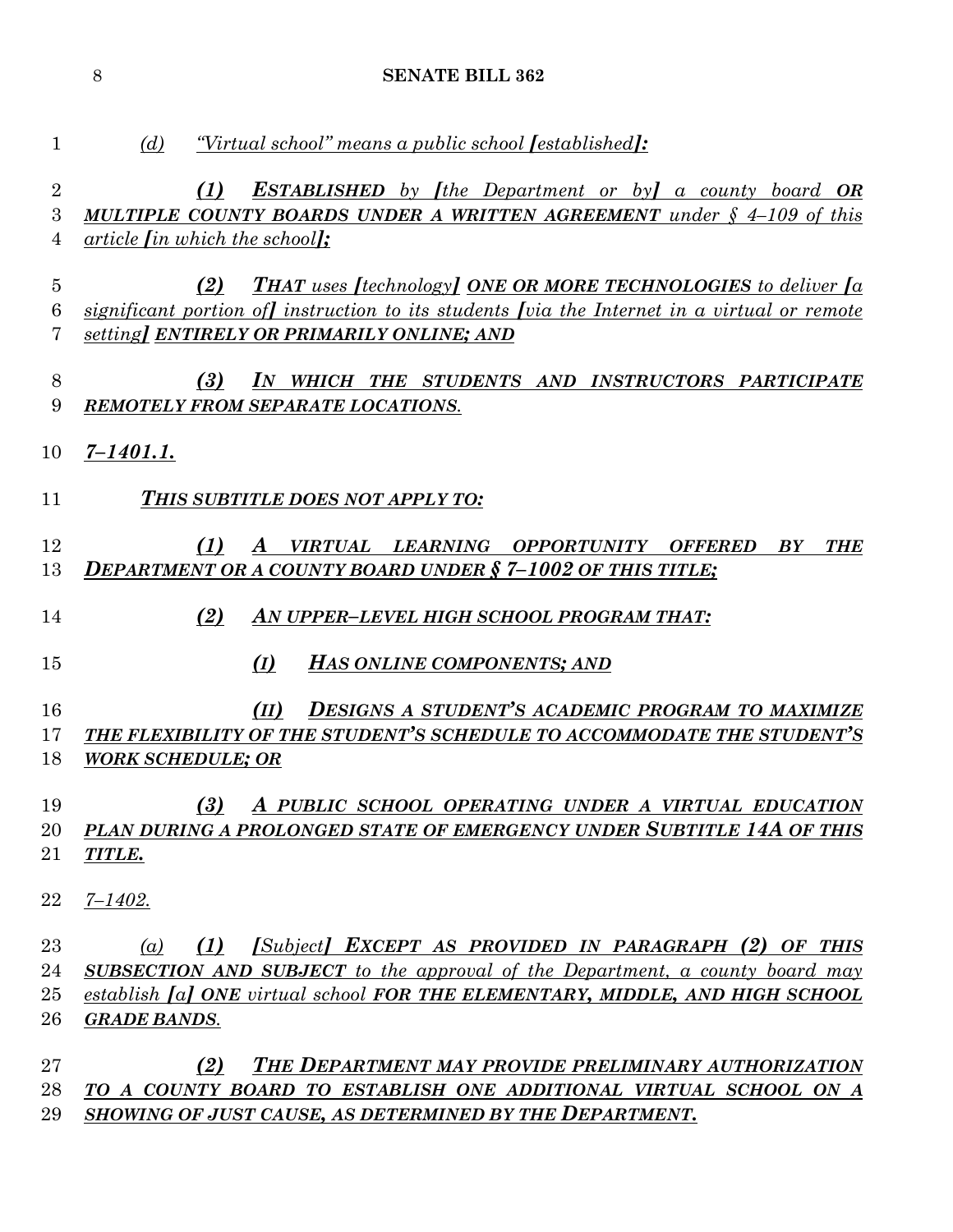*(3) EACH VIRTUAL SCHOOL SHALL RECEIVE FINAL APPROVAL FROM THE STATE BOARD.*

 *(4) THE DEPARTMENT MAY REVOKE APPROVAL OF A VIRTUAL SCHOOL, SUBJECT TO FINAL APPROVAL OF THE STATE BOARD, IF DURING THE PREVIOUS SCHOOL YEAR THE VIRTUAL SCHOOL FAILS TO MEET THE STANDARDS ESTABLISHED BY THE DEPARTMENT IN REGULATION.*

 *(B) A VIRTUAL SCHOOL MAY NOT INCLUDE CLASSES FOR PREKINDERGARTEN OR KINDERGARTEN STUDENTS.*

 *[(b)] (C) A virtual school is subject to all applicable federal and State laws and regulations governing the operation of a public school.*

# *(D) EACH APPROVED VIRTUAL SCHOOL SHALL HAVE A SCHOOL ACCOUNTABILITY CODE ASSIGNED BY THE DEPARTMENT.*

 *(E) (1) A COUNTY BOARD MAY NOT CONTRACT WITH A FOR–PROFIT ENTITY, BUT MAY CONTRACT WITH A NONPROFIT ENTITY, TO OPERATE OR ADMINISTER A VIRTUAL SCHOOL FOR THE COUNTY BOARD.*

### *(2) THE PROVISIONS OF PARAGRAPH (1) OF THIS SUBSECTION MAY NOT BE CONSTRUED TO PROHIBIT A COUNTY BOARD FROM CONTRACTING WITH A FOR–PROFIT ENTITY FOR GOODS AND SERVICES FOR A VIRTUAL SCHOOL.*

*7–1403.*

 *[(c)] (A) A student who is eligible for enrollment in a public school in the State [may] IS ELIGIBLE TO enroll in a virtual school.*

 *(B) IN ADDITION TO THE CRITERIA ESTABLISHED BY THE DEPARTMENT OR A COUNTY BOARD, AN APPLICATION FOR ENROLLMENT IN A VIRTUAL SCHOOL SHALL REQUIRE AN APPLICANT TO DESCRIBE WHY INSTRUCTION IN A VIRTUAL LEARNING ENVIRONMENT WILL LEAD TO SUCCESSFUL ACADEMIC OUTCOMES FOR THE APPLICANT.*

 *(C) (1) NOT MORE THAN 10% OF THE STUDENTS WHO WOULD OTHERWISE ATTEND A SINGLE PUBLIC SCHOOL IN THE COUNTY IN ANY SCHOOL YEAR MAY ENROLL IN A VIRTUAL SCHOOL ESTABLISHED BY A COUNTY BOARD.*

 *(2) THE DEPARTMENT MAY AUTHORIZE A COUNTY BOARD TO EXCEED THE CAP UNDER PARAGRAPH (1) OF THIS SUBSECTION ON A SHOWING OF JUST CAUSE.*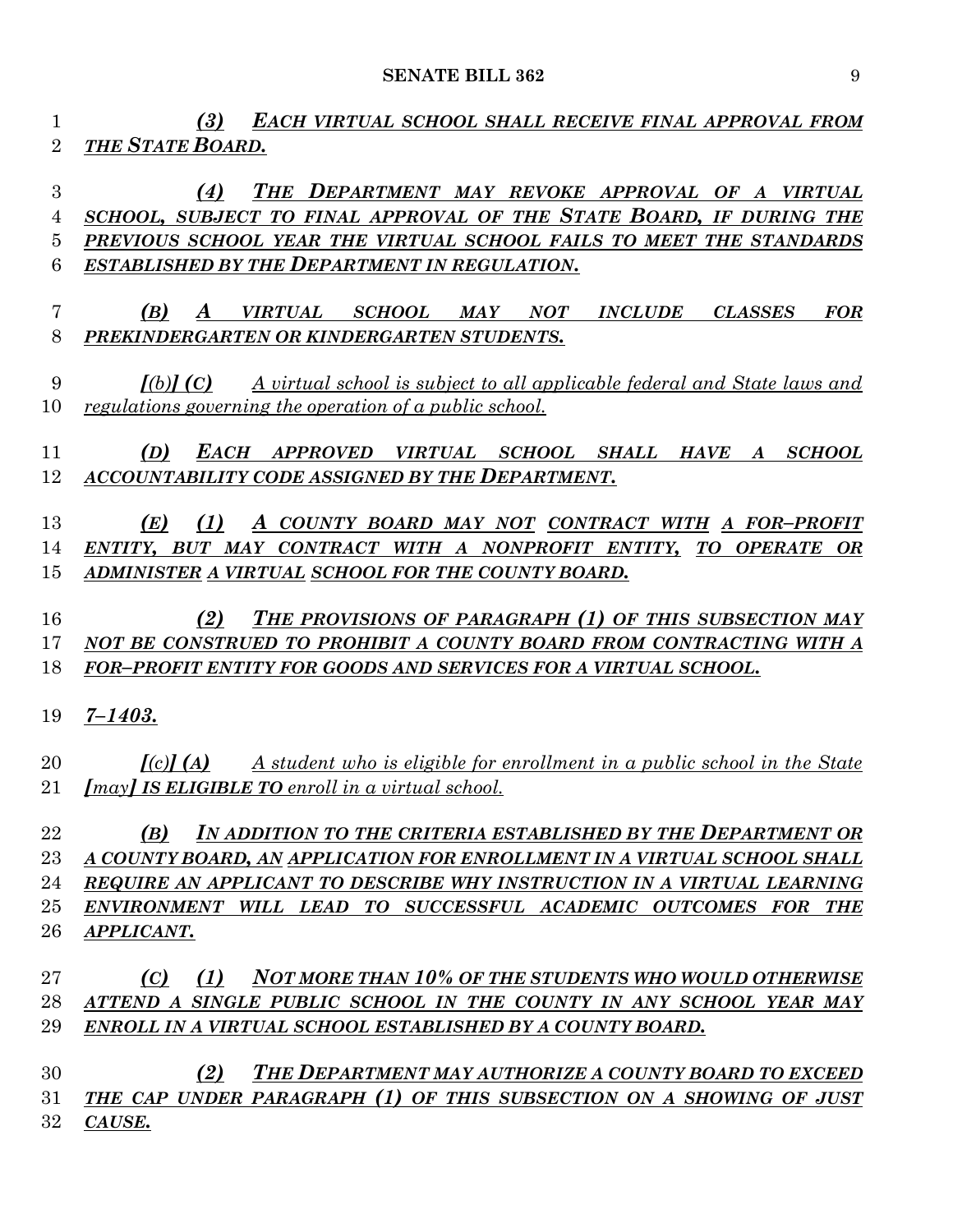*(D) (1) EXCEPT AS PROVIDED IN PARAGRAPH (2) OF THIS SUBSECTION, IF A COUNTY BOARD RECEIVES MORE APPLICATIONS THAN THERE ARE AVAILABLE SPACES IN A VIRTUAL SCHOOL, THE COUNTY BOARD SHALL ADMIT ALL STUDENTS ON A LOTTERY BASIS.*

 *(2) A COUNTY BOARD SHALL GIVE GREATER WEIGHT TO A STUDENT'S LOTTERY STATUS AS A PART OF A LOTTERY HELD UNDER PARAGRAPH (1) OF THIS SECTION BASED ON DEMOGRAPHIC DIVERSITY UNDER SUBSECTION (E) OF THIS SECTION AND ANY OTHER CRITERIA ESTABLISHED BY THE COUNTY BOARD.*

 *(E) TO THE EXTENT PRACTICABLE, THE STUDENT BODY OF A VIRTUAL SCHOOL SHALL REFLECT THE SOCIOECONOMIC, RACIAL, ETHNIC, CULTURAL, AND GENDER DIVERSITY OF THE STUDENTS ENROLLED IN THE PUBLIC SCHOOL SYSTEM IN THE COUNTY.*

# *(F) THE COUNTY BOARD SHALL DEVELOP AN OUTREACH CAMPAIGN TO PROVIDE INFORMATION TO THE PUBLIC ON THE AVAILABILITY OF THE VIRTUAL SCHOOL OPTION.*

*[7–1403.] 7–1404.*

*(a) A virtual school shall provide each enrolled student:*

 *(1) Access to a sequential curriculum approved by the State Board that meets or exceeds the standards adopted by the county board in the county of the virtual school's principal place of business OR THE COUNTY DESIGNATED UNDER A WRITTEN AGREEMENT BETWEEN MULTIPLE COUNTY BOARDS;*

 *(2) The same length of time for learning opportunities per academic year that is required for public school students, unless the virtual school can show that a student has demonstrated mastery or completion of the subject area; [and]*

- *(3) Regular assessment in the core areas of instruction as required by regulations adopted by the State Board under [§ 7–1408] § 7–1409 of this subtitle; AND*
- *(4) ACCESS TO THE FOLLOWING SERVICES:*

# *(I) TO THE EXTENT PRACTICABLE, EXTRACURRICULAR ACTIVITIES AT THE PUBLIC SCHOOL THE STUDENT WOULD OTHERWISE BE REQUIRED TO ATTEND;*

 *(II) NOTWITHSTANDING ANY OTHER LAW OR REGULATION AND SUBJECT TO A PARTICIPATION AGREEMENT BETWEEN THE PUBLIC SCHOOL AND THE PARENT OR GUARDIAN OF THE STUDENT, PARTICIPATION IN ORGANIZED ATHLETICS*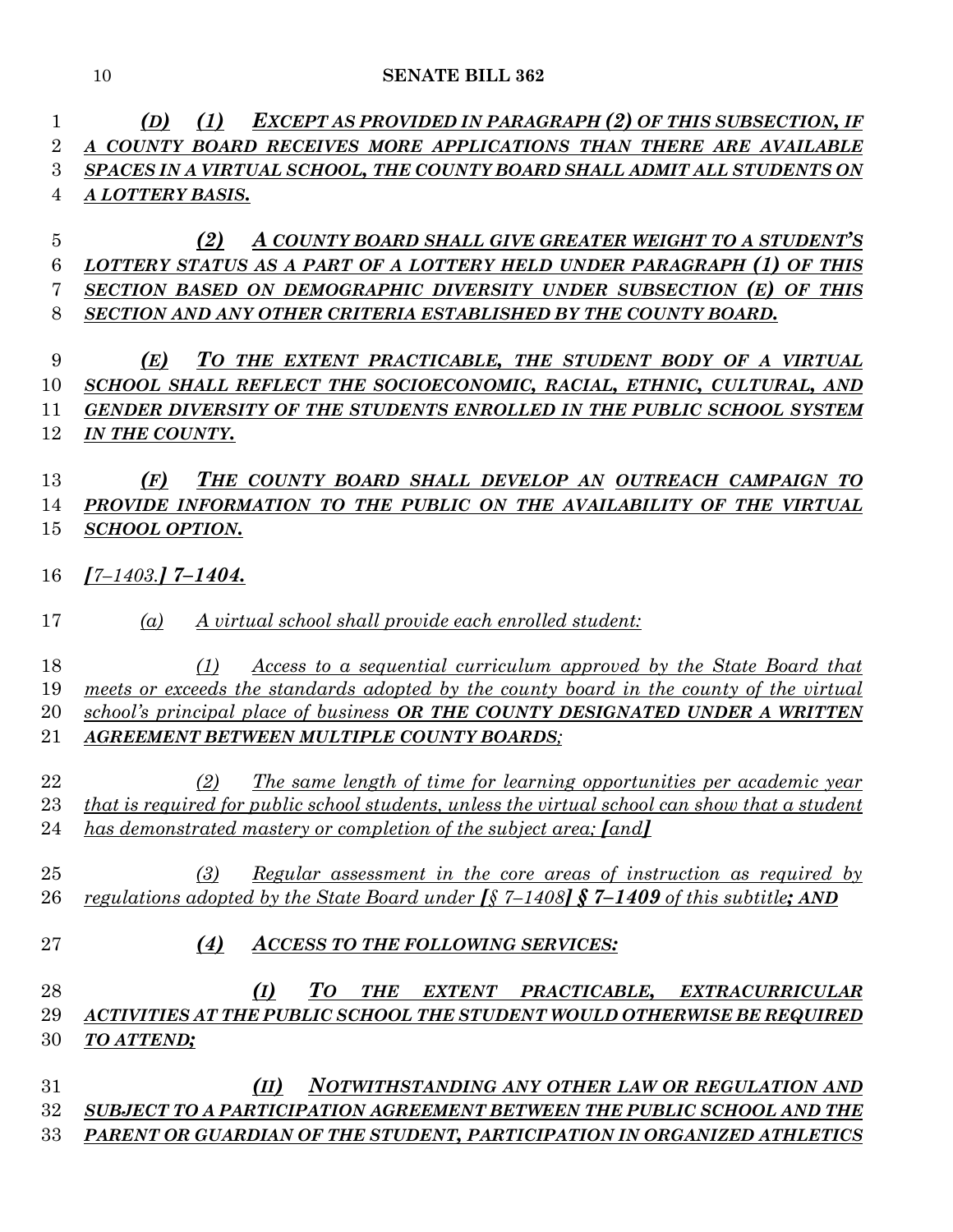| 1              | AND ON ATHLETIC TEAMS AT THE PUBLIC SCHOOL THE STUDENT WOULD OTHERWISE                         |
|----------------|------------------------------------------------------------------------------------------------|
| $\overline{2}$ | <b>BE REQUIRED TO ATTEND;</b>                                                                  |
| 3              | <b>WRAPAROUND SERVICES;</b><br>(III)                                                           |
| 4              | <b>FOOD AND NUTRITION SERVICES; AND</b><br>(IV)                                                |
| $\overline{5}$ | HEALTH CARE SERVICES EQUIVALENT TO<br>(V)<br><b>SERVICES</b>                                   |
| 6              | AVAILABLE TO STUDENTS WHO RECEIVE IN-PERSON INSTRUCTION IN THE PUBLIC                          |
| 7              | <b>SCHOOLS IN THE COUNTY.</b>                                                                  |
|                |                                                                                                |
| 8              | (b)<br><u>A curriculum adopted under subsection (a) of this section shall have [an]</u> :      |
| 9              | (1)<br><b>AN</b> interactive program with significant online components; AND                   |
| 10             | (2)<br>AN<br>INTERACTIVE SOCIAL AND<br><b>EMOTIONAL</b><br><b>WELLNESS</b>                     |
| 11             | COMPONENT DESIGNED FOR A VIRTUAL SCHOOL ENVIRONMENT.                                           |
|                |                                                                                                |
| 12             | Beginning in the 2022–2023 school year, a virtual school shall follow the<br>(c)               |
| 13             | quality online education standards.                                                            |
|                |                                                                                                |
| 14             | THE DEPARTMENT SHALL ESTABLISH IN REGULATION THE FOLLOWING<br>(D)                              |
| 15             | STANDARDS FOR ALL VIRTUAL SCHOOLS:                                                             |
|                |                                                                                                |
| 16             | (1)<br><b>AFTER COLLABORATION WITH LOCAL SCHOOL SYSTEMS, STUDENT</b>                           |
| 17             | ATTENDANCE REQUIREMENTS AND REPORTING;                                                         |
| 18             | (2)<br>STUDENT ENGAGEMENT AND CONDUCT;                                                         |
| 19             | (3)<br><b>PROGRAM QUALITY METRICS;</b>                                                         |
| 20             | (4)<br>TRACKING AND USE OF STUDENT DATA; AND                                                   |
| 21             | (5)<br>DATA REPORTING REQUIREMENTS.                                                            |
| 22             | (E)<br>A COUNTY BOARD SHALL ADOPT POLICIES FOR THE MANDATORY                                   |
| 23             | RETURN TO IN-PERSON INSTRUCTION FOR STUDENTS ENROLLED IN A VIRTUAL                             |
| 24             | SCHOOL, INCLUDING STUDENTS WHO ARE FAILING ACADEMICALLY AFTER                                  |
| 25             | RECEIVING THE APPROPRIATE SUPPORTS.                                                            |
|                |                                                                                                |
| 26             | $[7 - 1404]$ 7-1405.                                                                           |
| 27             | A virtual school shall provide to the parent or guardian of each enrolled<br>$\left( a\right)$ |
| 28             | student:                                                                                       |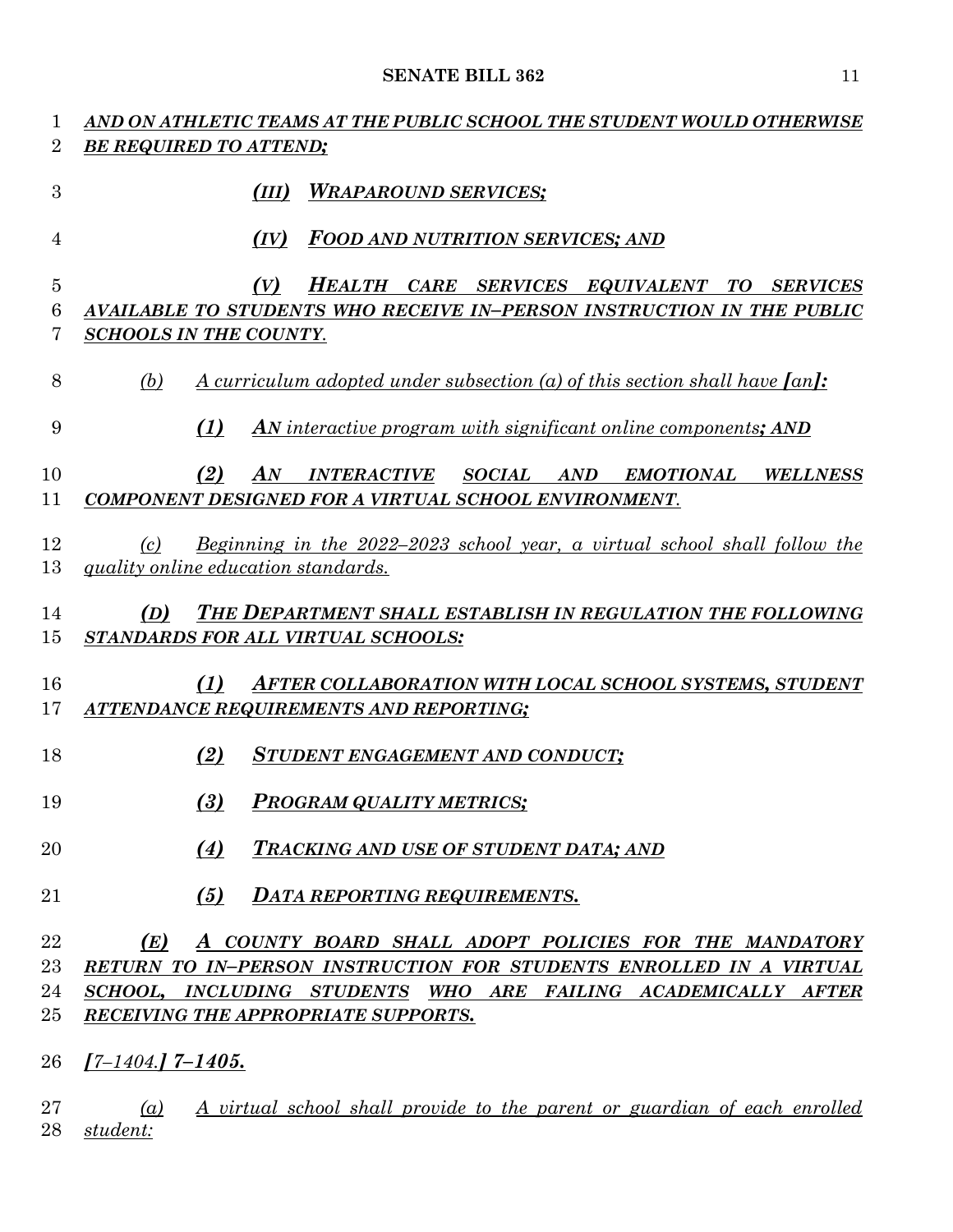|                       | 12                          | <b>SENATE BILL 362</b>                                                                                                                                                                                                                     |
|-----------------------|-----------------------------|--------------------------------------------------------------------------------------------------------------------------------------------------------------------------------------------------------------------------------------------|
| 1                     | (1)                         | <i>Instructional materials, including software; [and]</i>                                                                                                                                                                                  |
| $\boldsymbol{2}$<br>3 | (2)                         | Information on the closest public facility that offers access to $\alpha$<br>computer[, printer,] and Internet connection; AND                                                                                                             |
| 4                     | (3)                         | <b>INFORMATIONAL MATERIALS ON:</b>                                                                                                                                                                                                         |
| 5                     |                             | (I)<br><b>SCHOOL POLICIES;</b>                                                                                                                                                                                                             |
| 6<br>7                | <b>REQUIREMENTS;</b>        | (II)<br>STUDENT ATTENDANCE, CONDUCT, AND ENGAGEMENT                                                                                                                                                                                        |
| 8<br>9                | <b>WRAPAROUND SERVICES;</b> | (III) ACCESS<br>TO<br>EXTRACURRICULAR ACTIVITIES<br><b>AND</b>                                                                                                                                                                             |
| 10<br>11              | <b>CARE SERVICES;</b>       | (IV)<br>ACCESS TO FOOD AND NUTRITION SERVICES AND HEALTH                                                                                                                                                                                   |
| 12                    |                             | (V)<br>TECHNOLOGY REQUIREMENTS AND SUPPORT SERVICES;                                                                                                                                                                                       |
| 13                    |                             | (VI)<br>CYBERSECURITY POLICY AND BEST PRACTICES;                                                                                                                                                                                           |
| 14                    |                             | (VII) TEACHER CONTACT INFORMATION AND OFFICE HOURS; AND                                                                                                                                                                                    |
| 15<br>16              | THE VIRTUAL SCHOOL.         | (VIII) ANY OTHER RELEVANT INFORMATION AS DETERMINED BY                                                                                                                                                                                     |
| 17<br>18<br>19<br>20  | (B)                         | (1) A VIRTUAL SCHOOL IS STRONGLY ENCOURAGED TO HOLD<br>IN-PERSON ORIENTATION SESSIONS WITH THE STUDENTS, PARENTS OR GUARDIANS,<br>AND SCHOOL PERSONNEL TO PROVIDE THE INFORMATION REQUIRED UNDER<br><b>SUBSECTION (A) OF THIS SECTION.</b> |
| 21                    | (2)                         | A VIRTUAL SCHOOL SHALL HOLD AN ONLINE ORIENTATION TO                                                                                                                                                                                       |
| 22                    |                             | PROVIDE THE INFORMATION REQUIRED UNDER SUBSECTION (A) OF THIS SECTION IF                                                                                                                                                                   |
| 23                    |                             | <b>THE VIRTUAL SCHOOL IS UNABLE TO HOLD IN-PERSON ORIENTATION SESSIONS.</b>                                                                                                                                                                |
| 24                    | $[(b)]$ $(C)$               | $\Delta$ virtual school $\text{[may]}$ :                                                                                                                                                                                                   |
| 25                    | (1)                         | <b>MAY</b> not provide funds for the purchase of instructional programs or                                                                                                                                                                 |
| 26                    |                             | materials to a student or to a student's parent or guardian; AND                                                                                                                                                                           |
| 27                    | (2)                         | SHALL PROVIDE THE APPROPRIATE DIGITAL DEVICE TO A                                                                                                                                                                                          |
| 28                    |                             | STUDENT TO PARTICIPATE IN THE VIRTUAL SCHOOL, IF REQUIRED.                                                                                                                                                                                 |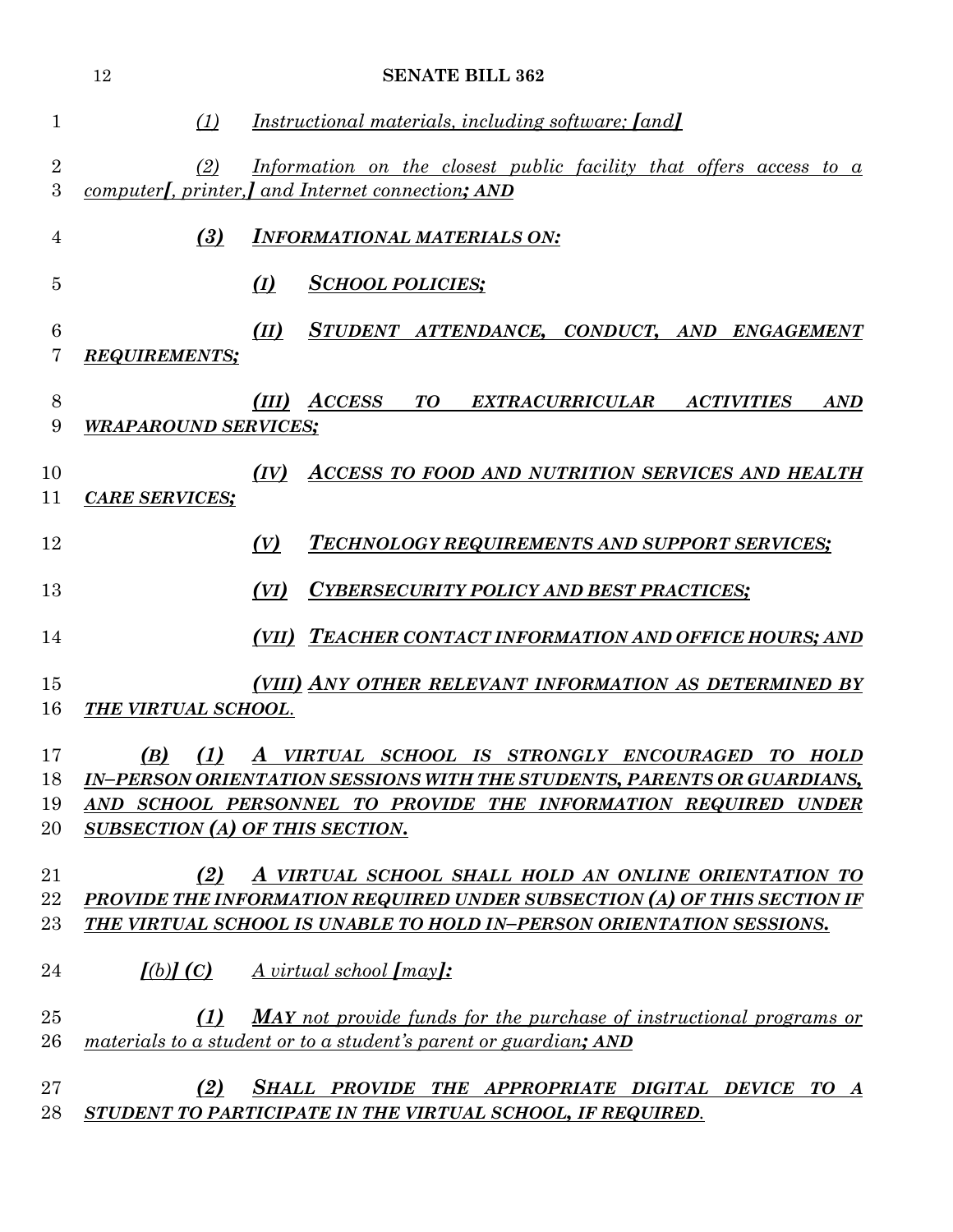*(A) (1) A teacher [employed by] ASSIGNED TO a virtual school shall have a* 

# *[7–1405.] 7–1406.*

 *teacher's certificate issued by the State Superintendent under Title 6 of this article OR ANY OTHER RELEVANT PROFESSIONAL CERTIFICATION AUTHORIZED UNDER COMAR 13A.12.01. (2) TEACHERS OR EDUCATION SUPPORT PERSONNEL ASSIGNED TO WORK IN A VIRTUAL SCHOOL SHALL: (I) BE AN EMPLOYEE OF THE COUNTY, OR A COLLABORATING COUNTY, THAT ESTABLISHED THE VIRTUAL SCHOOL; (II) SUBJECT TO SUBSECTION (B) OF THIS SECTION, BE SUBJECT TO THE COLLECTIVE BARGAINING AGREEMENT OF THAT JURISDICTION; AND (III) HAVE ACCESS TO PROFESSIONAL DEVELOPMENT. (B) A COLLECTIVE BARGAINING AGREEMENT MAY INCLUDE PROVISIONS SPECIFIC TO EMPLOYEES WHO WORK IN A VIRTUAL SCHOOL IN CONSIDERATION OF THE CONDITIONS AND REQUIREMENTS RELEVANT TO THAT WORK ENVIRONMENT. (C) AN EMPLOYEE ASSIGNED TO A VIRTUAL SCHOOL MAY NOT BE REQUIRED TO PROVIDE VIRTUAL AND IN–PERSON INSTRUCTION OR SUPPORT TO STUDENTS SIMULTANEOUSLY. (D) (1) SUBJECT TO PARAGRAPH (2) OF THIS SUBSECTION, THE COUNTY BOARD SHALL DETERMINE THE APPROPRIATE STUDENT–TEACHER RATIO FOR THE SIZE OF A CLASS IN A VIRTUAL SCHOOL BASED ON MULTIPLE FACTORS, INCLUDING GRADE LEVEL, SUBJECT MATTER, AND TEACHER WORKLOAD. (2) THE SIZE OF A CLASS IN A VIRTUAL SCHOOL SHALL BE CONSISTENT WITH THE COUNTYWIDE AVERAGE CLASS SIZE FOR IN–PERSON CLASSES. (E) A VIRTUAL SCHOOL SHALL PROVIDE TO A TEACHER AND ANY OTHER EMPLOYEE EMPLOYED TO TEACH OR PROVIDE DIRECT INSTRUCTION IN A VIRTUAL SCHOOL: (1) THE TECHNOLOGY AND EQUIPMENT REQUIRED TO PERFORM THE* 

*FUNCTIONS OF THE JOB; AND*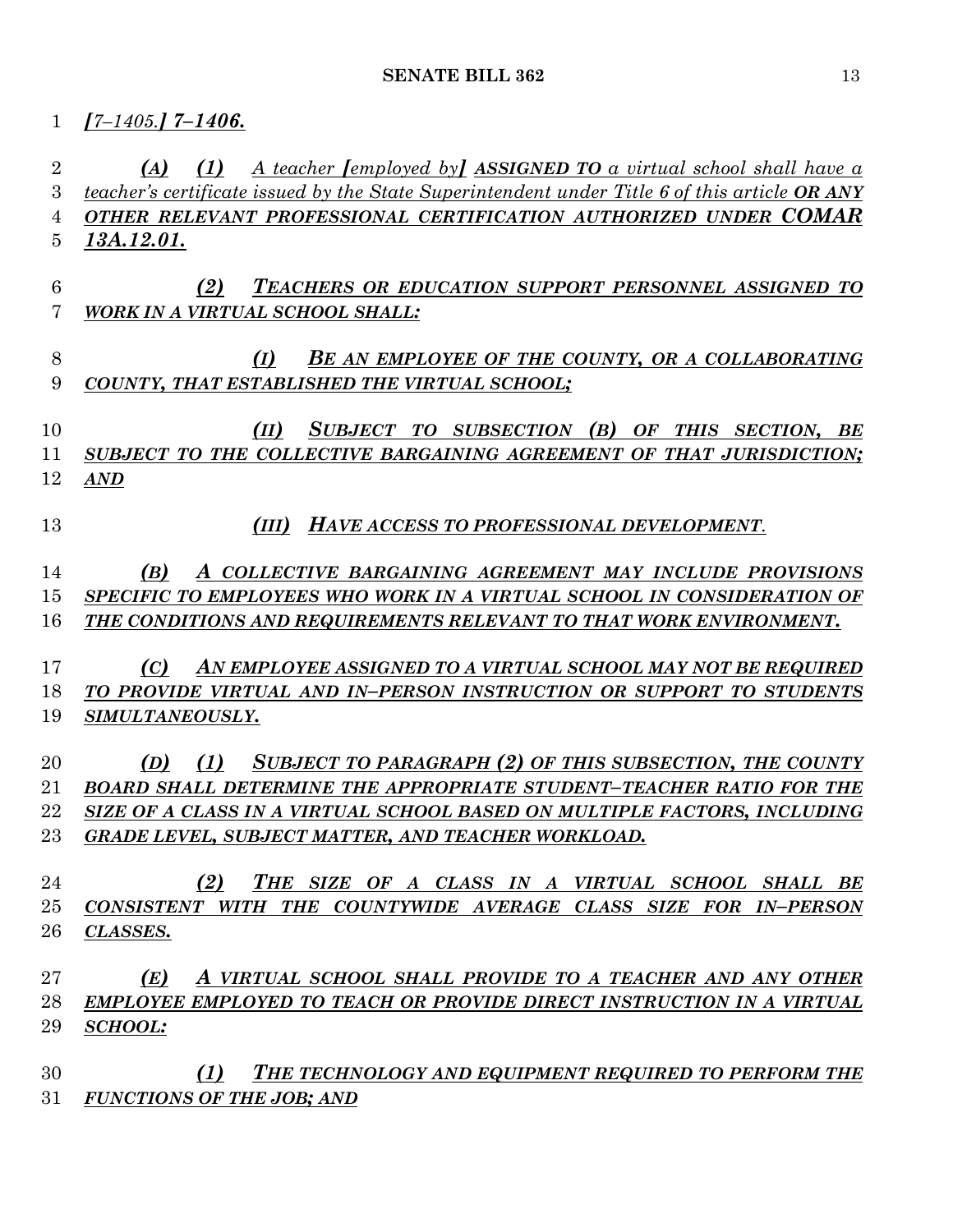*(2) IF NECESSARY, A PHYSICAL SPACE TO CONDUCT TEACHING OR PROVIDE DIRECT INSTRUCTION IN THE VIRTUAL SCHOOL.*

# *(F) A VIRTUAL SCHOOL SHALL HAVE A PLANNED STAFFING MODEL, INCLUDING PROVISIONS FOR STAFF RECRUITMENT, TRAINING, EVALUATION, AND PROFESSIONAL DEVELOPMENT.*

# *[7–1406.] 7–1407.*

 *A virtual school shall maintain an administrative office in the State that shall be considered its principal place of business.*

# *[7–1407.] 7–1408.*

 *A virtual school shall be evaluated each year by [its sponsor] THE COUNTY BOARD based on the following criteria:*

 *(1) The extent to which the school demonstrates increases in student achievement according to county and State academic standards; and*

 *(2) The accountability and viability of the virtual school, as demonstrated by its academic, fiscal, and operational performance.*

# *[7–1408.] 7–1409.*

 *(A) (1) (I) THE STATE SUPERINTENDENT MAY ASSIGN THE DUTIES RELATED TO THE OVERSIGHT OF VIRTUAL SCHOOLS TO THE APPROPRIATE OFFICE*  19 OR DIVISION WITHIN THE **DEPARTMENT**.

- 
- *(II) THESE DUTIES SHALL INCLUDE:*

 *1. THE DEVELOPMENT, COMPILATION, AND UPDATING OF BEST PRACTICES FOR TEACHING AND LEARNING IN A VIRTUAL ENVIRONMENT, PROVISION OF SERVICES, AND THE OPERATION AND ADMINISTRATION OF A VIRTUAL SCHOOL; AND*

 *2. LIAISING WITH COUNTY BOARDS THAT OPERATE VIRTUAL SCHOOLS OR OTHER STAKEHOLDERS.*

 *(2) THE OFFICE OR DIVISION ASSIGNED THE DUTIES UNDER PARAGRAPH (1) OF THIS SUBSECTION MAY CREATE AN ADVISORY COMMITTEE TO PROVIDE ADVICE ON TOPICS REGARDING VIRTUAL SCHOOLS AND VIRTUAL LEARNING.*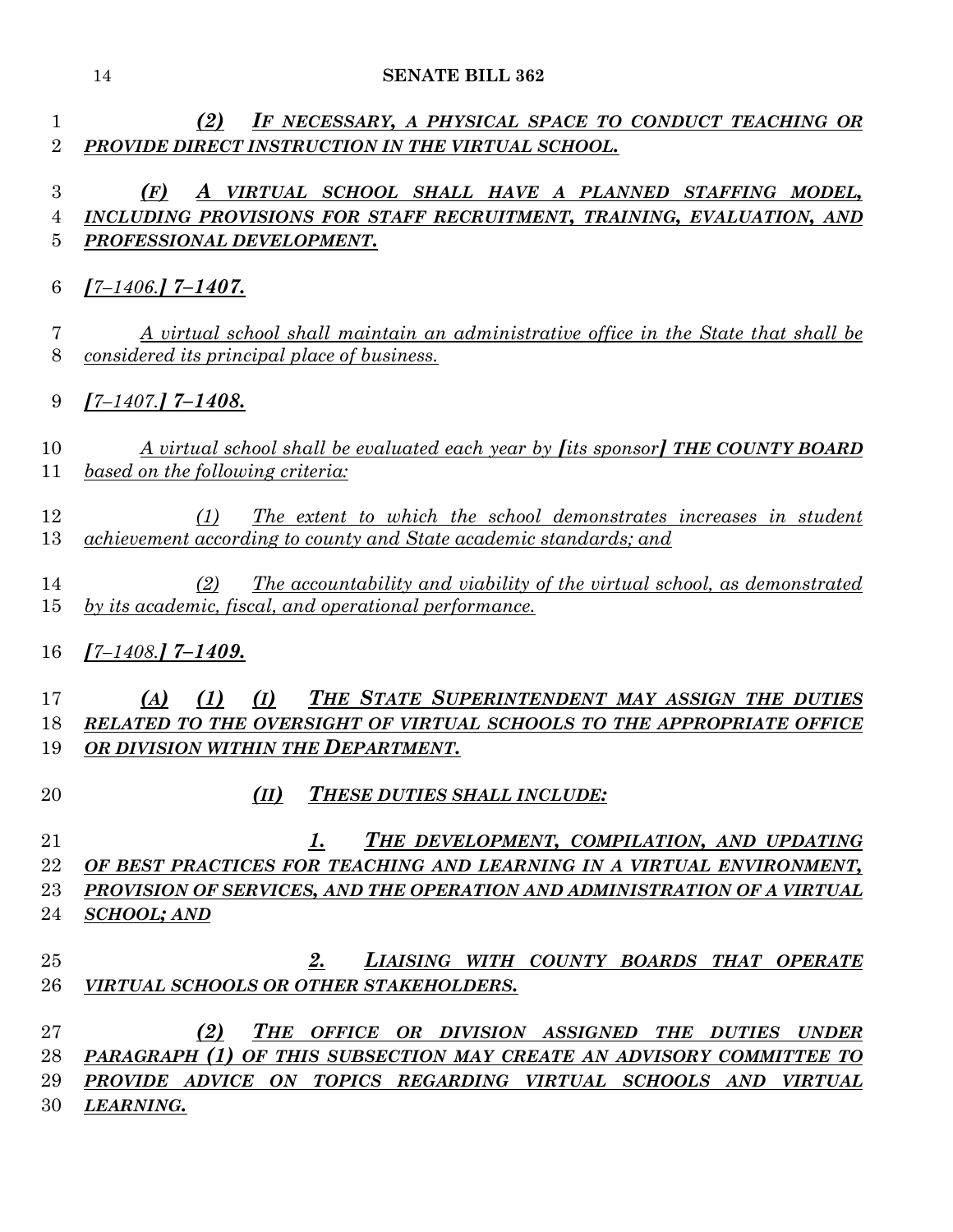*(B) The State Board shall adopt regulations to carry out the provisions of this subtitle, including establishing minimum criteria for the establishment and approval of a virtual school.*

### *SUBTITLE 14A. OPERATION OF PUBLIC SCHOOLS DURING A PROLONGED STATE OF EMERGENCY – VIRTUAL EDUCATION PLANS.*

*7–14A–01.*

 *(A) IN THIS SUBTITLE THE FOLLOWING WORDS HAVE THE MEANINGS INDICATED.*

 *(B) "LEARNING LOSS" MEANS A GENERAL OR SPECIFIC LOSS OF KNOWLEDGE OR SKILLS DUE TO AN EXTENDED GAP OR DISCONTINUITY IN A STUDENT'S REGULAR EDUCATION PROGRAM.*

 *(C) "PROLONGED STATE OF EMERGENCY" MEANS A STATE OF EMERGENCY DECLARED BY THE GOVERNOR UNDER TITLE 14 OF THE PUBLIC SAFETY ARTICLE THAT PREVENTS REGULAR, IN–PERSON ATTENDANCE AT A PUBLIC SCHOOL FOR AT LEAST 14 SCHOOL DAYS.*

 *(D) "STUDENT ELIGIBLE FOR AID" MEANS A CHILD WHO MEETS THE CERTIFICATION OF INCOME ELIGIBILITY UNDER ANY OF THE FOLLOWING:*

- *(1) SUPPLEMENTAL NUTRITION ASSISTANCE PROGRAM;*
- *(2) TEMPORARY ASSISTANCE FOR NEEDY FAMILIES;*
- *(3) FOSTER CARE;*
- *(4) HEAD START;*
- *(5) EVEN START;*
- *(6) MIGRANT STUDENTS;*
- *(7) HOMELESS STUDENTS;*
- *(8) MEDICAID AND THE MARYLAND CHILDREN'S HEALTH PROGRAM, UP TO 189% OF THE FEDERAL POVERTY LEVEL;*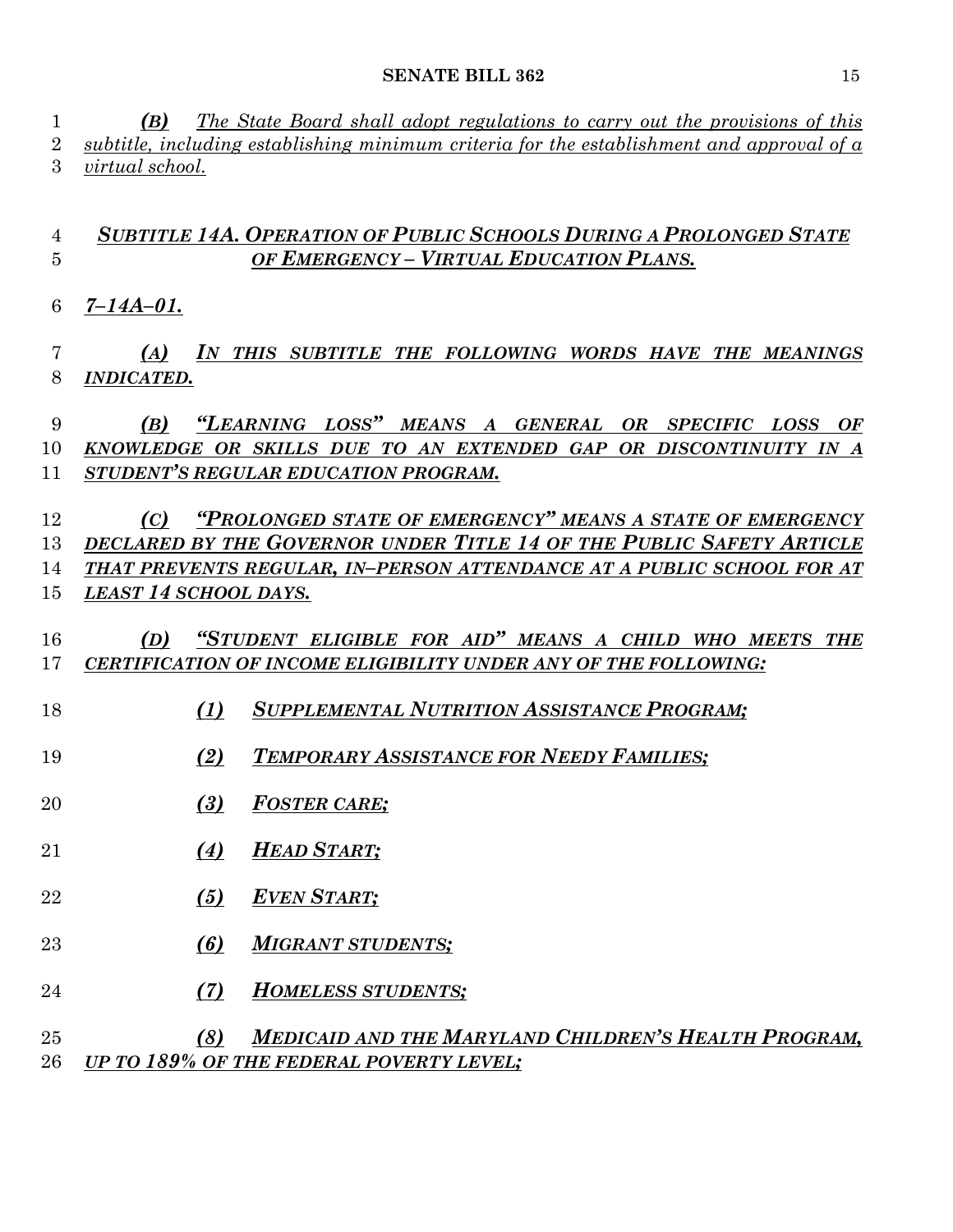*(9) FREE OR REDUCED PRICE MEALS FOR SCHOOLS NOT PARTICIPATING IN THE U.S. DEPARTMENT OF AGRICULTURE COMMUNITY ELIGIBILITY PROVISION; AND*

 *(10) AN ALTERNATIVE FORM DEVELOPED BY THE DEPARTMENT FOR THE COMPENSATORY EDUCATION FORMULA UNDER § 5–222 OF THIS ARTICLE.*

*(E) "VIRTUAL EDUCATION" MEANS ACADEMIC INSTRUCTION:*

 *(1) BY WHICH ONE OR MORE TECHNOLOGIES ARE USED TO DELIVER A SIGNIFICANT PORTION OF THE TEACHING TO STUDENTS ENTIRELY OR PRIMARILY ONLINE; AND*

 *(2) IN WHICH STUDENTS AND INSTRUCTORS PARTICIPATE REMOTELY FROM SEPARATE LOCATIONS.*

*7–14A–02.*

 *(A) IF THERE IS A PROLONGED STATE OF EMERGENCY, A COUNTY BOARD MAY TRANSITION THE PUBLIC SCHOOLS IN THE COUNTY TO VIRTUAL EDUCATION UNDER AN APPROVED VIRTUAL EDUCATION PLAN, SUBJECT TO THE LIMITATIONS OF THIS SECTION.*

 *(B) (1) (I) ON OR BEFORE JUNE 1, 2023, A COUNTY BOARD SHALL, IN CONSULTATION WITH COUNTY ADMINISTRATORS AND SCHOOL STAFF, ADOPT A VIRTUAL EDUCATION PLAN FOR USE DURING A PROLONGED STATE OF EMERGENCY.*

 *(II) A COUNTY BOARD SHALL USE THE COUNTY BOARD'S CONTINUITY OF LEARNING PLAN, IN EFFECT DURING THE 2020–2021 SCHOOL YEAR, TO FORM A VIRTUAL EDUCATION PLAN.*

- *(2) A VIRTUAL EDUCATION PLAN SHALL INCLUDE THE FOLLOWING COMPONENTS:*
- *(I) A STAFFING AND PERSONNEL ASSIGNMENT PLAN;*
- *(II) A STUDENT INSTRUCTION PLAN;*
- *(III) A STUDENT ASSESSMENT AND LEARNING SUPPORT PLAN;*
- *(IV) A SOCIAL AND EMOTIONAL LEARNING PLAN;*
- *(V) A COMMUNITY COMMUNICATIONS PLAN;*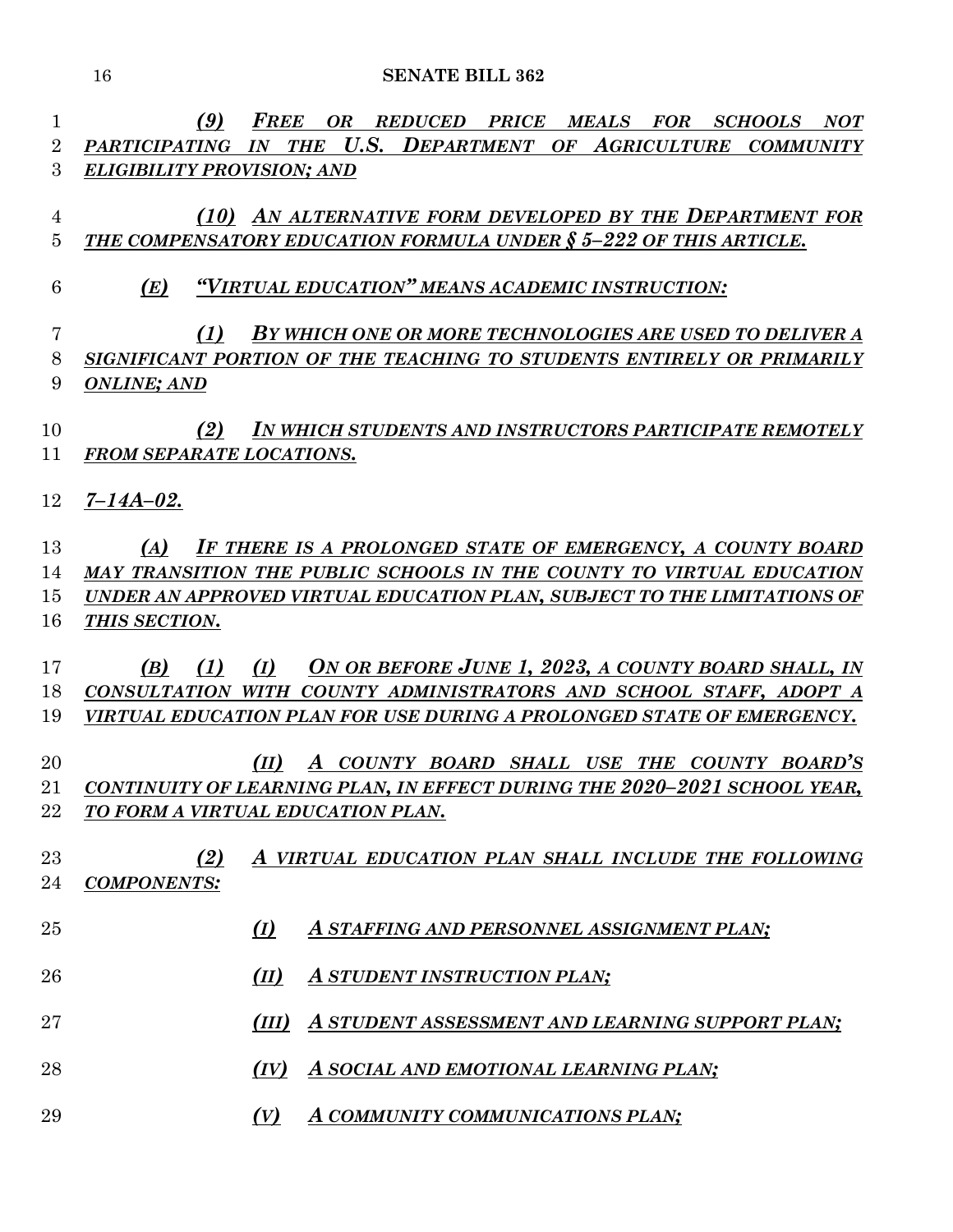| $\mathbf 1$    | (VI) A TECHNOLOGY PLAN;                                                   |
|----------------|---------------------------------------------------------------------------|
| $\overline{2}$ | (VII) A NUTRITIONAL AND HEALTH SERVICES PLAN; AND                         |
| 3              | (VIII) A PLAN FOR RETURN TO IN-PERSON INSTRUCTION.                        |
| 4              | (C)<br>A COUNTY BOARD SHALL UPDATE THE VIRTUAL EDUCATION PLAN EVERY       |
| 5              | 2 YEARS.                                                                  |
| 6              | (1)<br>IF A PROLONGED STATE OF EMERGENCY REQUIRES THE<br>(D)              |
| 7              | CESSATION OF IN-SCHOOL ATTENDANCE AT A PUBLIC SCHOOL AND THE COUNTY       |
| 8              | BOARD DETERMINES VIRTUAL EDUCATION IS REQUIRED, A COUNTY BOARD            |
| 9              | IMMEDIATELY SHALL IMPLEMENT THE VIRTUAL EDUCATION PLAN AND TRANSITION     |
| 10             | THE PUBLIC SCHOOL TO VIRTUAL EDUCATION.                                   |
|                |                                                                           |
| 11             | (2)<br>(I)<br>A COUNTY BOARD MAY ADJUST THE VIRTUAL EDUCATION             |
| 12             | PLAN TO FIT THE SPECIFIC NEEDS OF THE SCHOOLS AFFECTED AND THE            |
| 13             | PARTICULARITIES OF THE EMERGENCY.                                         |
|                |                                                                           |
| 14             | (II)<br>A COUNTY BOARD SHALL SUBMIT AN ADJUSTED PLAN TO                   |
| 15             | THE STATE BOARD AS SOON AS PRACTICABLE.                                   |
| 16             | WITHIN 10 CALENDAR DAYS OF RECEIPT OF A VIRTUAL<br>(1)<br>(E)             |
| 17             | <b>EDUCATION PLAN, THE STATE BOARD SHALL:</b>                             |
|                |                                                                           |
| 18             | (I)<br><b>ACCEPT THE PLAN; OR</b>                                         |
| 19             | (II)<br><b>RETURN THE PLAN TO THE COUNTY BOARD FOR SPECIFIC</b>           |
| 20             | <b>MODIFICATION.</b>                                                      |
|                |                                                                           |
| 21             | (2)<br>IF AN ADJUSTED VIRTUAL EDUCATION PLAN IS RETURNED, THE             |
| 22             | COUNTY BOARD SHALL MODIFY AND RESUBMIT THE PLAN WITHIN 5 CALENDAR DAYS    |
| $23\,$         | AFTER THE DATE THE PLAN IS RETURNED.                                      |
|                |                                                                           |
| 24             | (F)<br>THE COUNTY BOARD SHALL PUBLISH THE MOST RECENT VIRTUAL             |
| 25             | EDUCATION PLAN AVAILABLE ON THE COUNTY BOARD'S WEBSITE.                   |
| 26             | $7 - 14A - 03.$                                                           |
|                |                                                                           |
| $\rm 27$       | <b>THE COMPONENTS OF A VIRTUAL EDUCATION PLAN ADOPTED UNDER S</b><br>(A)  |
| 28             | 7–14A–02 OF THIS SUBTITLE SHALL INCLUDE THE INFORMATION INDICATED IN THIS |
| 29             | <b>SECTION.</b>                                                           |
|                |                                                                           |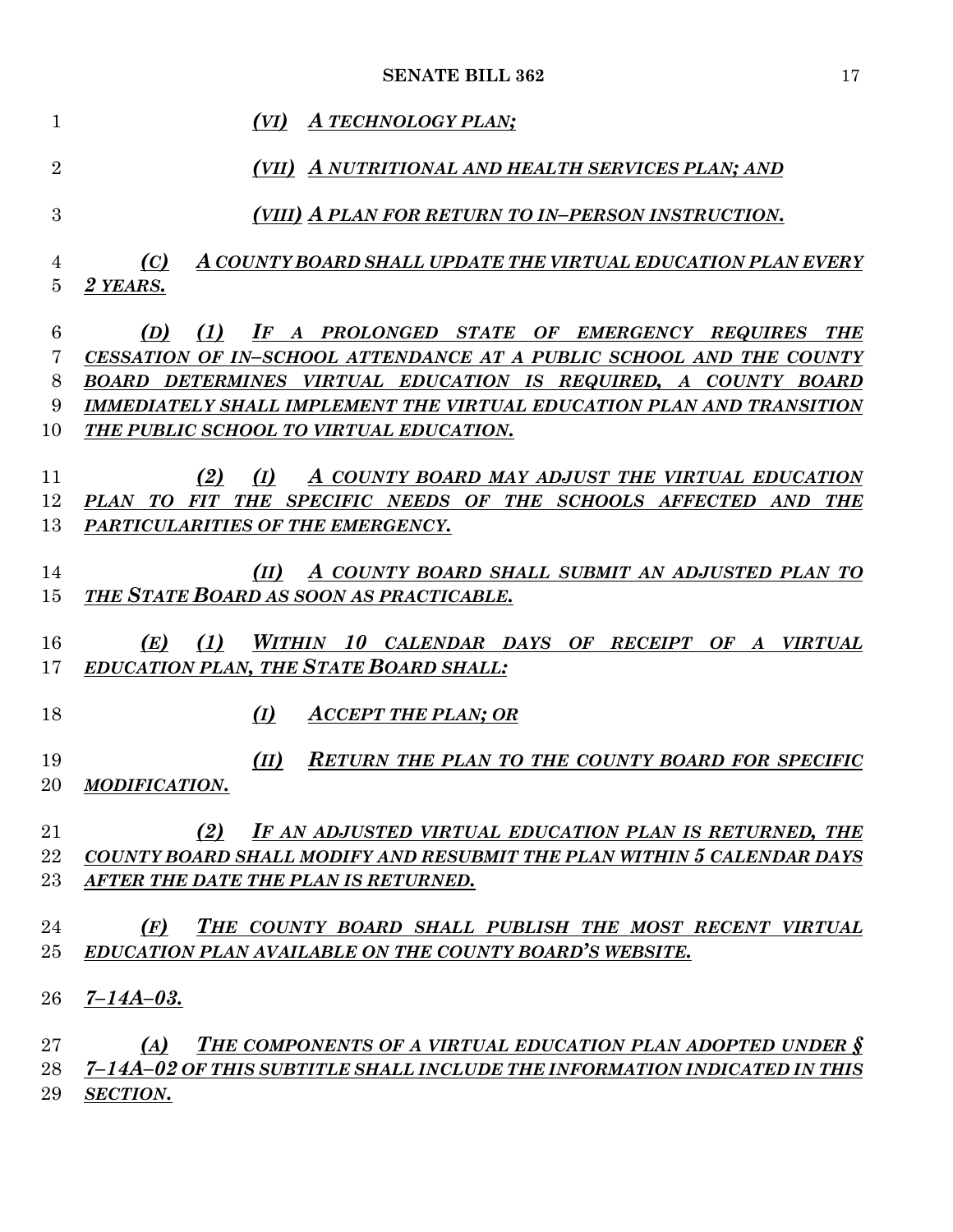| 1              | THE STAFFING AND PERSONNEL ASSIGNMENT PLAN SHALL PROVIDE AN<br>(B)                                            |
|----------------|---------------------------------------------------------------------------------------------------------------|
| $\overline{2}$ | APPROPRIATE ASSIGNMENT FOR ALL SCHOOL PERSONNEL AND, TO THE EXTENT                                            |
| 3              | PRACTICABLE, REASONABLY BALANCED WORKLOADS.                                                                   |
| 4              | $(C)$ $(1)$<br>THE STUDENT INSTRUCTION PLAN SHALL INCLUDE:                                                    |
| $\overline{5}$ | (I)<br><b>PROVISION OF INSTRUCTION THROUGH THE APPROPRIATE</b>                                                |
| 6              | <b>BALANCE OF SYNCHRONOUS AND ASYNCHRONOUS LEARNING;</b>                                                      |
| 7              | (II)<br>ACCESS TO THE SAME CURRICULUM, SUBJECT TO THE                                                         |
| 8              | <b>EQUIVALENT STANDARDS, AS PROVIDED THROUGH IN-PERSON INSTRUCTION;</b>                                       |
| 9              | (III) STUDENT ENGAGEMENT PROCEDURES, INCLUDING                                                                |
| 10             | <b>METHODS TO ENCOURAGE ACTIVE PARTICIPATION, VERIFIED STUDENT PRESENCE</b>                                   |
| 11             | <b>THE</b><br>CLASS PERIOD, AND ACTIVATED<br><b>DURING</b><br><b>ENTIRE</b><br><i><b>CAMERAS,</b></i><br>WHEN |
| 12             | <b>APPROPRIATE;</b>                                                                                           |
| 13             | A METHOD FOR PROVIDING INSTRUCTIONAL MATERIALS TO<br>(IV)                                                     |
| 14             | <b>STUDENTS; AND</b>                                                                                          |
|                |                                                                                                               |
| 15             | (V)<br>ATTENTION TO STUDENT EQUITY<br>TO<br><i>ENSURE</i><br>ALL                                              |
| 16             | STUDENTS ARE RECEIVING A THOROUGH AND APPROPRIATE EDUCATION DURING                                            |
| 17             | THE PERIOD OF VIRTUAL EDUCATION.                                                                              |
| 18             | (2)<br>A COUNTY BOARD SHALL ENSURE THAT STUDENTS WITH A                                                       |
| 19             | DISABILITY ARE RECEIVING THEIR REQUIRED SERVICES AND A FREE AND                                               |
| 20             | APPROPRIATE PUBLIC EDUCATION THROUGH VIRTUAL EDUCATION.                                                       |
|                |                                                                                                               |
| 21             | THE STUDENT ASSESSMENT AND LEARNING SUPPORT PLAN SHALL<br>(D)                                                 |
| 22             | <b>INCLUDE:</b>                                                                                               |
| 23             | THE ADMINISTRATION OF REGULAR ASSESSMENTS, PROVIDED<br>(1)                                                    |
| 24             | THAT THE ADMINISTRATION DOES NOT SIGNIFICANTLY DISRUPT REGULAR                                                |
| 25             | <b>INSTRUCTION;</b>                                                                                           |
|                |                                                                                                               |
| 26             | (2)<br>A PROCESS FOR ESTABLISHING BENCHMARKS AT THE START AND                                                 |
| $27\,$         | END OF VIRTUAL EDUCATION, AND PERIODICALLY DURING THE COURSE OF VIRTUAL                                       |
| 28             | <b>EDUCATION, IF REQUIRED; AND</b>                                                                            |
| 29             | <b>PROVISION OF ADDITIONAL LEARNING SUPPORTS FOR STUDENTS</b><br>(3)                                          |
| 30             | <b>IDENTIFIED AS HAVING LEARNING LOSS.</b>                                                                    |
| 31             | (E)<br>THE SOCIAL AND EMOTIONAL LEARNING PLAN SHALL INCLUDE:                                                  |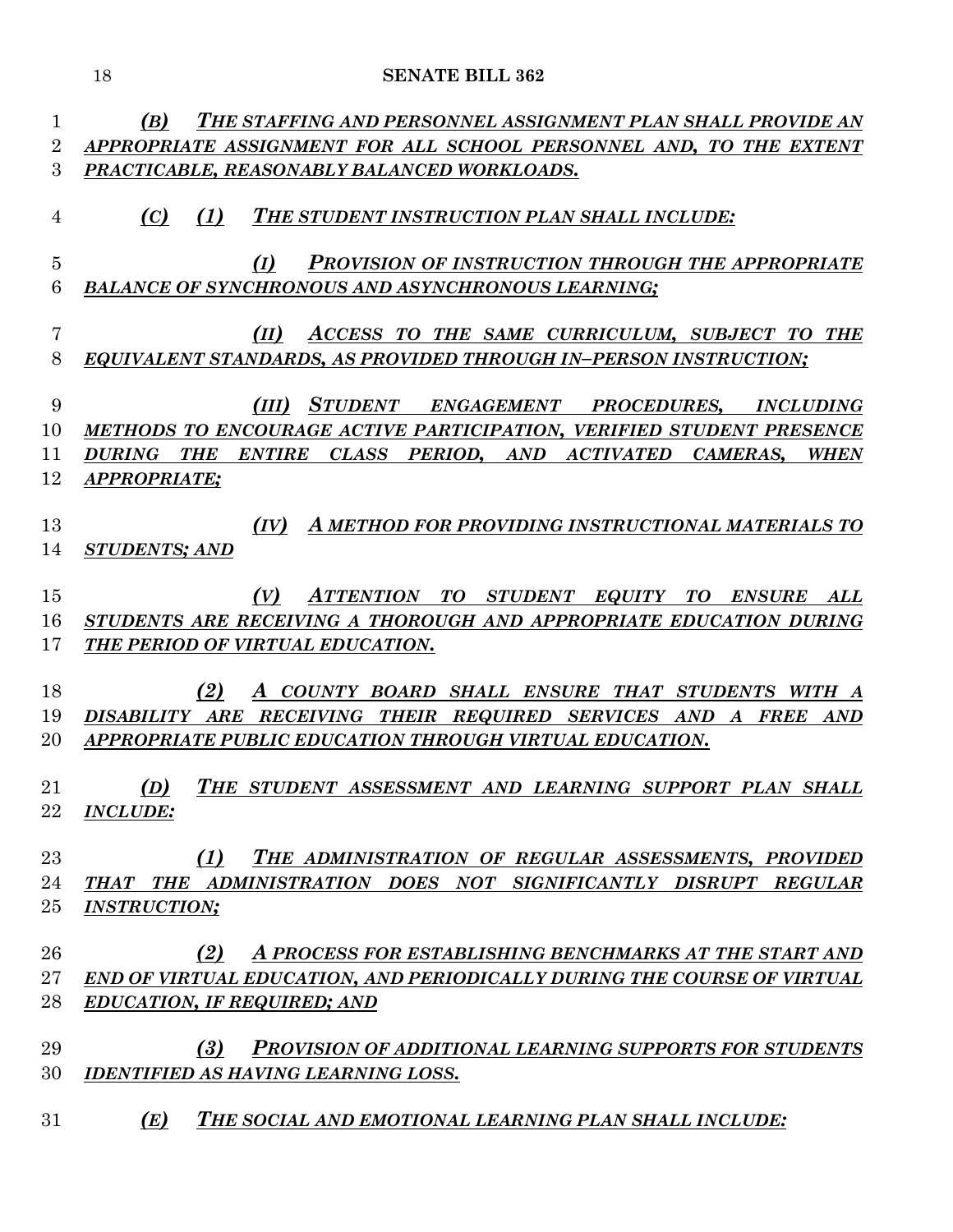| 1              | (1)<br>AN INTERACTIVE SOCIAL AND EMOTIONAL WELLNESS                                  |
|----------------|--------------------------------------------------------------------------------------|
| $\overline{2}$ | COMPONENT DESIGNED FOR THE VIRTUAL EDUCATION ENVIRONMENT;                            |
| 3              | (2)<br><b>REGULAR STUDENT CHECK-INS IN ACCORDANCE WITH §</b>                         |
| $\overline{4}$ | 7-14A-04 OF THIS SUBTITLE; AND                                                       |
|                |                                                                                      |
| $\overline{5}$ | (3)<br>THE DEVELOPMENT OF A STUDENT BEHAVIORAL HEALTH PLAN IN                        |
| 6              | ACCORDANCE WITH $\S$ 7-14A-04 OF THIS SUBTITLE.                                      |
| 7              | (F)<br>A COMMUNITY COMMUNICATIONS PLAN SHALL INCLUDE:                                |
| 8              | (1)<br>A CULTURALLY APPROPRIATE FAMILY ENGAGEMENT PLAN THAT                          |
| 9              | <b>HAS METHODS OF ENGAGING WITH:</b>                                                 |
|                |                                                                                      |
| 10             | (I)<br>PARENTS AND GUARDIANS AND STUDENTS FROM VARIOUS                               |
| 11             | ETHNIC AND RACIAL BACKGROUNDS;                                                       |
| 12             | <b>STUDENTS ELIGIBLE FOR AID; AND</b><br>(II)                                        |
|                |                                                                                      |
| 13             | PARENTS AND STUDENTS WHOSE PRIMARY LANGUAGE IS<br>(III)                              |
| 14             | <b>NOT ENGLISH;</b>                                                                  |
| 15             | (2)<br>MULTIPLE METHODS FOR COMMUNICATING WITH STUDENTS,                             |
| 16             | PARENTS AND GUARDIANS, AND OTHER COMMUNITY STAKEHOLDERS DURING THE                   |
| 17             | PERIOD OF VIRTUAL EDUCATION; AND                                                     |
| 18             | (3)<br><b>IMPORTANT INFORMATION THAT MUST BE PROVIDED.</b>                           |
| 19             | (G)<br>THE TECHNOLOGY PLAN SHALL INCLUDE:                                            |
|                |                                                                                      |
| 20             | (1)<br>THE PROVISION OF TECHNOLOGY, INCLUDING HARDWARE AND                           |
| 21             | SOFTWARE, TO STUDENTS AND SCHOOL PERSONNEL TO RECEIVE AND PROVIDE                    |
| 22             | <b>INSTRUCTION AND SUPPORT SERVICES; AND</b>                                         |
| 23             | ACCESS TO BROADBAND AND INTERNET SERVICES TO ALL<br>(2)                              |
| 24             | STUDENTS AND SCHOOL PERSONNEL.                                                       |
| $25\,$         | THE NUTRITIONAL AND HEALTH SERVICES PLAN SHALL INCLUDE:<br>(H)                       |
| 26             | THE PLACES AND TIMES THAT STUDENTS AND OTHER ELIGIBLE<br>(1)                         |
| $27\,$         | <b>INDIVIDUALS MAY RECEIVE FREE MEALS; AND</b>                                       |
|                |                                                                                      |
| 28             | (2)<br><b>THE</b><br>AVAILABILITY OF<br>HEALTH SERVICES TO<br><i><b>ELIGIBLE</b></i> |
| 29             | <i><b>INDIVIDUALS.</b></i>                                                           |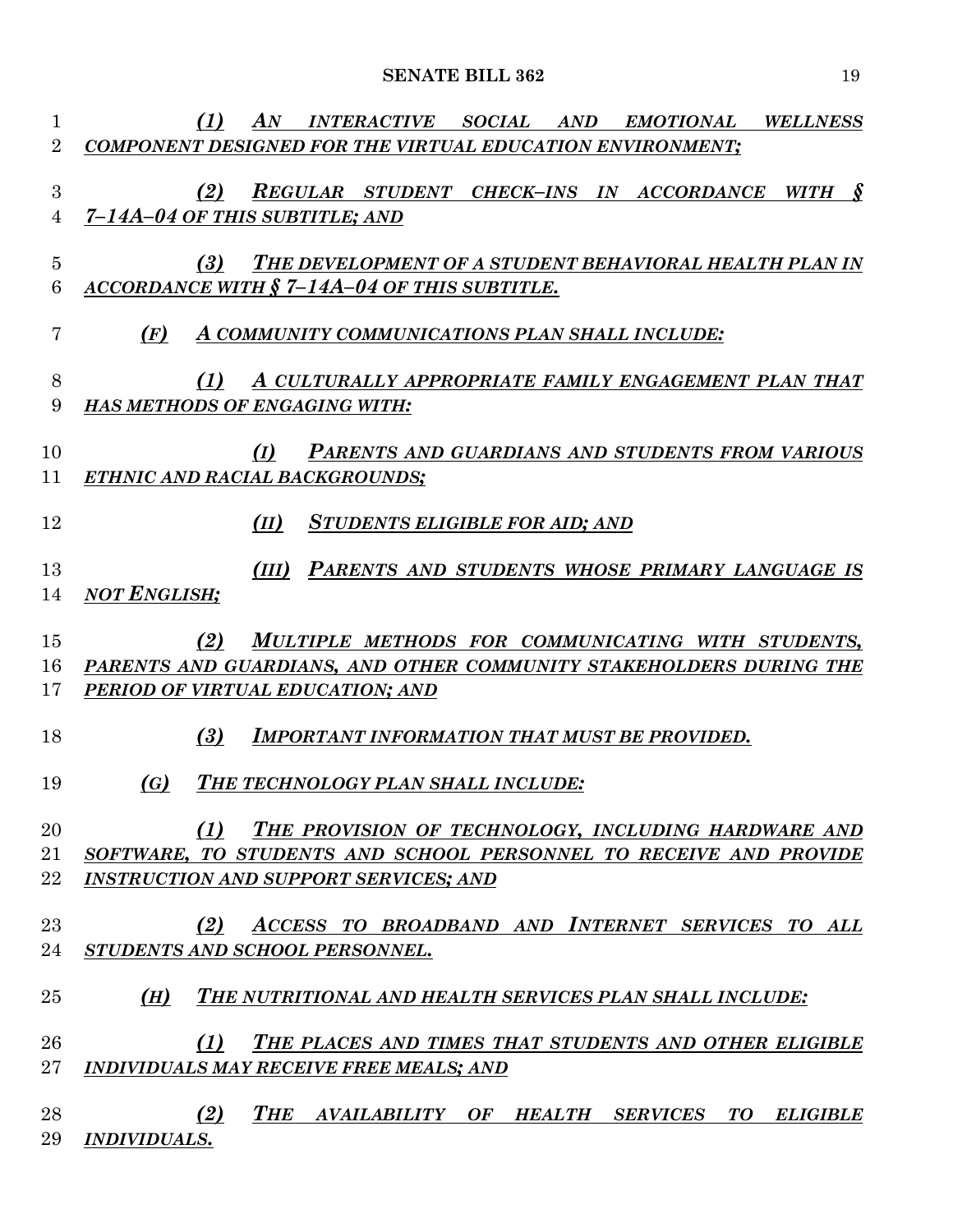*(I) THE PLAN FOR RETURN TO IN–PERSON INSTRUCTION SHALL INCLUDE:*

 *(1) PLANS FOR THE RAPID RETURN TO IN–PERSON LEARNING AS SOON AS IT IS SAFE TO DO SO;*

 *(2) A CLEAR PROCESS FOR STUDENT ENGAGEMENT ON RETURN TO IN–PERSON LEARNING; AND*

# *(3) IDENTIFIED STRATEGIES FOR A RETURN TO IN–PERSON LEARNING FOLLOWING A PROLONGED STATE OF EMERGENCY.*

# *7–14A–04.*

 *(A) (1) SUBJECT TO PARAGRAPH (2) OF THIS SUBSECTION, THE PRINCIPAL SHALL REQUIRE A STAFF MEMBER TO CONDUCT REGULAR CHECK–INS WITH STUDENTS AT LEAST ONCE PER WEEK.*

 *(2) IF A REGULAR CHECK–IN REVEALS THAT A STUDENT IS STRUGGLING WITH THE EDUCATIONAL, EMOTIONAL, BEHAVIORAL, OR PSYCHOLOGICAL STRESSORS OF VIRTUAL EDUCATION, THE PRINCIPAL SHALL REQUIRE A STAFF MEMBER TO CHECK IN WITH STRUGGLING STUDENTS MULTIPLE TIMES PER WEEK.*

 *(3) (I) SUBJECT TO SUBPARAGRAPH (II) OF THIS PARAGRAPH, AND IN ACCORDANCE WITH THE BEHAVIORAL HEALTH PLAN ESTABLISHED UNDER SUBSECTION (B) OF THIS SECTION, THE PRINCIPAL MAY ASSIGN A COMMUNITY SCHOOL COORDINATOR, STAFF MEMBER, OR TEAM OF STAFF TO CONDUCT THE CHECK–INS REQUIRED UNDER THIS SUBSECTION.*

 *(II) IF A STUDENT IS IDENTIFIED AS STRUGGLING WITH EMOTIONAL, BEHAVIORAL, OR PSYCHOLOGICAL STRESSORS IN ACCORDANCE WITH PARAGRAPH (2) OF THIS SUBSECTION, THE PRINCIPAL SHALL ARRANGE FOR A SCHOOL PSYCHOLOGIST, A PUPIL PERSONNEL WORKER, A SCHOOL SOCIAL WORKER, A SCHOOL COUNSELOR, OR A BEHAVIORAL HEALTH SPECIALIST TO PERFORM ADDITIONAL CHECK–INS WITH THE STUDENT.*

 *(B) (1) THE SCHOOL PERSONNEL ASSIGNED UNDER SUBSECTION (A)(3)(II) OF THIS SECTION SHALL DEVELOP A BEHAVIORAL HEALTH PLAN FOR A STRUGGLING STUDENT UNDER SUBSECTION (A) OF THIS SECTION THAT INCLUDES:*

 *(I) PROPER ASSIGNMENTS FOR ALL BEHAVIORAL AND MENTAL HEALTH STAFF;*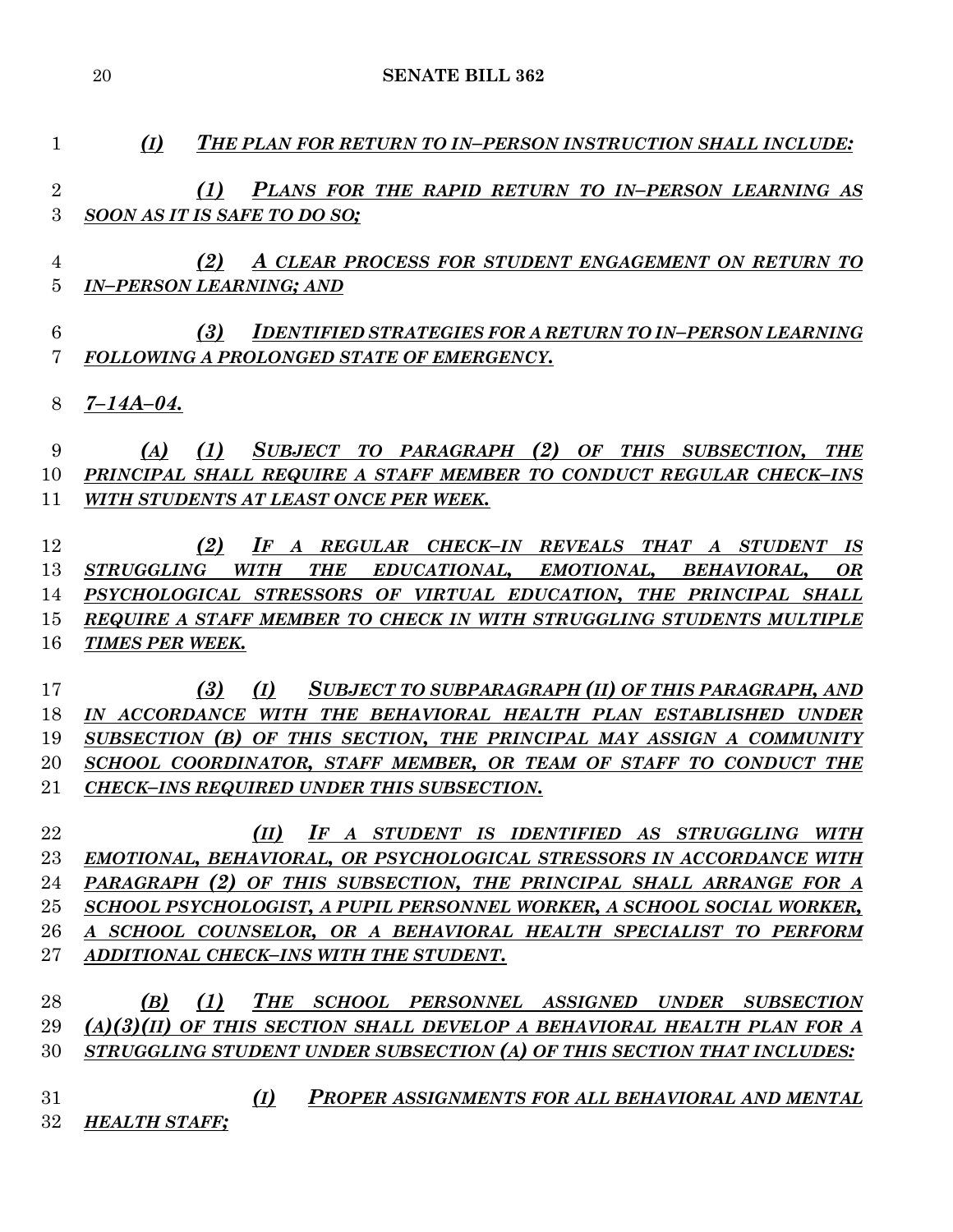| 1                | <b>METHODS FOR ALL STUDENTS TO ACCESS BEHAVIORAL AND</b><br>(II)       |
|------------------|------------------------------------------------------------------------|
| $\overline{2}$   | MENTAL HEALTH SUPPORTS, INCLUDING THROUGH TELEHEALTH IF NECESSARY;     |
|                  |                                                                        |
| $\boldsymbol{3}$ | (III) PROCEDURES FOR REFERRAL TO PROPER BEHAVIORAL AND                 |
| 4                | MENTAL HEALTH SUPPORTS FOR STUDENTS WHO ARE STRUGGLING; AND            |
|                  |                                                                        |
| $\overline{5}$   | INCREASED ATTENTION AND CARE FOR STUDENTS<br>(IV)                      |
| 6                | STRUGGLING WITH THE EMOTIONAL, BEHAVIORAL, OR PSYCHOLOGICAL STRESSORS  |
| 7                | OF VIRTUAL EDUCATION.                                                  |
|                  |                                                                        |
| 8                | (2)<br>IN ESTABLISHING A BEHAVIORAL HEALTH PLAN UNDER THIS             |
| 9                | SUBSECTION, A PRINCIPAL MAY USE A MULTITIER SYSTEM OF SUPPORTS MODEL.  |
| 10               | $7 - 14A - 05.$                                                        |
|                  |                                                                        |
| 11               | (A) (1) A PUBLIC SCHOOL SHALL ESTABLISH A SYSTEM OF LEARNING           |
| 12               | <b>SUPPORTS DURING A PERIOD OF VIRTUAL EDUCATION BY:</b>               |
|                  |                                                                        |
| 13               | (I)<br>ESTABLISHING A VIRTUAL TUTORING SYSTEM; OR<br>1.                |
|                  |                                                                        |
| 14               | 2.<br>PROVIDING INSTRUCTIONAL TIME FOR VIRTUAL                         |
| 15               | LEARNING THAT IS IN ADDITION TO THE DAILY AND HOURLY ATTENDANCE        |
| 16               | <b>REQUIREMENTS UNDER § 7-103 OF THIS TITLE; AND</b>                   |
|                  |                                                                        |
| 17               | (II)<br>DEVELOPING A PLAN TO FOCUS ON STUDENTS WITH THE                |
| 18               | <b>GREATEST NEED AND THE MOST LEARNING LOSS, INCLUDING:</b>            |
|                  |                                                                        |
| 19               | <b>STUDENTS WITH DISABILITIES; AND</b><br>1.                           |
| 20               | $\mathbf{Q}$<br>STUDENTS IN HISTORICALLY UNDERSERVED GROUPS,           |
| 21               | <b>INCLUDING:</b>                                                      |
|                  |                                                                        |
| 22               | <b>ENGLISH LANGUAGE LEARNERS; AND</b><br>A.                            |
|                  |                                                                        |
| 23               | В.<br><b>STUDENTS ELIGIBLE FOR AID.</b>                                |
|                  |                                                                        |
| 24               | (2)<br>IN SATISFYING ITS DUTIES UNDER THIS SUBSECTION, A PUBLIC        |
| 25               | SCHOOL MAY NOT REQUIRE STAFF MEMBERS WHOSE TERMS OF EMPLOYMENT ARE     |
| 26               | SUBJECT TO A COLLECTIVE BARGAINING AGREEMENT TO WORK IN EXCESS OF      |
| 27               | NEGOTIATED TERMS ON WORK HOURS.                                        |
|                  |                                                                        |
| 28               | (1)<br>(B)<br>IN COMPLIANCE WITH PUBLIC HEALTH GUIDANCE, A COUNTY      |
| 29               | BOARD THAT HAS PUBLIC SCHOOLS OPERATING UNDER A VIRTUAL EDUCATION PLAN |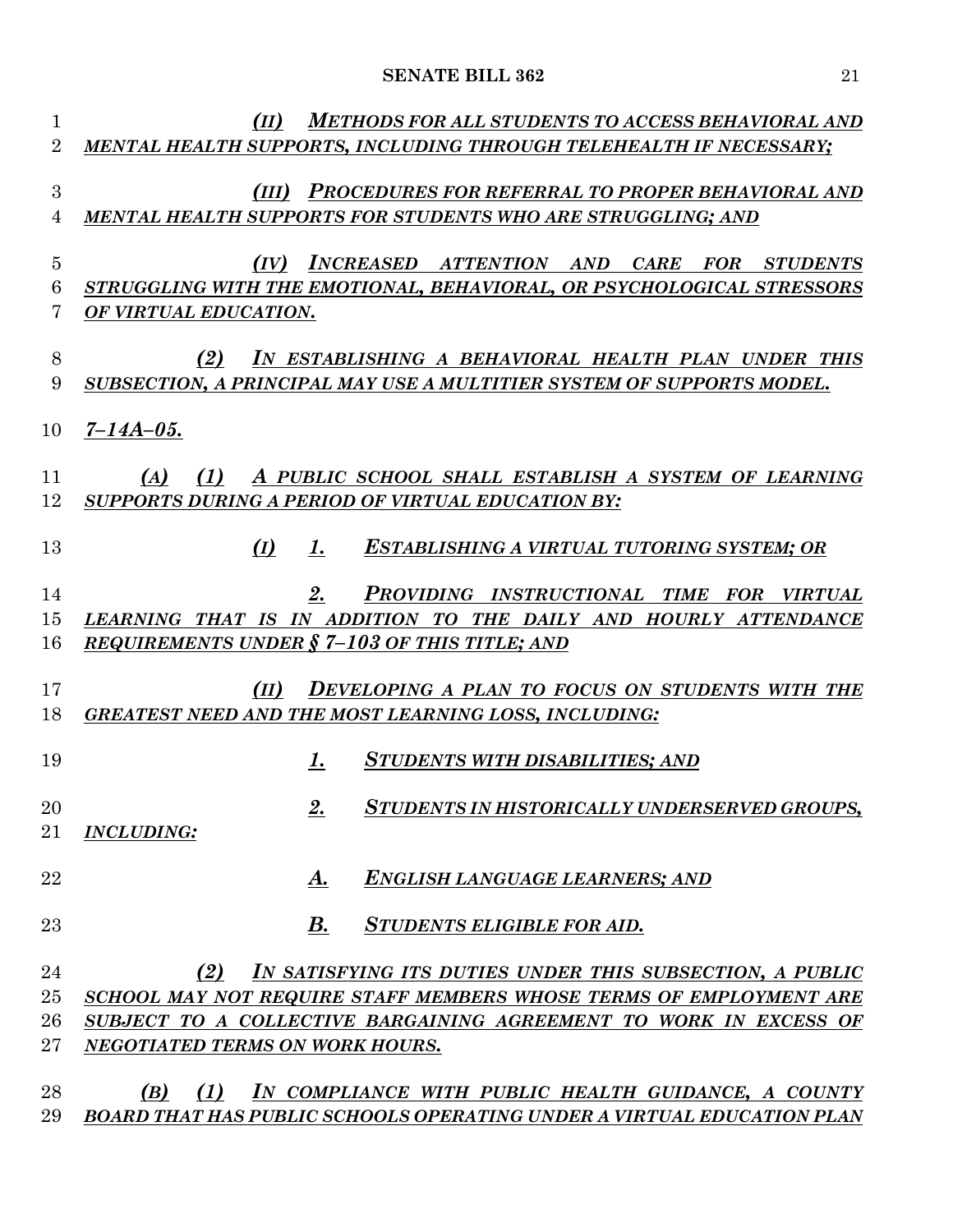| 1               | SHALL ESTABLISH LEARNING CENTERS IN SUITABLE UNOCCUPIED BUILDINGS,         |  |  |  |
|-----------------|----------------------------------------------------------------------------|--|--|--|
| $\overline{2}$  | INCLUDING STATE BUILDINGS THAT ARE NOT IN USE.                             |  |  |  |
|                 |                                                                            |  |  |  |
| 3               | (2)<br>IF FUNDING IS AVAILABLE DURING THE PROLONGED SCHOOL                 |  |  |  |
| $\overline{4}$  | CLOSURE, A COUNTY BOARD SHALL ESTABLISH ADDITIONAL LEARNING CENTERS        |  |  |  |
| $\overline{5}$  | <b>PRIORITIZING:</b>                                                       |  |  |  |
|                 |                                                                            |  |  |  |
| $6\phantom{.}6$ | <b>COMMUNITY SCHOOLS ELIGIBLE FOR CONCENTRATION OF</b><br>(I)              |  |  |  |
| 7               | POVERTY GRANTS UNDER § 5-223 OF THIS ARTICLE; AND                          |  |  |  |
|                 |                                                                            |  |  |  |
| 8               | AREAS WITH HIGH LEVELS OF ABSENTEEISM DURING<br>(II)<br>1.                 |  |  |  |
| 9               | THE EXTENDED SCHOOL CLOSURE; OR                                            |  |  |  |
|                 |                                                                            |  |  |  |
| 10              | 2.<br>IF THE DATA UNDER ITEM 1 OF THIS ITEM IS                             |  |  |  |
| 11              | UNAVAILABLE, AREAS WITH HIGH LEVELS OF ABSENTEEISM DURING THE PREVIOUS     |  |  |  |
| 12              | <b>SCHOOL YEAR.</b>                                                        |  |  |  |
|                 |                                                                            |  |  |  |
| 13              | $7 - 14A - 06.$                                                            |  |  |  |
|                 |                                                                            |  |  |  |
| 14              | ON OR BEFORE AUGUST 15, 2022, AND EACH AUGUST 15 THEREAFTER,<br>(A)        |  |  |  |
| 15              | ONLY WHEN APPLICABLE, EACH COUNTY BOARD SHALL COLLECT THE FOLLOWING        |  |  |  |
|                 |                                                                            |  |  |  |
| 16              | DATA FROM EACH SCHOOL THAT ENGAGED IN VIRTUAL EDUCATION IN ACCORDANCE      |  |  |  |
| 17              | WITH THE COUNTY BOARD'S VIRTUAL EDUCATION PLAN DURING THE PREVIOUS         |  |  |  |
| 18              | <b>SCHOOL YEAR:</b>                                                        |  |  |  |
|                 |                                                                            |  |  |  |
| 19              | (1)<br>THE LEARNING MODELS EMPLOYED, INCLUDING:                            |  |  |  |
|                 |                                                                            |  |  |  |
| 20              | (I)<br><b>VIRTUAL EDUCATION;</b>                                           |  |  |  |
|                 |                                                                            |  |  |  |
| 21              | (II)<br><b>IN-PERSON INSTRUCTION; AND</b>                                  |  |  |  |
|                 |                                                                            |  |  |  |
| 22              | (III) HYBRID INSTRUCTION;                                                  |  |  |  |
|                 |                                                                            |  |  |  |
| 23              | (2)<br>THE PROPORTION OF SCHOOL HOURS SPENT IN EACH LEARNING               |  |  |  |
| 24              | <b>MODEL;</b>                                                              |  |  |  |
|                 |                                                                            |  |  |  |
| 25              | (3)<br><b>STUDENT ATTENDANCE;</b>                                          |  |  |  |
|                 |                                                                            |  |  |  |
| 26              | (4)<br><b>STUDENT ENGAGEMENT; AND</b>                                      |  |  |  |
|                 |                                                                            |  |  |  |
| 27              | (5)<br>TEACHER ATTENDANCE.                                                 |  |  |  |
|                 |                                                                            |  |  |  |
| 28              | (B)<br><b>EACH APPLICABLE YEAR, EACH COUNTY BOARD SHALL PUBLISH ON ITS</b> |  |  |  |
| 29              | WEBSITE THE DATA REQUIRED UNDER SUBSECTION (A) OF THIS SECTION             |  |  |  |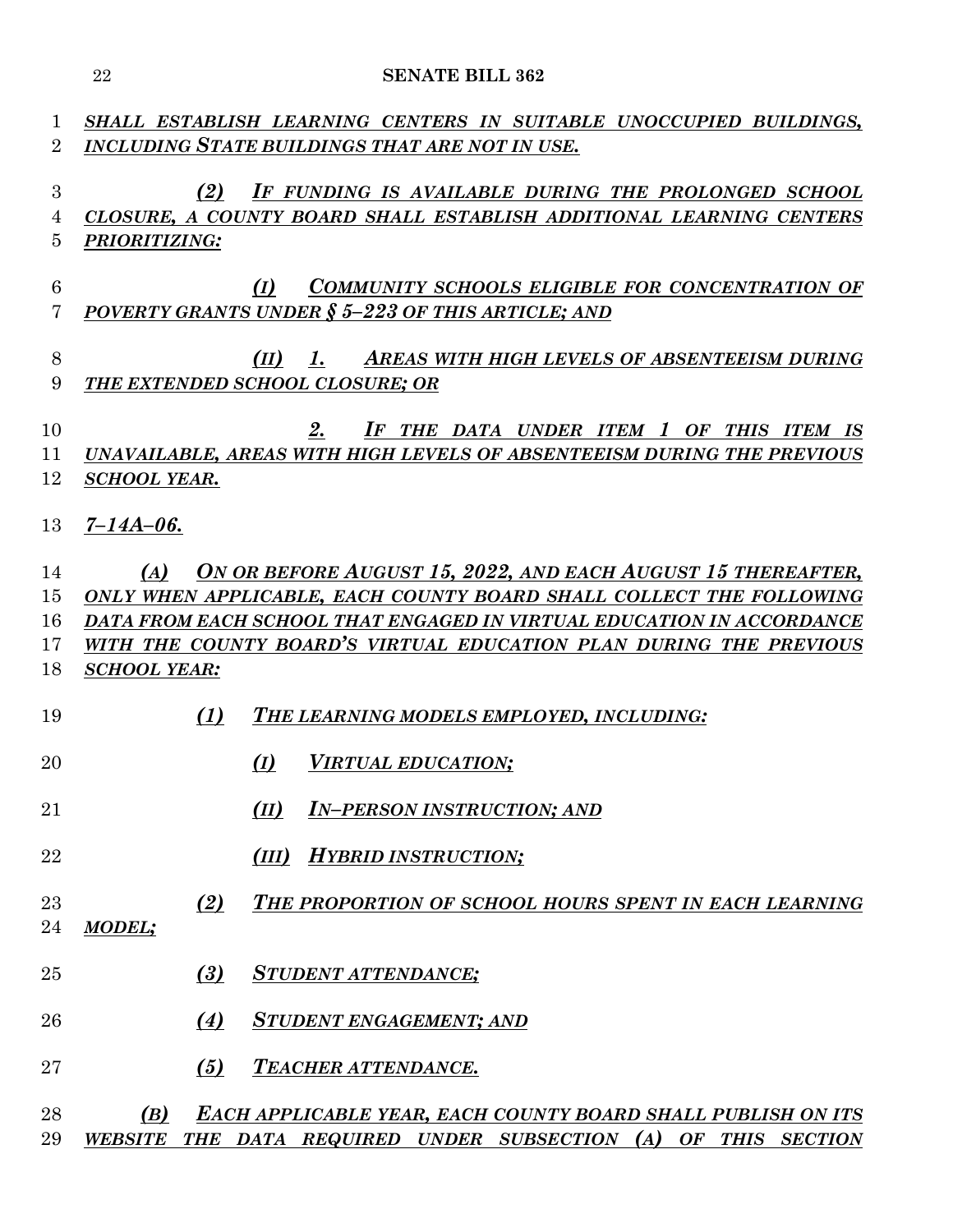*DISAGGREGATED BY RACE, ETHNICITY, GENDER, DISABILITY STATUS, ENGLISH PROFICIENCY STATUS, AND INCOME.*

*7–14A–07.*

 *(A) THE DEPARTMENT SHALL ESTABLISH STANDARDS FOR TRAINING TEACHERS ON THE PREPARATION OF PLANS FOR THE PROVISION OF VIRTUAL EDUCATION WHEN A PUBLIC SCHOOL IS OPERATING UNDER A VIRTUAL EDUCATION PLAN.*

 *(B) A COUNTY BOARD SHALL PROVIDE PERIODIC PROFESSIONAL DEVELOPMENT AND SUPPORTS FOR TEACHERS.*

 *(C) THE DEPARTMENT SHALL PROVIDE FUNDING FOR THE PROFESSIONAL DEVELOPMENT AND SUPPORTS REQUIRED UNDER SUBSECTION (B) OF THIS SECTION.*

 *(D) DURING PROLONGED PERIODS OF SCHOOL CLOSURE DURING WHICH A SCHOOL HAS ELECTED TO TRANSITION TO VIRTUAL EDUCATION, THE DEPARTMENT SHALL PROVIDE MENTAL HEALTH SUPPORTS FOR SCHOOL PERSONNEL.*

*7–14A–08.*

 *(A) THE DEPARTMENT SHALL EXPAND COMPUTER AND INTERNET SECURITY INFRASTRUCTURE FOR VIRTUAL EDUCATION, INCLUDING STAFF TO MAINTAIN SECURITY.*

 *(B) EACH LOCAL SCHOOL SYSTEM SHALL DEDICATE AT LEAST ONE STAFF MEMBER TO OVERSEE COMPUTER AND INTERNET SECURITY INFRASTRUCTURE FOR VIRTUAL EDUCATION.*

*7–14A–09.*

 *THE STATE BOARD SHALL ADOPT REGULATIONS TO CARRY OUT THE PROVISIONS OF THIS SUBTITLE, INCLUDING ESTABLISHING MINIMUM CRITERIA FOR THE ADOPTION AND IMPLEMENTATION OF VIRTUAL EDUCATION PLANS BY A COUNTY BOARD DURING A PROLONGED STATE OF EMERGENCY.*

- *9.9–103.*
- *(a) There are community schools in the State.*
- *(b) A community school shall:*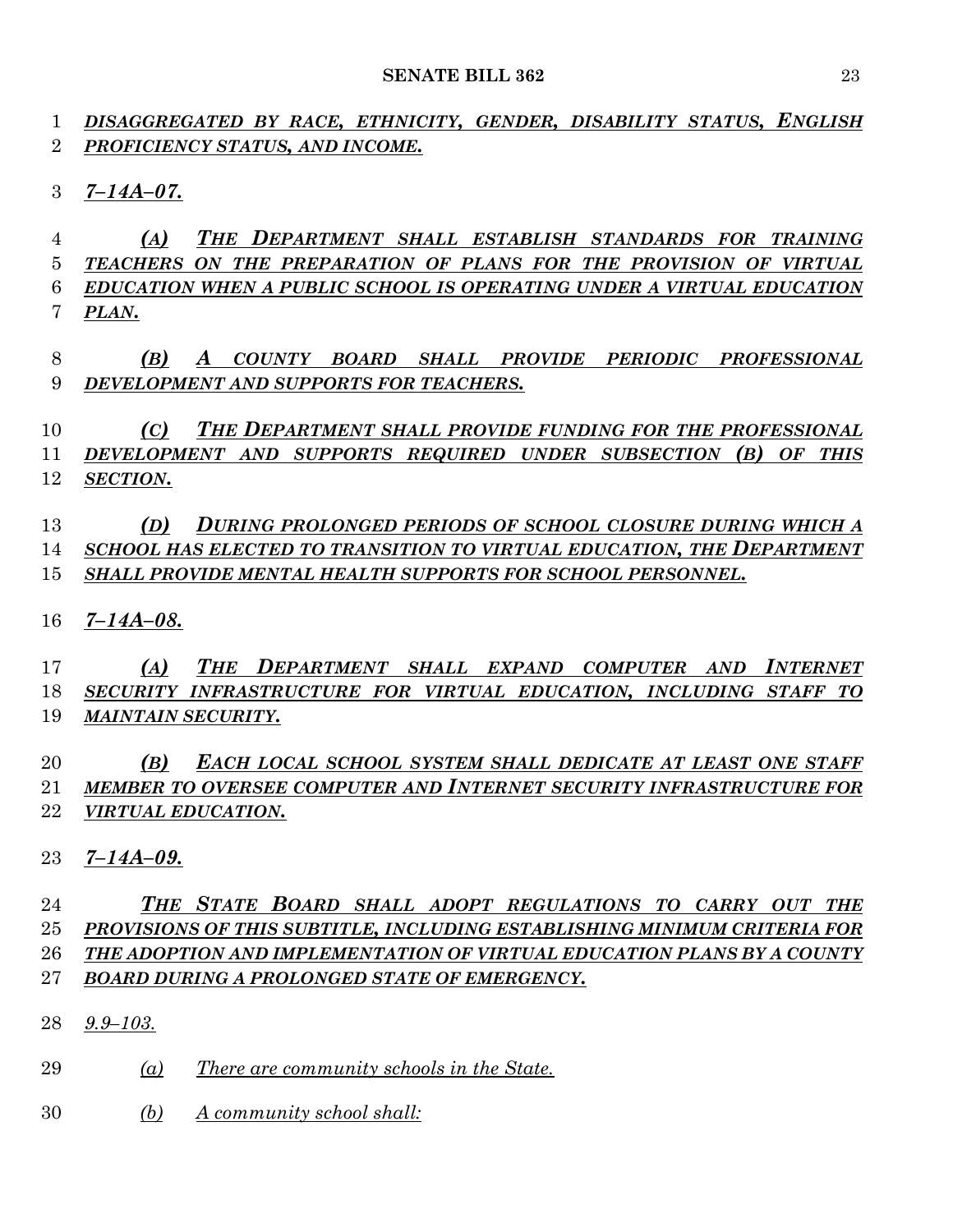| 1<br>$\overline{2}$<br>3 | <u>Promote</u> active family and community engagement, including<br>(1)<br>educational opportunities for adults and family members of students at the school who live<br>in the neighborhood of the school;                                                                                                                                                                      |
|--------------------------|----------------------------------------------------------------------------------------------------------------------------------------------------------------------------------------------------------------------------------------------------------------------------------------------------------------------------------------------------------------------------------|
| 4<br>5                   | Have a community school coordinator, as described under $\S$ 9.9–104 of<br>(2)<br><i>this title</i> ;                                                                                                                                                                                                                                                                            |
| 6<br>7<br>8<br>9         | <u>Promote</u> expanded and enriched learning time and opportunities<br>(3)<br>provided after school, during weekends, and in the summer that emphasize mastering<br><i>through practical</i><br>21st-century skills<br><i>learning</i> opportunities and<br>community<br>problem-solving;                                                                                       |
| 10<br>11<br>12<br>13     | Promote collaborative leadership and practices that empower parents,<br>(4)<br>students, teachers, principals, and community partners to build a culture of professional<br><u>learning, collective trust, and shared responsibility using strategies such as site-based</u><br><u>leadership teams and teacher learning communities;</u>                                        |
| 14                       | Have a parent teacher organization or a school family council; [and]<br>(5)                                                                                                                                                                                                                                                                                                      |
| 15<br>16<br>17<br>18     | (6)<br>MITIGATE THE EFFECTS OF LEARNING LOSS<br><b>ADDRESS AND</b><br>$COVID-19$<br><b>OF</b><br><b>THE</b><br><b>PANDEMIC</b><br><b>CAUSED</b><br><b>THE</b><br><b>EFFECTS</b><br><b>AND</b><br><b>CHRONIC</b><br>BY<br><b>ABSENTEEISM CAUSED</b><br><b>SCHOOL</b><br>$\boldsymbol{CLOSURE}$<br>AND<br>BY<br>A LACK<br><b>OF</b><br><b>IN-PERSON</b><br><b>INSTRUCTION; AND</b> |
| 19                       | (7)<br>Have a community school leadership team.                                                                                                                                                                                                                                                                                                                                  |
| 20                       | <u>There shall be a Director of Community Schools in the Department.</u><br>(c)<br>(1)                                                                                                                                                                                                                                                                                           |
| 21<br>22                 | The Director of Community Schools in the Department shall coordinate<br>(2)<br>professional development for community school coordinators at each community school.                                                                                                                                                                                                              |
| 23<br>24<br>25<br>26     | In addition to the funding provided for the Director of Community<br>(3)<br>Schools position in the Department, the Governor may include in the annual budget bill an<br>appropriation of at least \$100,000 to the Department for the Director of Community Schools<br>to provide training and technical assistance to community schools and for additional staff.              |
| 27                       | $7 - 1401$                                                                                                                                                                                                                                                                                                                                                                       |
| 28                       | In this subtitle the following words have the meanings indicated.<br>$\left( a\right)$                                                                                                                                                                                                                                                                                           |
| 29<br>30                 | "Quality online education standards" means the National Standards for<br>$\bigoplus$<br>Quality Online Programs: Second Edition (2019).                                                                                                                                                                                                                                          |
| 31<br>32                 | "Sponsor" means the Department or a county [school] board, having a<br>$\Theta$<br>fiduciary responsibility for the operation of the virtual school.                                                                                                                                                                                                                             |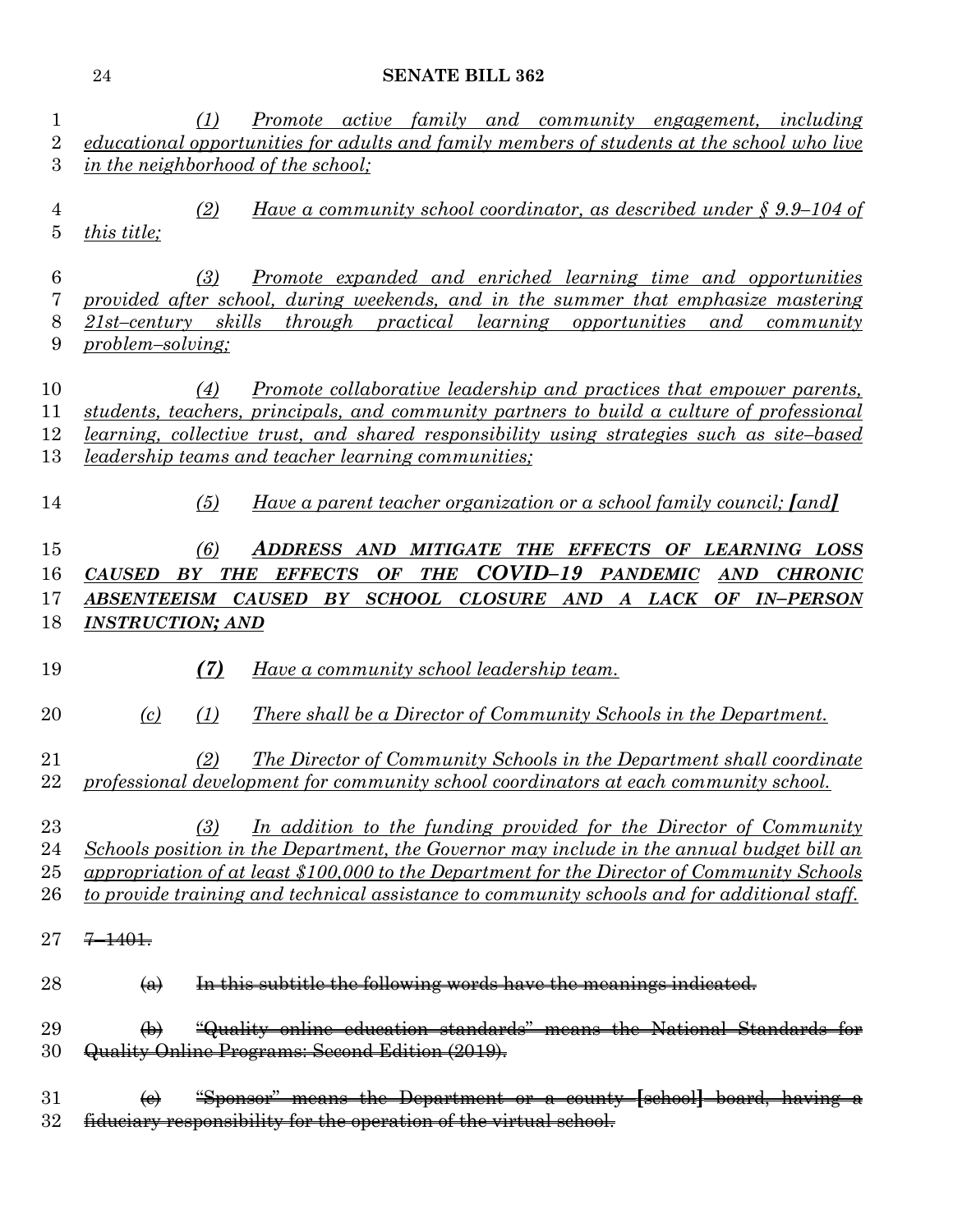| 1              | $\left(\mathbf{d}\right)$<br>"Virtual school" means a public school established:                         |
|----------------|----------------------------------------------------------------------------------------------------------|
| $\overline{2}$ | $\leftrightarrow$ ESTABLISHED by the Department or by a county board under $\&4-109$                     |
| 3              | of this article in which the school:                                                                     |
|                |                                                                                                          |
| 4              | <b>THAT uses technology ONE OR MORE TECHNOLOGIES</b> to deliver [a<br>$\leftrightarrow$                  |
| 5              | significant portion] THE MAJORITY of instruction to its students via the Internet in a                   |
| 6              | virtual or remote setting ENTIRELY OR PRIMARILY ONLINE; AND                                              |
|                |                                                                                                          |
| 7              | WHICH THE STUDENTS AND INSTRUCTORS PARTICIPATE<br>$\biguplus$                                            |
| 8              | REMOTELY FROM SEPARATE LOCATIONS.                                                                        |
|                |                                                                                                          |
| 9              | <del>7-1401.1.</del>                                                                                     |
|                |                                                                                                          |
| 10             | <b>THIS SUBTITLE DOES NOT APPLY TO:</b>                                                                  |
| 11             | $\leftrightarrow$<br>A VIRTUAL LEARNING OPPORTUNITY OFFERED<br><b>THE</b><br>$\rightarrow$ $\rightarrow$ |
| 12             | DEPARTMENT OR A COUNTY BOARD UNDER § 7-1002 OF THIS TITLE; OR                                            |
|                |                                                                                                          |
| 13             | $\left(\frac{9}{2}\right)$<br>AN UPPER-LEVEL HIGH SCHOOL PROGRAM THAT:                                   |
|                |                                                                                                          |
| 14             | $\bigoplus$<br>HAS ONLINE COMPONENTS; AND                                                                |
|                |                                                                                                          |
| 15             | <b>DESIGNS A STUDENT'S ACADEMIC PROGRAM TO MAXIMIZE</b><br>$\left( \boxplus \right)$                     |
| 16             | THE FLEXIBILITY OF THE STUDENT'S SCHEDULE TO ACCOMMODATE THE STUDENT'S                                   |
| 17             | WORK SCHEDULE.                                                                                           |
| 18             | <del>7-1402.</del>                                                                                       |
|                |                                                                                                          |
| 19             | <del>(a)</del> <del>(1)</del> [Subject] EXCEPT AS PROVIDED IN PARAGRAPH (2) OF THIS                      |
| 20             | SUBSECTION AND SUBJECT to the approval of the Department, a county board may                             |
| 21             | establish [a] ONE virtual school PER GRADE BAND.                                                         |
|                |                                                                                                          |
| 22             | THE DEPARTMENT MAY AUTHORIZE A COUNTY BOARD TO<br>$\bigoplus$                                            |
| 23             | ESTABLISH ONE ADDITIONAL VIRTUAL SCHOOL ON A SHOWING OF JUST CAUSE, AS                                   |
| 24             | DETERMINED BY THE DEPARTMENT.                                                                            |
|                |                                                                                                          |
| 25             | $\bigoplus$<br>THE DEPARTMENT MAY REVOKE APPROVAL OF A VIRTUAL                                           |
| 26             | <b>SCHOOL IF DURING THE PREVIOUS SCHOOL YEAR THE VIRTUAL SCHOOL FAILS TO</b>                             |
| 27             | <u>MEET THE STANDARDS ESTABLISHED BY THE DEPARTMENT IN REGULATION,</u>                                   |
| 28             | <del>A VIRTUAL SCHOOL MAY NOT INCLUDE CLASSES FOR</del><br>$\bigoplus$                                   |
| 29             | <del>PREKINDERGARTEN OR KINDERGARTEN STUDENTS,</del>                                                     |
|                |                                                                                                          |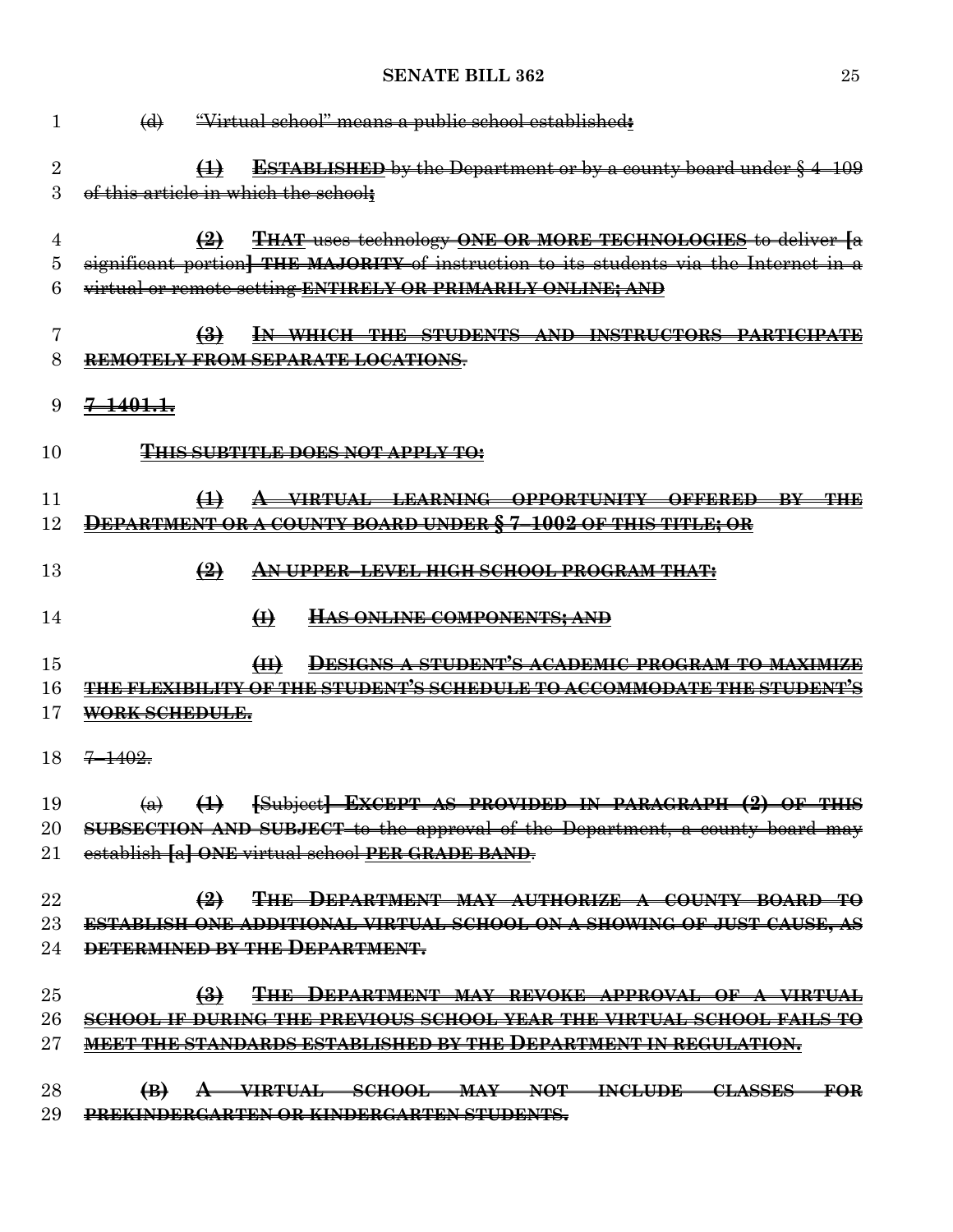**[**(b)**] (C)** A virtual school is subject to all applicable federal and State laws and regulations governing the operation of a public school.

### **(D) EACH APPROVED VIRTUAL SCHOOL SHALL HAVE A SCHOOL ACCOUNTABILITY CODE ASSIGNED BY THE DEPARTMENT.**

 **(D) (E) (1) THE DEPARTMENT OR A COUNTY BOARD MAY NOT CONTRACT ONLY WITH A NONPROFIT ORGANIZATION FOR–PROFIT ENTITY TO PROVIDE SERVICES FOR OPERATE OR ADMINISTER A VIRTUAL SCHOOL FOR THE DEPARTMENT OR THE COUNTY BOARD.**

## **(2) THE PROVISIONS OF PARAGRAPH (1) OF THIS SUBSECTION MAY NOT BE CONSTRUED TO PROHIBIT THE DEPARTMENT OR A COUNTY BOARD FROM CONTRACTING WITH A FOR–PROFIT ENTITY FOR GOODS AND SERVICES FOR A VIRTUAL SCHOOL.**

**7–1403.**

 **[**(c)**] (A)** A student who is eligible for enrollment in a public school in the State **[**may**] IS ELIGIBLE TO** enroll in a virtual school.

### **(B) AN IN ADDITION TO THE CRITERIA ESTABLISHED BY THE DEPARTMENT OR A COUNTY BOARD, AN APPLICATION FOR ENROLLMENT IN A VIRTUAL SCHOOL SHALL REQUIRE AN APPLICANT TO DESCRIBE WHY INSTRUCTION IN A VIRTUAL LEARNING ENVIRONMENT WILL LEAD TO SUCCESSFUL ACADEMIC OUTCOMES FOR THE APPLICANT.**

 **(C) (1) NOT MORE THAN 10% OF THE STUDENTS FROM A SINGLE PUBLIC SCHOOL IN THE COUNTY MAY ENROLL IN A VIRTUAL SCHOOL ESTABLISHED BY A COUNTY BOARD.**

 **(2) THE DEPARTMENT MAY AUTHORIZE A COUNTY BOARD TO EXCEED THE CAP UNDER PARAGRAPH (1) OF THIS SUBSECTION ON A SHOWING OF JUST CAUSE.**

 **(D) (1) EXCEPT AS PROVIDED IN PARAGRAPH (2) OF THIS SUBSECTION, IF THE DEPARTMENT OR A COUNTY BOARD RECEIVES MORE APPLICATIONS THAN THERE ARE AVAILABLE SPACES IN A VIRTUAL SCHOOL, THE DEPARTMENT OR THE COUNTY BOARD SHALL ADMIT ALL STUDENTS ON A LOTTERY BASIS.**

 **(2) THE DEPARTMENT OR A COUNTY BOARD MAY GIVE GREATER WEIGHT TO A STUDENT'S LOTTERY STATUS AS A PART OF A LOTTERY HELD UNDER PARAGRAPH (1) OF THIS SUBSECTION BASED ON CRITERIA ESTABLISHED BY THE DEPARTMENT OR THE COUNTY BOARD.**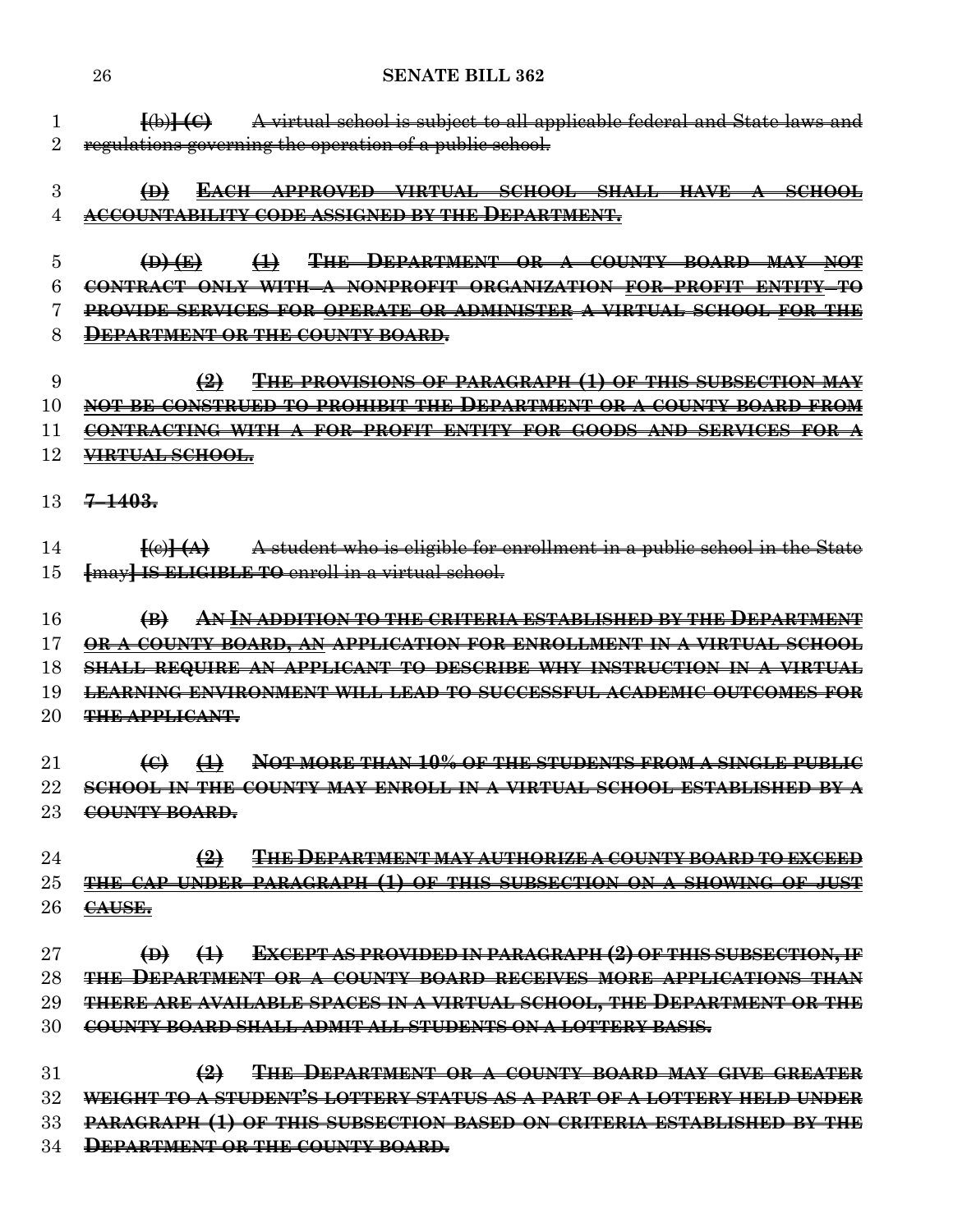| 1      | <del>TO THE EXTENT PRACTICABLE, THE STUDENT BODY OF A VIRTUAL</del><br>$\bigoplus$                                                  |
|--------|-------------------------------------------------------------------------------------------------------------------------------------|
| 2      | SCHOOL SHALL REFLECT THE RACIAL, ETHNIC, CULTURAL, AND GENDER DIVERSITY                                                             |
| 3      | OF THE STUDENTS ENROLLED IN THE PUBLIC SCHOOL SYSTEM IN THE COUNTY.                                                                 |
| 4      | THE DEPARTMENT OR THE COUNTY BOARD SHALL DEVELOP AN<br>$\bigoplus$                                                                  |
| 5      | <u>OUTREACH AND MARKETING CAMPAIGN TO PROVIDE INFORMATION TO THE PUBLIC</u>                                                         |
| 6      | ON THE AVAILABILITY OF THE VIRTUAL SCHOOL OPTION AND TO ENCOURAGE                                                                   |
|        | APPLICATIONS FROM STUDENTS.                                                                                                         |
| 8      | <del>[7-1403.] 7-1404.</del>                                                                                                        |
|        |                                                                                                                                     |
| 9      | A virtual school shall provide each enrolled student:<br>$\leftrightarrow$                                                          |
| 10     | Access to a sequential curriculum approved by the State Board that<br>$\leftrightarrow$                                             |
| 11     | meets or exceeds the standards adopted by the county board in the county of the virtual                                             |
| 12     | school's principal place of business;                                                                                               |
| 13     | The same length of time for learning opportunities per academic year<br>$\leftrightarrow$                                           |
| 14     | that is required for public school students, unless the virtual school can show that a student                                      |
| 15     | has demonstrated mastery or completion of the subject area; [and]                                                                   |
| 16     | Regular assessment in the core areas of instruction as required by<br>$\leftrightarrow$                                             |
| 17     | regulations adopted by the State Board under $\frac{5}{3}$ 7-1408 $\frac{5}{3}$ 7-1409 of this subtitle; AND                        |
| 18     | <b>ACCESS TO THE FOLLOWING SERVICES:</b><br>$\leftrightarrow$                                                                       |
| 19     | EXTRACURRICULAR TO THE EXTENT PRACTICABLE,<br>$\bigoplus$                                                                           |
| $20\,$ | <b>EXTRACURRICULAR ACTIVITIES AT THE PUBLIC SCHOOL THE STUDENT WOULD</b>                                                            |
| 21     | OTHERWISE BE REQUIRED TO ATTEND;                                                                                                    |
| 22     | NOTWITHSTANDING ANY OTHER LAW OR REGULATION AND<br>H                                                                                |
| $23\,$ | SUBJECT TO A PARTICIPATION AGREEMENT BETWEEN THE PUBLIC SCHOOL AND                                                                  |
| 24     | <del>THE PARENT OR GUARDIAN OF THE STUDENT, PARTICIPATION IN ORGANIZED</del>                                                        |
| $25\,$ | <del>ATIILETICS AND ON ATIILETIC TEAMS AT THE PUBLIC SCHOOL THE STUDENT WOULD</del>                                                 |
| $26\,$ | OTHERWISE BE REQUIRED TO ATTEND;                                                                                                    |
| $27\,$ | $\overline{(\text{H})^2(\text{H})^2}$<br><b>WRAPAROUND SERVICES;</b>                                                                |
| 28     | FOOD AND NUTRITION SERVICES; AND<br>$\overline{\mathbf{H}}$ $\overline{\mathbf{H}}$ $\overline{\mathbf{H}}$ $\overline{\mathbf{H}}$ |
| 29     | $(\mathbf{W}) (\mathbf{V})$<br><b>HEALTH CARE SERVICES EQUIVALENT TO SERVICES</b>                                                   |
| 30     | <del>AVAILABLE TO STUDENTS WHO RECEIVE IN-PERSON INSTRUCTION IN THE PUBLIC</del>                                                    |
| 31     | <b>SCHOOLS IN THE COUNTY.</b>                                                                                                       |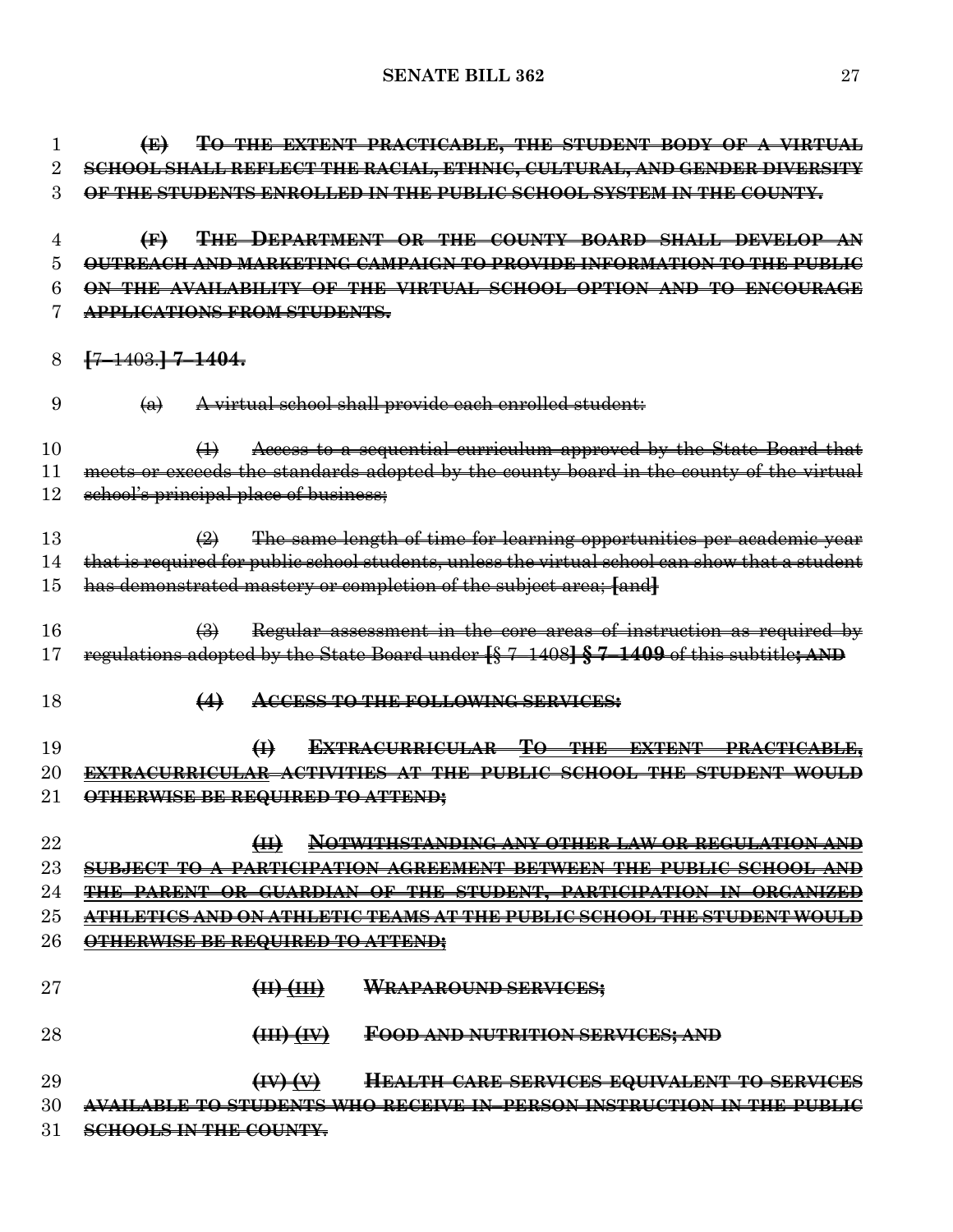|              | 28                                     | <b>SENATE BILL 362</b>                                                                                                         |
|--------------|----------------------------------------|--------------------------------------------------------------------------------------------------------------------------------|
| 1            | $\bigoplus$                            | A curriculum adopted under subsection (a) of this section shall have [an]:                                                     |
| 2<br>3       |                                        | AN interactive program with [significant online] AT LEAST 60% OF<br>$\bigoplus$<br><b>THE components ONLINE; AND</b>           |
| 4<br>5       |                                        | $\left(2\right)$<br>A AN INTERACTIVE SOCIAL AND EMOTIONAL WELLNESS<br>COMPONENT DESIGNED FOR A VIRTUAL SCHOOL ENVIRONMENT.     |
| 6            | $\Theta$                               | Beginning in the 2022-2023 school year, a virtual school shall follow the<br>quality online education standards.               |
| 8<br>9       | $\bigoplus$                            | <b>THE DEPARTMENT SHALL ESTABLISH IN REGULATION THE FOLLOWING</b><br><b>STANDARDS FOR ALL VIRTUAL SCHOOLS:</b>                 |
| 10<br>11     |                                        | $\bigoplus$<br><b>STUDENT AFTER COLLABORATION WITH LOCAL SCHOOL</b><br>SYSTEMS, STUDENT ATTENDANCE REQUIREMENTS AND REPORTING; |
| 12           |                                        | $\left( \frac{9}{2} \right)$<br><b>STUDENT ENGAGEMENT AND CONDUCT;</b>                                                         |
| 13           |                                        | $\biguplus$<br>PROGRAM QUALITY METRICS;                                                                                        |
| 14           |                                        | <b>TRACKING AND USE OF STUDENT DATA; AND</b><br>$\leftrightarrow$                                                              |
| 15           |                                        | $\left(5\right)$<br>DATA REPORTING REQUIREMENTS.                                                                               |
| 16           |                                        | $\left( 5 \right)$ $\left($ E)<br><del>THE DEPARTMENT AND A COUNTY BOARD SHALL ADOPT</del>                                     |
| 17           | POLICIES FOR THE                       | <b>MANDATORY RETURN TO IN-PERSON INSTRUCTION FOR</b>                                                                           |
| 18           |                                        | STUDENTS ENROLLED IN A VIRTUAL SCHOOL, INCLUDING STUDENTS WHO ARE                                                              |
| 19           |                                        | <b>FAILING ACADEMICALLY AFTER RECEIVING THE APPROPRIATE SUPPORTS.</b>                                                          |
|              | 20 <del>[7-1404.] <b>7-1405.</b></del> |                                                                                                                                |
| 21<br>$22\,$ | $\left( a\right)$<br>student:          | A virtual school shall provide to the parent or guardian of each enrolled                                                      |
| 23           |                                        | $\leftrightarrow$<br>Instructional materials, including software; [and]                                                        |
| 24           |                                        | $\left(\frac{1}{2}\right)$<br>Information on the closest public facility that offers access to a                               |
| 25           |                                        | computer[, printer,] and Internet connection; AND                                                                              |
| 26           |                                        | $\left(\frac{3}{2}\right)$<br><b>INFORMATIONAL MATERIALS ON:</b>                                                               |
| $27\,$       |                                        | $\bigoplus$<br><b>SCHOOL POLICIES;</b>                                                                                         |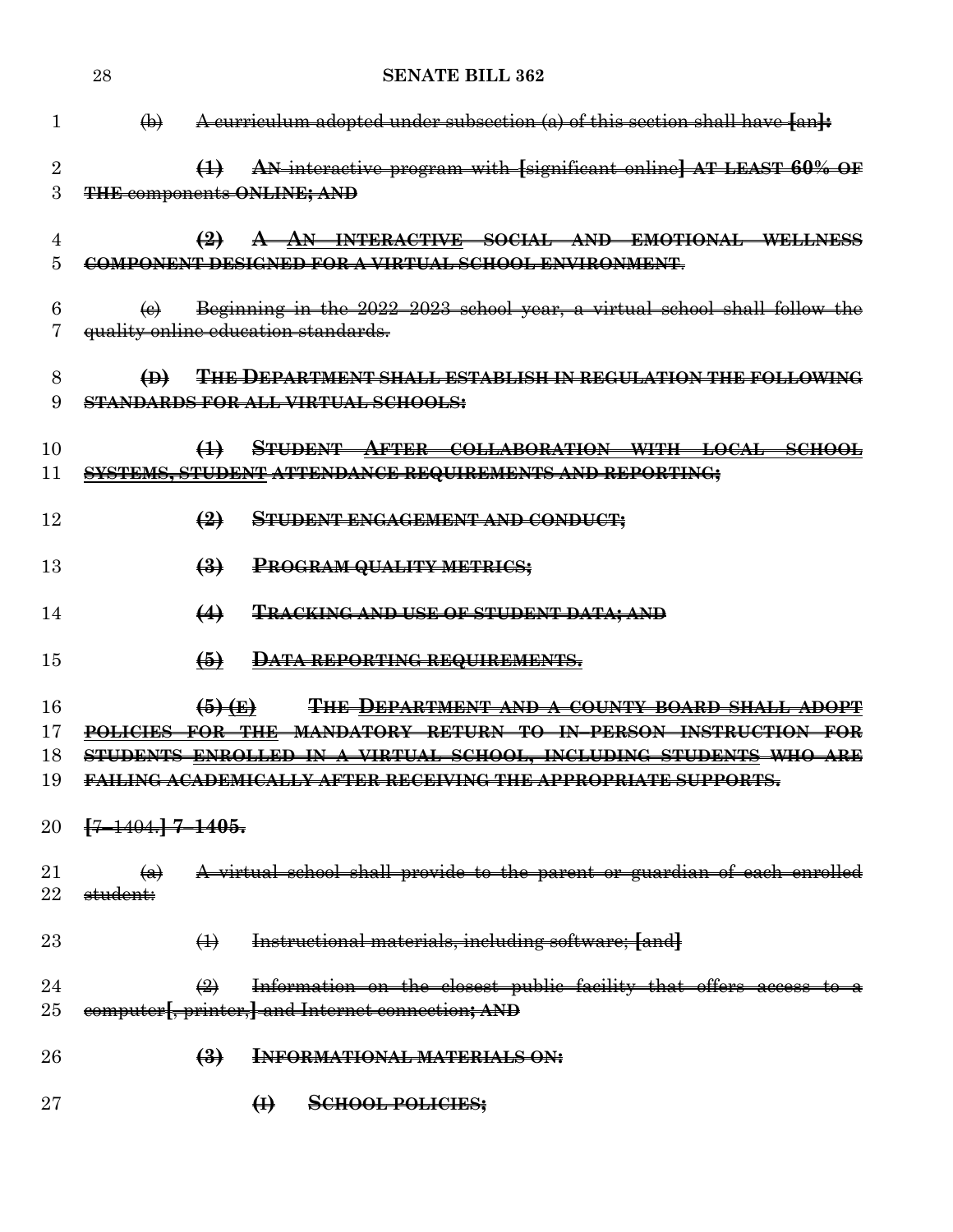| 1      |                                                                           | H                                                   |  | STUDENT ATTENDANCE, CONDUCT, AND ENGAGEMENT                                                           |  |  |
|--------|---------------------------------------------------------------------------|-----------------------------------------------------|--|-------------------------------------------------------------------------------------------------------|--|--|
| 2      | REQUIREMENTS;                                                             |                                                     |  |                                                                                                       |  |  |
| 3      |                                                                           |                                                     |  | (III) ACCESS TO EXTRACURRICULAR ACTIVITIES AND                                                        |  |  |
| 4      | WRAPAROUND SERVICES;                                                      |                                                     |  |                                                                                                       |  |  |
|        |                                                                           |                                                     |  |                                                                                                       |  |  |
| 5      |                                                                           | $H_{\text{H}}$                                      |  | ACCESS TO FOOD AND NUTRITION SERVICES AND HEALTH                                                      |  |  |
| 6      | CARE SERVICES;                                                            |                                                     |  |                                                                                                       |  |  |
|        |                                                                           |                                                     |  |                                                                                                       |  |  |
| 7      |                                                                           | $\leftrightarrow$                                   |  | <b>TECHNOLOGY REQUIREMENTS AND SUPPORT SERVICES;</b>                                                  |  |  |
| 8      |                                                                           | $\left(\frac{1}{2} \right)$                         |  | <b>CYBERSECURITY POLICY AND BEST PRACTICES;</b>                                                       |  |  |
|        |                                                                           |                                                     |  |                                                                                                       |  |  |
| 9      |                                                                           |                                                     |  | (VII) TEACHER CONTACT INFORMATION AND OFFICE HOURS;                                                   |  |  |
| 10     | <b>AND</b>                                                                |                                                     |  |                                                                                                       |  |  |
|        |                                                                           |                                                     |  |                                                                                                       |  |  |
| 11     |                                                                           |                                                     |  | (VIII) ANY OTHER RELEVANT INFORMATION AS DETERMINED                                                   |  |  |
| 12     | <b>THE VIRTUAL SCHOOL.</b>                                                |                                                     |  |                                                                                                       |  |  |
|        |                                                                           |                                                     |  |                                                                                                       |  |  |
| 13     |                                                                           | $\leftrightarrow$ A virtual school ${m\rightarrow}$ |  |                                                                                                       |  |  |
| 14     |                                                                           | $\leftrightarrow$                                   |  | <b>MAY</b> not provide funds for the purchase of instructional programs or                            |  |  |
| 15     | materials to a student or to a student's parent or guardian; AND          |                                                     |  |                                                                                                       |  |  |
|        |                                                                           |                                                     |  |                                                                                                       |  |  |
| 16     |                                                                           | $\left(2\right)$                                    |  | SHALL PROVIDE THE APPROPRIATE DIGITAL DEVICE TO A                                                     |  |  |
| 17     | <b>STUDENT TO PARTICIPATE IN THE VIRTUAL SCHOOL, IF REQUIRED.</b>         |                                                     |  |                                                                                                       |  |  |
|        |                                                                           |                                                     |  |                                                                                                       |  |  |
| 18     | <del>[7-1405.] 7-1406.</del>                                              |                                                     |  |                                                                                                       |  |  |
|        |                                                                           |                                                     |  |                                                                                                       |  |  |
| 19     |                                                                           |                                                     |  | $\overline{A}$ $\overline{A}$ A teacher employed by <u>ASSIGNED TO</u> a virtual school shall [have]: |  |  |
| 20     |                                                                           | $\leftrightarrow$                                   |  | HAVE a teacher's certificate issued by the State Superintendent under                                 |  |  |
| 21     | Title 6 of this article; OR ANY OTHER RELEVANT PROFESSIONAL CERTIFICATION |                                                     |  |                                                                                                       |  |  |
| 22     | AUTHORIZED UNDER COMAR 13A.12.01.                                         |                                                     |  |                                                                                                       |  |  |
|        |                                                                           |                                                     |  |                                                                                                       |  |  |
| 23     |                                                                           | $\left( \frac{9}{2} \right)$                        |  | TEACHERS OR EDUCATION SUPPORT PERSONNEL ASSIGNED TO                                                   |  |  |
| 24     | WORK IN A VIRTUAL SCHOOL SHALL:                                           |                                                     |  |                                                                                                       |  |  |
|        |                                                                           |                                                     |  |                                                                                                       |  |  |
| 25     |                                                                           | $\left( \frac{9}{2} \right)$<br>$\bigoplus$         |  | BE AN EMPLOYEE OF THE COUNTY, OR A COLLABORATING                                                      |  |  |
| 26     | COUNTY, THAT ESTABLISHED THE VIRTUAL SCHOOL;                              |                                                     |  |                                                                                                       |  |  |
| $27\,$ |                                                                           | $\left(\frac{3}{2}\right)$                          |  | (H) SUBJECT TO SUBSECTION (B) OF THIS SECTION, BE                                                     |  |  |
| 28     | SUBJECT TO THE COLLECTIVE BARGAINING AGREEMENT OF THAT JURISDICTION;      |                                                     |  |                                                                                                       |  |  |
| 29     | <b>AND</b>                                                                |                                                     |  |                                                                                                       |  |  |
|        |                                                                           |                                                     |  |                                                                                                       |  |  |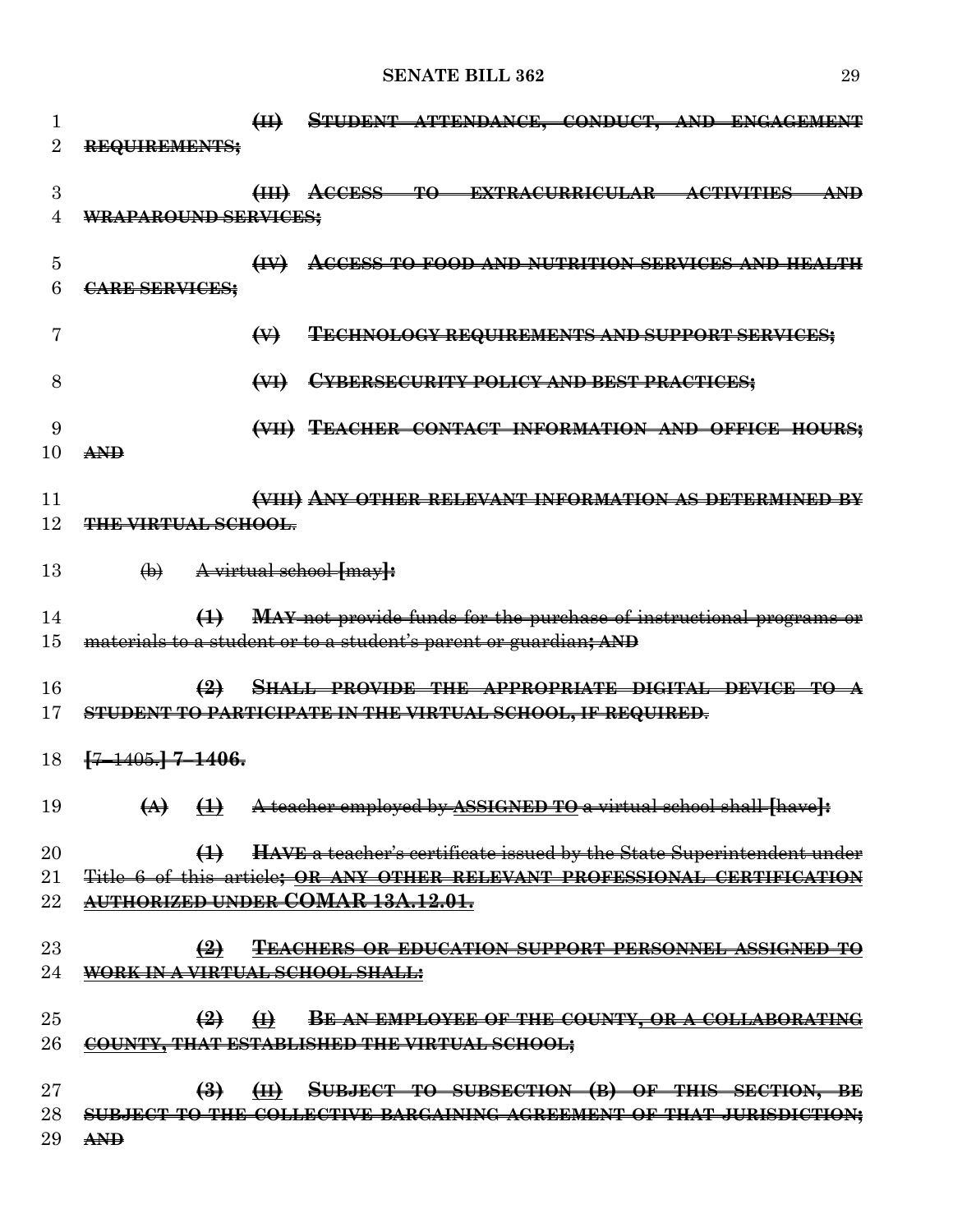```
30 SENATE BILL 362
```
**(4) (III) HAVE ACCESS TO PROFESSIONAL DEVELOPMENT**.

 **(B) A COLLECTIVE BARGAINING AGREEMENT MAY INCLUDE PROVISIONS SPECIFIC TO TEACHERS EMPLOYEES WHO TEACH WORK IN A VIRTUAL SCHOOL IN CONSIDERATION OF THE CONDITIONS AND REQUIREMENTS RELEVANT TO THAT WORK ENVIRONMENT.**

 **(C) A TEACHER EMPLOYED TO TEACH IN AN EMPLOYEE ASSIGNED TO A VIRTUAL SCHOOL MAY NOT BE REQUIRED TO PROVIDE VIRTUAL AND IN–PERSON INSTRUCTION OR SUPPORT TO STUDENTS SIMULTANEOUSLY.**

 **(D) (1) SUBJECT TO PARAGRAPH (2) OF THIS SUBSECTION, THE DEPARTMENT OR THE COUNTY BOARD SHALL DETERMINE THE APPROPRIATE STUDENT–TEACHER RATIO FOR THE SIZE OF A CLASS IN A VIRTUAL SCHOOL BASED ON MULTIPLE FACTORS, INCLUDING GRADE LEVEL, SUBJECT MATTER, AND TEACHER WORKLOAD.**

 **(2) THE SIZE OF A CLASS IN A VIRTUAL SCHOOL MAY NOT EXCEED THE STATEWIDE OR SHALL BE CONSISTENT WITH THE COUNTYWIDE AVERAGE CLASS SIZE FOR IN–PERSON CLASSES.**

 **(E) A VIRTUAL SCHOOL SHALL PROVIDE TO A TEACHER AND ANY OTHER EMPLOYEE EMPLOYED TO TEACH OR PROVIDE DIRECT INSTRUCTION IN A VIRTUAL SCHOOL:**

 **(1) THE TECHNOLOGY AND EQUIPMENT REQUIRED TO PERFORM THE FUNCTIONS OF THE JOB; AND**

 **(2) IF NECESSARY, A PHYSICAL SPACE TO CONDUCT TEACHING OR PROVIDE DIRECT INSTRUCTION IN THE VIRTUAL SCHOOL.**

**[**7–1406.**] 7–1407.**

 A virtual school shall maintain an administrative office in the State that shall be 26 considered its principal place of business.

**[**7–1407.**] 7–1408.**

28 A virtual school shall be evaluated each year by its sponsor based on the following criteria:

 (1) The extent to which the school demonstrates increases in student achievement according to county and State academic standards; and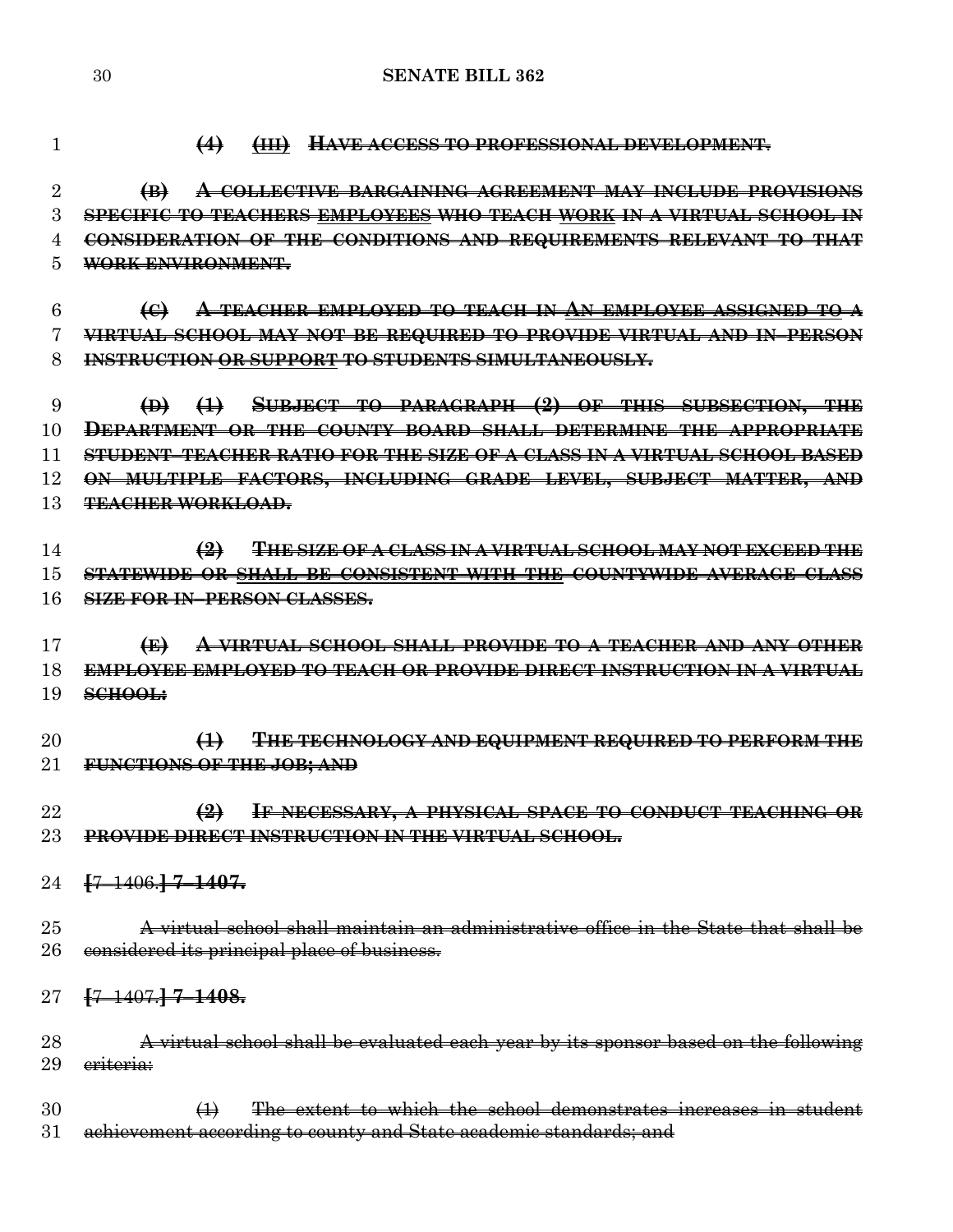| 1        | The accountability and viability of the virtual school, as demonstrated<br>$\left(\frac{2}{2}\right)$                                                                              |
|----------|------------------------------------------------------------------------------------------------------------------------------------------------------------------------------------|
| 2        | by its academic, fiscal, and operational performance.                                                                                                                              |
|          |                                                                                                                                                                                    |
| 3        | $-1408$ . $-1409$ .                                                                                                                                                                |
|          |                                                                                                                                                                                    |
| 4        | <b>THE STATE SUPERINTENDENT MAY ASSIGN THE DUTIES</b><br>$\bigoplus$<br>$\bigoplus$<br>$\leftrightarrow$                                                                           |
| 5        | RELATED TO THE OVERSIGHT OF VIRTUAL SCHOOLS TO THE APPROPRIATE OFFICE                                                                                                              |
| 6        | OR DIVISION WITHIN THE DEPARTMENT.                                                                                                                                                 |
|          |                                                                                                                                                                                    |
| 7        | $\left( \mathrm{H} \right)$<br><b>THESE DUTIES SHALL INCLUDE:</b>                                                                                                                  |
|          |                                                                                                                                                                                    |
| 8        | THE DEVELOPMENT, COMPILATION, AND UPDATING                                                                                                                                         |
| 9        | OF BEST PRACTICES FOR TEACHING AND LEARNING IN A VIRTUAL ENVIRONMENT,                                                                                                              |
| 10       | PROVISION OF SERVICES, AND THE OPERATION AND ADMINISTRATION OF A VIRTUAL                                                                                                           |
| 11       | <b>SCHOOL; AND</b>                                                                                                                                                                 |
|          |                                                                                                                                                                                    |
| 12       | <del>2.</del><br><b>LIAISING WITH COUNTY BOARDS THAT OPERATE</b>                                                                                                                   |
| 13       | VIRTUAL SCHOOLS OR OTHER STAKEHOLDERS.                                                                                                                                             |
|          |                                                                                                                                                                                    |
| 14       | $\left( \frac{9}{2} \right)$<br><b>THE OFFICE OR DIVISION ASSIGNED THE DUTIES UNDER</b>                                                                                            |
| 15       | <b>PARAGRAPH (1) OF THIS SUBSECTION MAY CREATE AN ADVISORY COMMITTEE TO</b>                                                                                                        |
| 16       | PROVIDE ADVICE ON TOPICS REGARDING VIRTUAL SCHOOLS AND VIRTUAL                                                                                                                     |
| 17       | <b>LEARNING.</b>                                                                                                                                                                   |
|          |                                                                                                                                                                                    |
| 18       | The State Board shall adopt regulations to carry out the provisions of this<br>$\bigoplus$                                                                                         |
| 19       | subtitle, including establishing minimum criteria for the establishment and approval of a                                                                                          |
| 20       | <del>virtual school.</del>                                                                                                                                                         |
|          |                                                                                                                                                                                    |
| 21       | SECTION 2. AND BE IT FURTHER ENACTED, That, on or before December 31,                                                                                                              |
| 22       | 2022, the State Superintendent of Schools shall submit a report to the State Board of                                                                                              |
| 23       | Education and, in accordance with $\S 2-1257$ of the State Government Article, the General                                                                                         |
| 24       | Assembly on findings and recommendations regarding the appropriate balance of the                                                                                                  |
| $25\,$   | number of hours of synchronous learning and asynchronous learning for instructional                                                                                                |
| 26       | effectiveness of students in virtual schools based on research that has systematically                                                                                             |
| $27\,$   | examined this issue and collaboration with local school systems.                                                                                                                   |
|          |                                                                                                                                                                                    |
| 28       | SECTION 3. AND BE IT FURTHER ENACTED, That:                                                                                                                                        |
|          |                                                                                                                                                                                    |
| 29       | Subject to paragraph (2) of this subsection, a virtual school established<br>(a)<br>(1)                                                                                            |
| 30       | and operated by a county board of education under $\S$ 4-109 of the Education Article and                                                                                          |
| 31       | approved by the State Department of Education under $\S$ 7-1402 of the Education Article                                                                                           |
| 32       | before the effective date of this Act, including a virtual education program established                                                                                           |
|          |                                                                                                                                                                                    |
| 33<br>34 | through the Eastern Shore of Maryland Educational Consortium for students enrolled in<br>public schools in counties that are members of the Consortium, may continue to operate as |
|          |                                                                                                                                                                                    |

a virtual school through the 2023–2024 school year.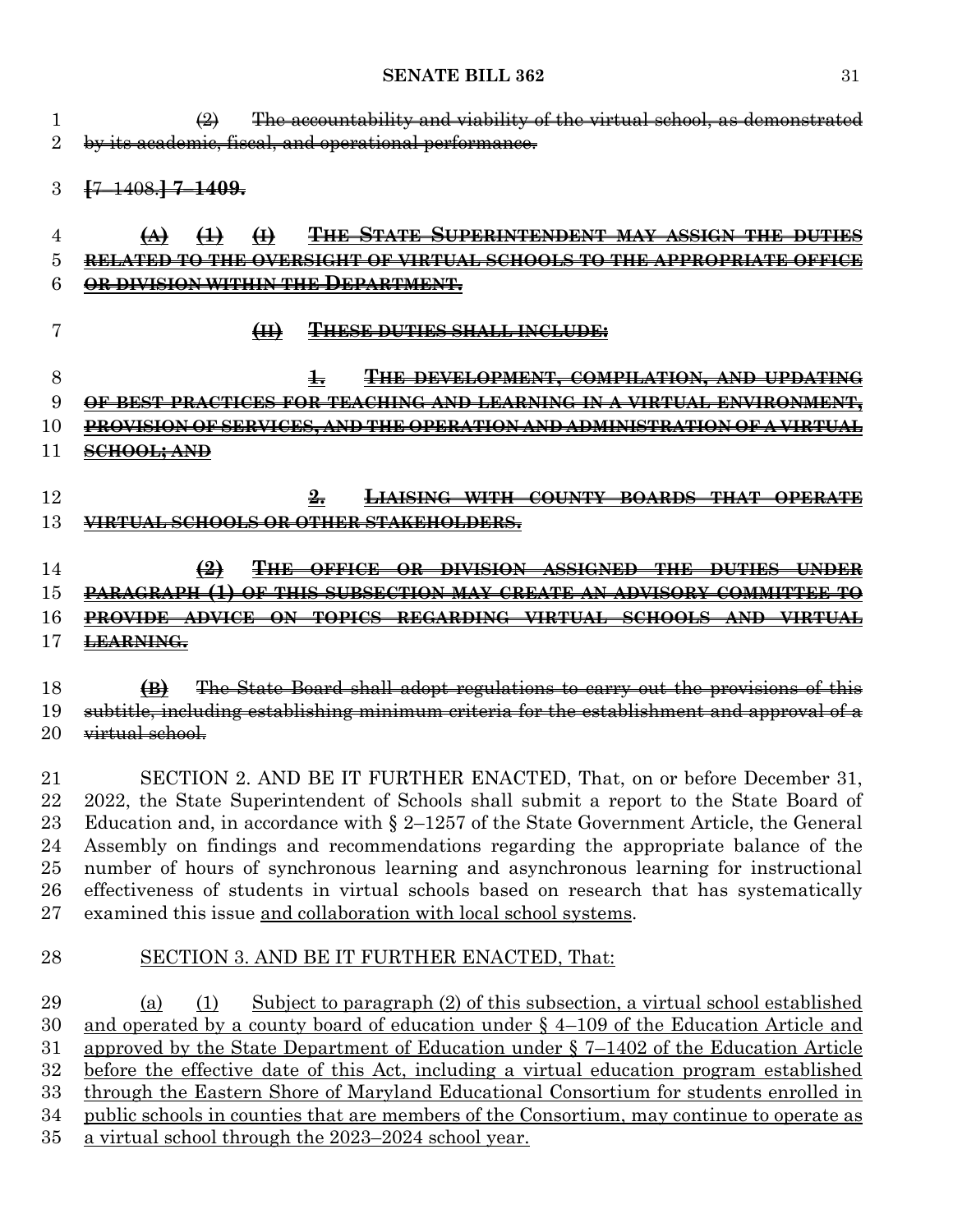| $\mathbf 1$<br>$\overline{2}$ | (2)                                                                                                                                                                               |                | The State Department of Education may revoke approval of a virtual                            |  |  |  |
|-------------------------------|-----------------------------------------------------------------------------------------------------------------------------------------------------------------------------------|----------------|-----------------------------------------------------------------------------------------------|--|--|--|
|                               | school authorized to continue operations under paragraph (1) of this subsection if during<br>the previous school year the virtual school performs in the bottom 10% of schools as |                |                                                                                               |  |  |  |
| 3                             |                                                                                                                                                                                   |                |                                                                                               |  |  |  |
| $\overline{4}$                |                                                                                                                                                                                   |                | determined by metrics of the State accountability system.                                     |  |  |  |
| $\overline{5}$                | (b)                                                                                                                                                                               |                | A virtual school that is authorized to continue operations under subsection (a)               |  |  |  |
| 6                             |                                                                                                                                                                                   |                | of this section is encouraged to seek all available opportunities to bring the virtual school |  |  |  |
|                               |                                                                                                                                                                                   |                |                                                                                               |  |  |  |
| 7                             |                                                                                                                                                                                   |                | into compliance with the requirements for virtual schools enacted under Section 1 of this     |  |  |  |
| 8                             |                                                                                                                                                                                   |                | Act as soon as practicable if not otherwise inconsistent with the law.                        |  |  |  |
| 9                             |                                                                                                                                                                                   |                | <b>SECTION 4. AND BE IT FURTHER ENACTED, That:</b>                                            |  |  |  |
| 10                            | $\left( a\right)$                                                                                                                                                                 |                | On or before July 1, 2024, the State Department of Education, in consultation                 |  |  |  |
| 11                            |                                                                                                                                                                                   |                | with current public school teachers, current public school administrators, academic experts,  |  |  |  |
| 12                            |                                                                                                                                                                                   |                | and state and national experts in online education, shall:                                    |  |  |  |
|                               |                                                                                                                                                                                   |                |                                                                                               |  |  |  |
| 13                            | (1)                                                                                                                                                                               |                | study best practices for the provision of virtual education, including:                       |  |  |  |
| 14                            |                                                                                                                                                                                   | (i)            | the successes and failures of virtual education during the                                    |  |  |  |
| 15                            |                                                                                                                                                                                   |                | COVID-19 pandemic and how lessons learned can be incorporated into virtual education          |  |  |  |
| 16                            | going forward;                                                                                                                                                                    |                |                                                                                               |  |  |  |
|                               |                                                                                                                                                                                   |                |                                                                                               |  |  |  |
| 17                            |                                                                                                                                                                                   | (ii)           | <u>how to ensure equitable education to all students in a virtual</u>                         |  |  |  |
| 18                            | education setting;                                                                                                                                                                |                |                                                                                               |  |  |  |
|                               |                                                                                                                                                                                   |                |                                                                                               |  |  |  |
| 19                            |                                                                                                                                                                                   | ( <i>iii</i> ) | whether particular students excel or are harmed under virtual                                 |  |  |  |
| 20                            |                                                                                                                                                                                   |                | education, the causes of those outcomes, and whether student enrollment in a virtual school   |  |  |  |
| 21                            |                                                                                                                                                                                   |                | should be limited or expanded based on those outcomes;                                        |  |  |  |
|                               |                                                                                                                                                                                   |                |                                                                                               |  |  |  |
| 22                            |                                                                                                                                                                                   | (iv)           | <u>accommodations that may need to be made in order to provide</u>                            |  |  |  |
| 23                            |                                                                                                                                                                                   |                | some students with a fair and appropriate public education;                                   |  |  |  |
|                               |                                                                                                                                                                                   |                |                                                                                               |  |  |  |
|                               |                                                                                                                                                                                   |                |                                                                                               |  |  |  |
| 24                            |                                                                                                                                                                                   | (v)            | <i>the best methods to select students for enrollment in a virtual</i>                        |  |  |  |
| $25\,$                        | school;                                                                                                                                                                           |                |                                                                                               |  |  |  |
|                               |                                                                                                                                                                                   |                |                                                                                               |  |  |  |
| 26                            |                                                                                                                                                                                   | (vi)           | <i>criteria for selecting staff to work in and administrators to lead</i>                     |  |  |  |
| $27\,$                        | virtual schools:                                                                                                                                                                  |                |                                                                                               |  |  |  |
|                               |                                                                                                                                                                                   |                |                                                                                               |  |  |  |
| 28                            |                                                                                                                                                                                   | (vii)          | methods to accurately assess student progress during virtual                                  |  |  |  |
| 29                            | education;                                                                                                                                                                        |                |                                                                                               |  |  |  |
|                               |                                                                                                                                                                                   |                |                                                                                               |  |  |  |
| 30                            |                                                                                                                                                                                   | (viii)         | <i>the types of tools and resources that are necessary for a student to</i>                   |  |  |  |
| $31\,$                        |                                                                                                                                                                                   |                | fully learn when engaged in virtual education and how a county board can provide the tools    |  |  |  |
| $32\,$                        | <u>and resources;</u>                                                                                                                                                             |                |                                                                                               |  |  |  |